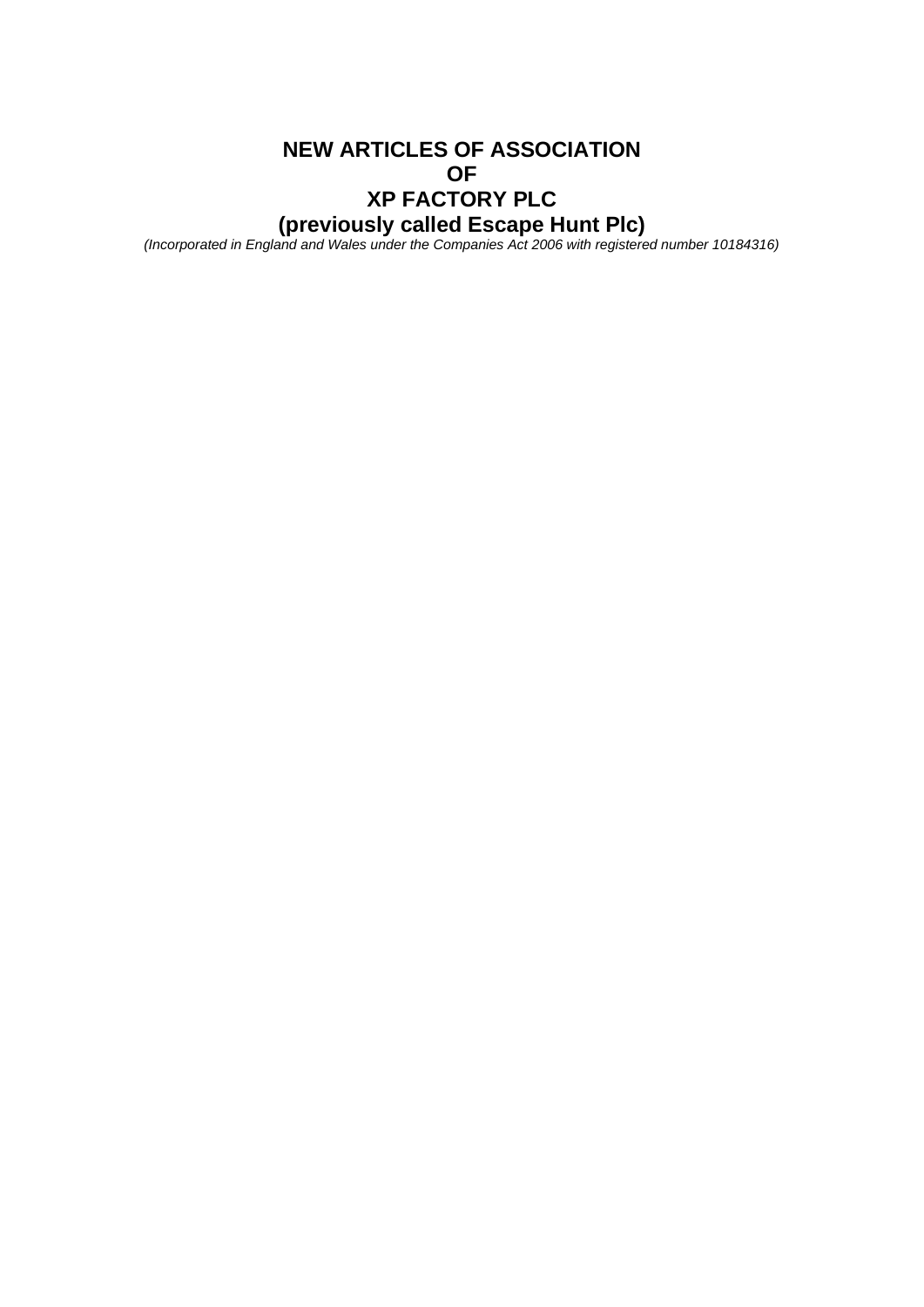## **CONTENTS**

## **Clause**

| 1              | EXCLUSION OF MODEL ARTICLES (AND ANY OTHER PRESCRIBED REGULATIONS)  1 |
|----------------|-----------------------------------------------------------------------|
| 2              |                                                                       |
| 3              |                                                                       |
| 4              |                                                                       |
| 5              |                                                                       |
| 6              |                                                                       |
| $\overline{7}$ |                                                                       |
| 8              |                                                                       |
| 9              |                                                                       |
| 10             |                                                                       |
| 11             |                                                                       |
| 12             |                                                                       |
| 13             |                                                                       |
| 14             |                                                                       |
| 15             |                                                                       |
| 16             |                                                                       |
| 17             |                                                                       |
| 18             |                                                                       |
| 19             |                                                                       |
| 20             |                                                                       |
| 21             |                                                                       |
| 22             |                                                                       |
| 23             |                                                                       |
| 24             |                                                                       |
| 25             |                                                                       |
| 26             |                                                                       |
| 27             |                                                                       |
| 28             |                                                                       |
| 29             |                                                                       |
| 30             |                                                                       |
| 31             |                                                                       |
| 32             |                                                                       |
| 33             |                                                                       |
| 34             |                                                                       |
| 35             |                                                                       |
| 36             |                                                                       |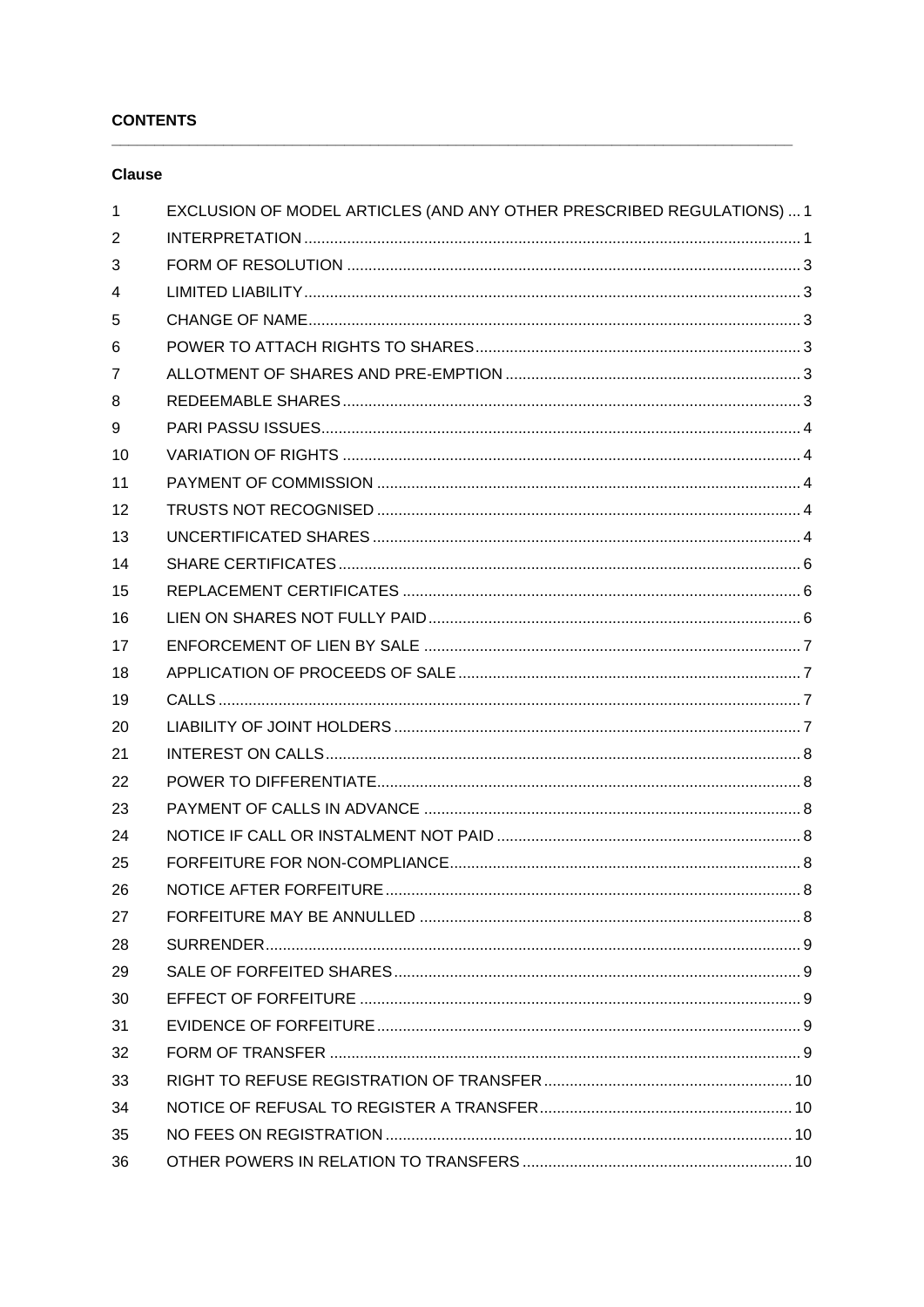| 37 |                                                                   |  |
|----|-------------------------------------------------------------------|--|
| 38 |                                                                   |  |
| 39 |                                                                   |  |
| 40 |                                                                   |  |
| 41 |                                                                   |  |
| 42 |                                                                   |  |
| 43 |                                                                   |  |
| 44 |                                                                   |  |
| 45 |                                                                   |  |
| 46 |                                                                   |  |
| 47 |                                                                   |  |
| 48 |                                                                   |  |
| 49 |                                                                   |  |
| 50 |                                                                   |  |
| 51 |                                                                   |  |
| 52 |                                                                   |  |
| 53 |                                                                   |  |
| 54 |                                                                   |  |
| 55 |                                                                   |  |
| 56 |                                                                   |  |
| 57 |                                                                   |  |
| 58 |                                                                   |  |
| 59 |                                                                   |  |
| 60 |                                                                   |  |
| 61 |                                                                   |  |
| 62 |                                                                   |  |
| 63 |                                                                   |  |
| 64 |                                                                   |  |
| 65 |                                                                   |  |
| 66 |                                                                   |  |
| 67 |                                                                   |  |
| 68 |                                                                   |  |
| 69 |                                                                   |  |
| 70 |                                                                   |  |
| 71 |                                                                   |  |
| 72 | APPLICATION OF PROCEEDS OF SALE OF SHARES OF UNTRACED MEMBERS  24 |  |
| 73 |                                                                   |  |
| 74 |                                                                   |  |
| 75 |                                                                   |  |
| 76 |                                                                   |  |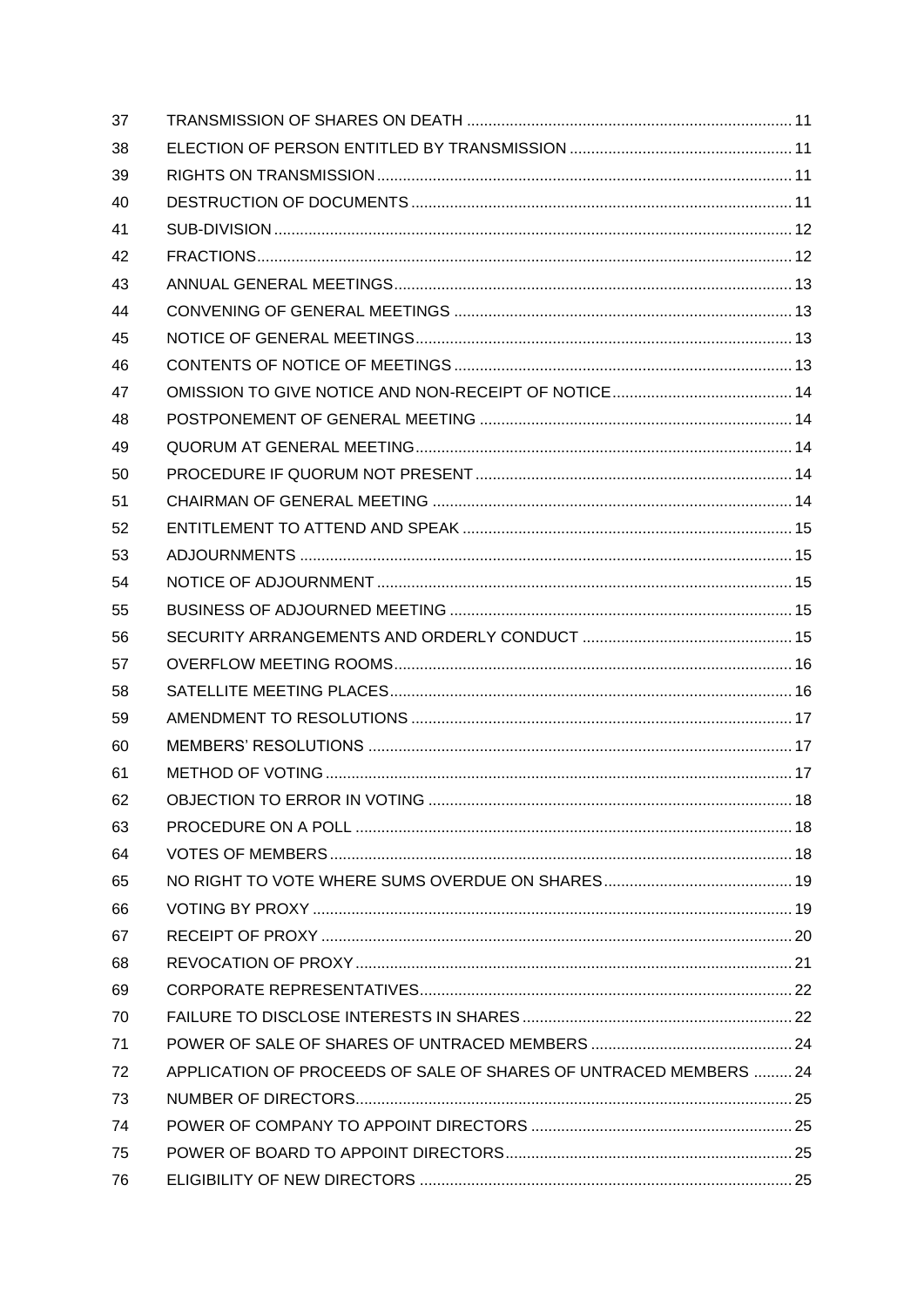| 77  |                                                              |  |
|-----|--------------------------------------------------------------|--|
| 78  |                                                              |  |
| 79  |                                                              |  |
| 80  |                                                              |  |
| 81  |                                                              |  |
| 82  |                                                              |  |
| 83  |                                                              |  |
| 84  |                                                              |  |
| 85  |                                                              |  |
| 86  |                                                              |  |
| 87  |                                                              |  |
| 88  |                                                              |  |
| 89  |                                                              |  |
| 90  |                                                              |  |
| 91  |                                                              |  |
| 92  |                                                              |  |
| 93  |                                                              |  |
| 94  |                                                              |  |
| 95  |                                                              |  |
| 96  |                                                              |  |
| 97  |                                                              |  |
| 98  |                                                              |  |
| 99  |                                                              |  |
| 100 |                                                              |  |
| 101 |                                                              |  |
| 102 |                                                              |  |
| 103 |                                                              |  |
| 104 |                                                              |  |
| 105 |                                                              |  |
| 106 |                                                              |  |
| 107 |                                                              |  |
| 108 | PARTICIPATION BY TELEPHONE OR OTHER FORM OF COMMUNICATION 32 |  |
| 109 |                                                              |  |
| 110 |                                                              |  |
| 111 |                                                              |  |
| 112 |                                                              |  |
| 113 | TRANSACTIONS OR OTHER ARRANGEMENTS WITH THE COMPANY33        |  |
| 114 |                                                              |  |
| 115 |                                                              |  |
| 116 |                                                              |  |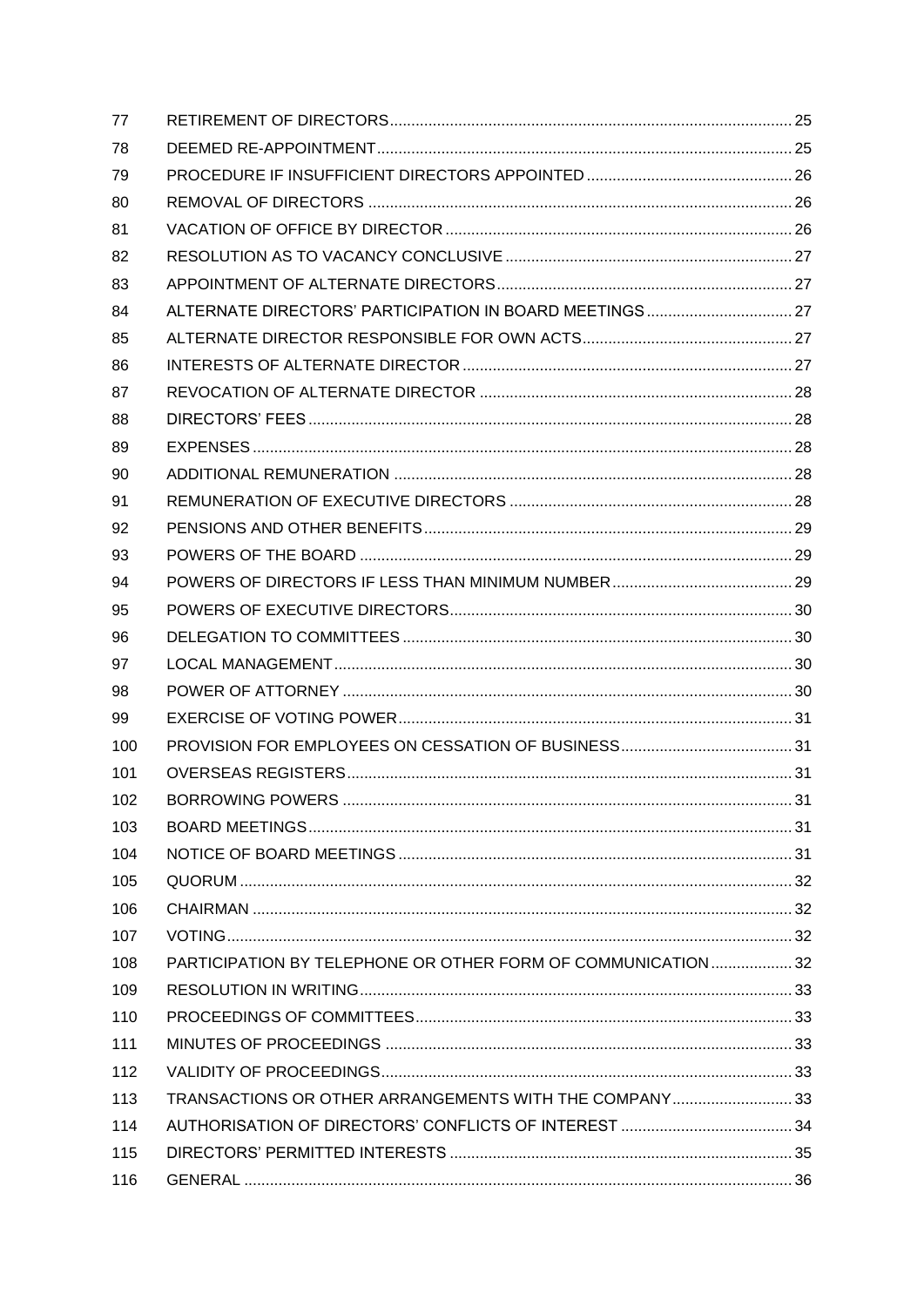| 117 |                                                          |  |
|-----|----------------------------------------------------------|--|
| 118 |                                                          |  |
| 119 |                                                          |  |
| 120 |                                                          |  |
| 121 |                                                          |  |
| 122 | AMOUNTS DUE ON SHARES CAN BE DEDUCTED FROM DIVIDENDS  37 |  |
| 123 |                                                          |  |
| 124 |                                                          |  |
| 125 |                                                          |  |
| 126 |                                                          |  |
| 127 |                                                          |  |
| 128 |                                                          |  |
| 129 |                                                          |  |
| 130 |                                                          |  |
| 131 |                                                          |  |
| 132 |                                                          |  |
| 133 |                                                          |  |
| 134 |                                                          |  |
| 135 |                                                          |  |
| 136 |                                                          |  |
| 137 |                                                          |  |
| 138 |                                                          |  |
| 139 |                                                          |  |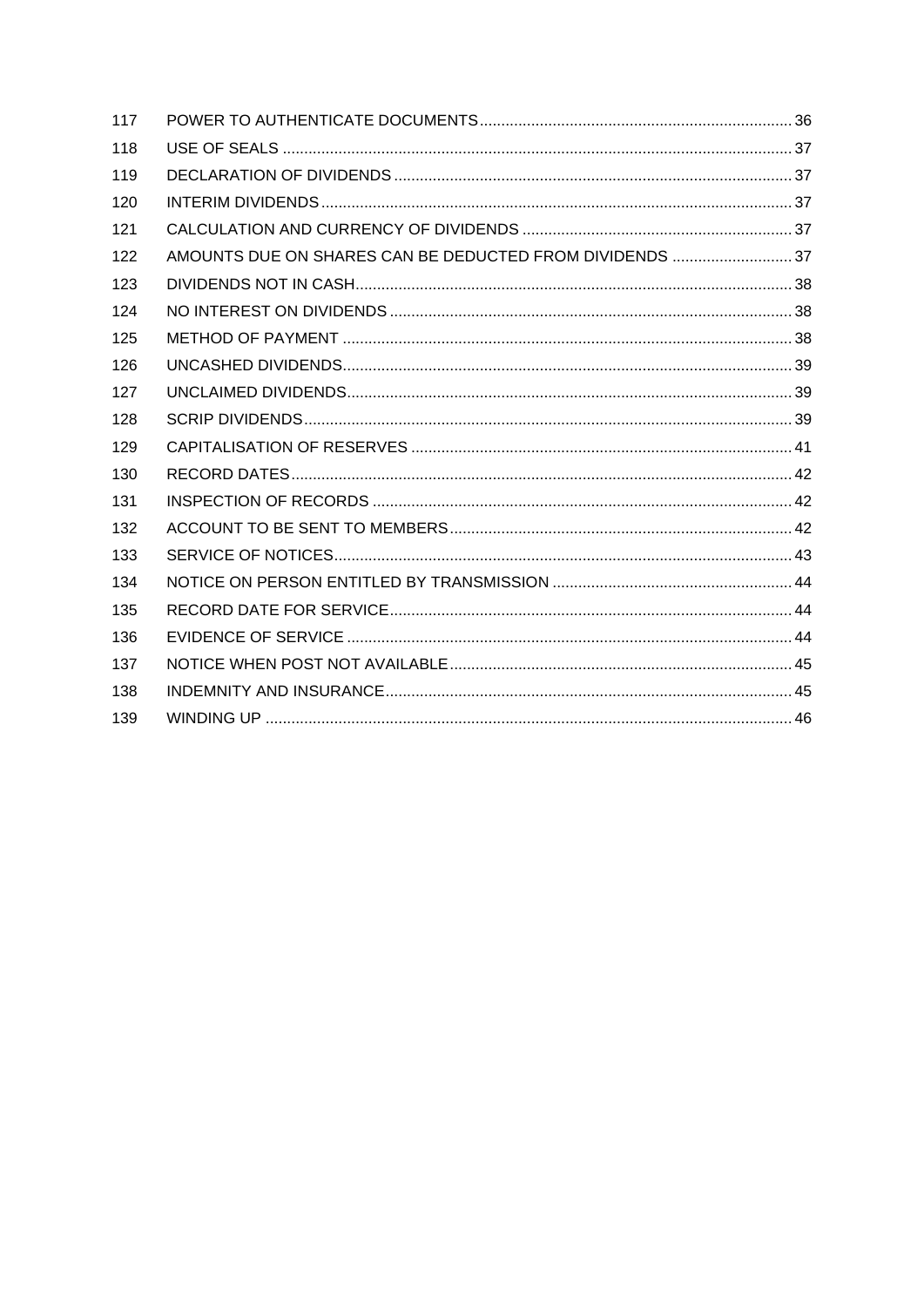#### **THE COMPANIES ACT 2006**

#### **PUBLIC COMPANY LIMITED BY SHARES**

## **NEW ARTICLES OF ASSOCIATION**

### **OF**

#### **XP Factory Plc**

#### **(previously called Escape Hunt Plc)**

#### **(Adopted by special resolution on ……………… 2021)**

#### <span id="page-5-0"></span>1 EXCLUSION OF MODEL ARTICLES (AND ANY OTHER PRESCRIBED REGULATIONS)

No regulations or articles set out in any statute, or in any statutory instrument or other subordinate legislation made under any statute, concerning companies (including the regulations in the Companies (Model Articles) Regulations 2008 (SI 2008/3229)) shall apply as the articles of the Company. The following shall be the articles of association of the Company.

#### <span id="page-5-1"></span>2 INTERPRETATION

2.1 In these articles, unless the context otherwise requires:

**Act:** Companies Act 2006.

**address:** includes any number or address used for the purposes of sending or receiving documents or information by electronic means.

**Articles:** these articles of association as altered from time to time and "Article" shall be construed accordingly.

**Board:** the board of Directors for the time being of the Company or the Directors present or deemed to be present at a duly convened quorate meeting of the Directors.

**certificated shares:** a share which is not an uncertificated share and references in these Articles to a share being held in certificated form shall be construed accordingly.

**clear days:** in relation to a period of notice means that period excluding the day when the notice is served or deemed to be served and the day for which it is given or on which it is to take effect.

**Companies Acts**: the Act, the Companies Act 1985 and, where the context requires, every other statute from time to time in force concerning companies and affecting the Company.

**Company:** XP Factory Plc

**Director:** a director for the time being of the Company.

**electronic form:** has the meaning given to it in section 1168 of the Act.

**electronic general meeting:** means an annual general meeting or other general meeting of members hosted on an electronic platform.

**electronic means:** has the meaning given to it in section 1168 of the Act.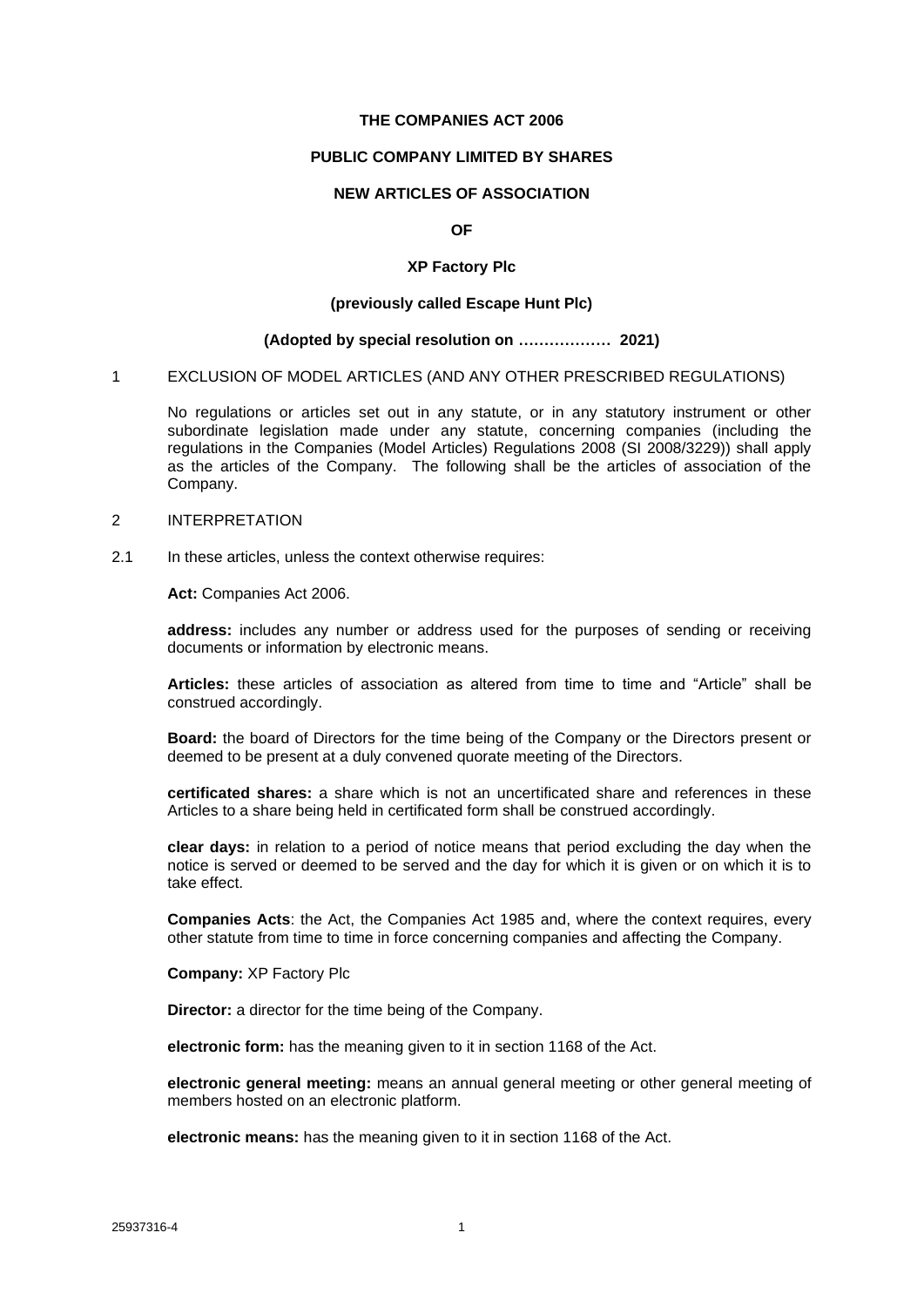**electronic platform:** includes, but is not limited to, website addresses and conference call systems.

**FSMA:** Financial Services and Markets Act 2000.

**member:** a member of the Company, or where the context requires, a member of the Board or of any committee.

**Office:** the registered office from time to time of the Company.

**Operator:** Euroclear UK and Ireland Limited or such other person as may for the time being be approved by HM Treasury as Operator under the uncertificated securities rules.

**paid up:** paid up or credited as paid up.

**participating class:** a class of shares title to which is permitted by the Operator to be transferred by means of a relevant system.

**present:** means, for the purposes of physical general meetings, present in person, or, for the purposes of electronic general meetings, present by electronic means (and references to persons attending by electronic means is defined as attendance at electronic general meetings via the electronic platform(s) stated in the notice of such meeting).

**Register:** the register of members of the Company to be maintained under the Act or as the case may be any overseas branch register maintained under Article [101.](#page-35-2)

**relevant system:** a computer-based system which allows units of securities without written instruments to be transferred and endorsed pursuant to the uncertificated securities rules.

**Share Warrant:** a warrant to bearer issued by the Company in respect of its shares.

**Seal:** the common seal of the Company or, where the context allows, any official seal kept by the Company under section 50 of the Act.

**uncertificated securities rules:** any provision of the Companies Acts relating to the holding, evidencing of title to, or transfer of uncertificated shares and any legislation, rules or other arrangements made under or by virtue of such provision.

**uncertificated share:** a share of a class which is at the relevant time a participating class, title to which is recorded on the Register as being held in uncertificated form and references in these Articles to a share being held in uncertificated form shall be construed accordingly.

- 2.2 Headings are used for convenience only and shall not affect the construction or interpretation of these Articles.
- 2.3 A person includes a corporate and an unincorporated body (whether or not having separate legal personality).
- 2.4 Words in the singular shall include the plural and vice versa.
- 2.5 A reference to one gender shall include a reference to the other gender.
- 2.6 A reference to a statute or statutory provision is a reference to it as it is in force for the time being, taking account of any amendment, extension, or re-enactment and includes any subordinate legislation for the time being in force made under it.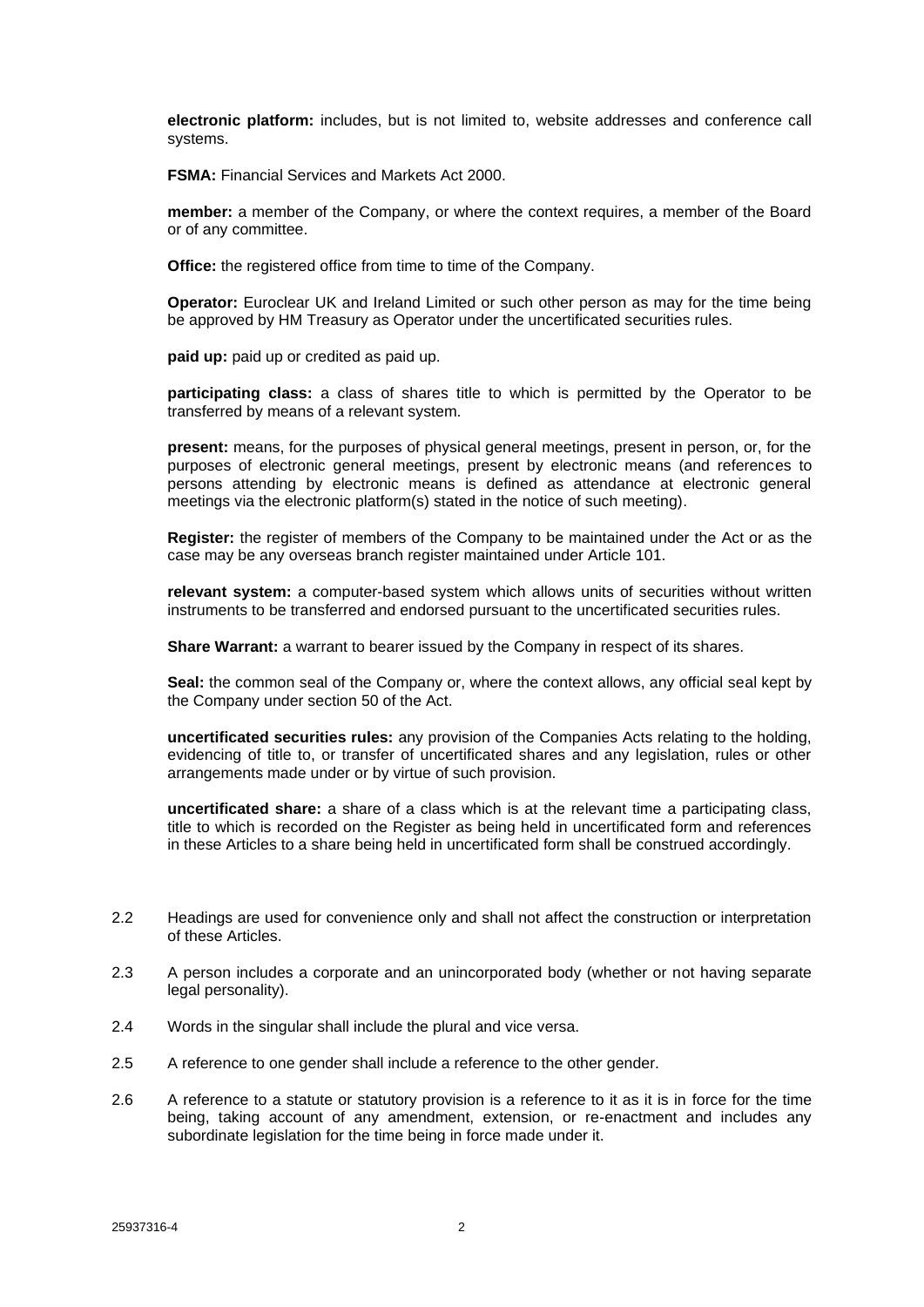- 2.7 Any words or expressions defined in the Companies Acts in force when these Articles or any part of these Articles are adopted shall (if not inconsistent with the subject or context in which they appear) have the same meaning in these Articles or that part, save that the word "company" shall include any body corporate.
- 2.8 A reference to a document **being signed** or to **signature** includes references to its being executed under hand or under seal or by any other method and, in the case of a communication in electronic form, such references are to its being authenticated as specified by the Companies Acts.
- 2.9 A reference to **writing** or **written** includes references to any method of representing or reproducing words in a legible and non-transitory form whether sent or supplied in electronic form or otherwise.
- 2.10 A reference to documents or information **being sent or supplied by or to a** company (including the Company) shall be construed in accordance with section 1148(3) of the Act.
- 2.11 A reference to a **meeting** shall not be taken as requiring more than one person to be present if any quorum requirement can be satisfied by one person.

## <span id="page-7-0"></span>**3 FORM OF RESOLUTION**

Subject to the Companies Acts, where anything can be done by passing an ordinary resolution, this can also be done by passing a special resolution.

## <span id="page-7-1"></span>**4 LIMITED LIABILITY**

The liability of the members of the Company is limited to the amount, if any, unpaid on the shares in the Company held by them.

### <span id="page-7-2"></span>**5 CHANGE OF NAME**

The Company may change its name by resolution of the Board.

## <span id="page-7-3"></span>**6 POWER TO ATTACH RIGHTS TO SHARES**

Subject to the Companies Acts and to any rights attached to existing shares, any share may be issued with or have attached to it such rights and restrictions as the Company may by ordinary resolution determine, or if no ordinary resolution has been passed or so far as the resolution does not make specific provision, as the Board may determine.

### <span id="page-7-4"></span>**7 ALLOTMENT OF SHARES AND PRE-EMPTION**

- 7.1 Subject to the Companies Acts, these Articles and to any relevant authority of the Company in general meeting required by the Act, the Board may offer, allot (with or without conferring rights of renunciation), grant options over or otherwise deal with or dispose of shares or grant rights to subscribe for or convert any security into shares to such persons, at such times and upon such terms as the Board may decide. No share may be issued at a discount.
- 7.2 The Board may, at any time after the allotment of any share but before any person has been entered in the Register, recognise a renunciation by the allottee in favour of some other person and accord to the allottee of a share a right to effect such renunciation and/or allow the rights to be represented to be one or more participating securities, in each case upon the subject to such terms and conditions as the Board may think fit to impose.

## <span id="page-7-5"></span>**8 REDEEMABLE SHARES**

Subject to the Companies Acts and to any rights attaching to existing shares, any share may be issued which can be redeemed or is liable to be redeemed at the option of the Company or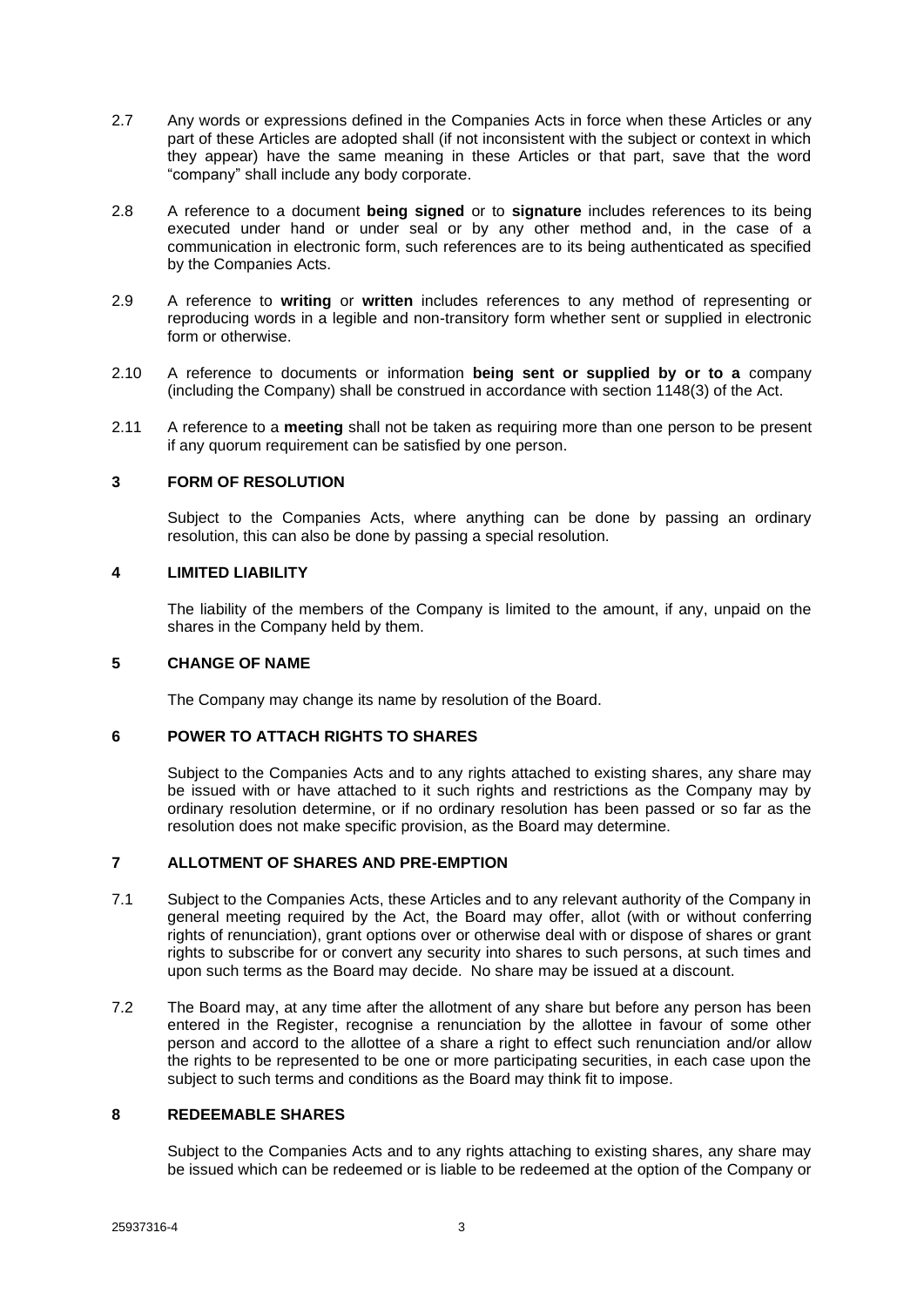the holder. The Board may determine the terms, conditions and manner of redemption of any redeemable shares which are issued. Such terms and conditions shall apply to the relevant shares as if the same were set out in these Articles.

### <span id="page-8-0"></span>**9 PARI PASSU ISSUES**

If new shares are created or issued which rank equally with any other existing shares, the rights of the existing shares will not be regarded as changed or abrogated unless the terms of the existing shares expressly say otherwise.

## <span id="page-8-1"></span>**10 VARIATION OF RIGHTS**

- 10.1 Subject to the Companies Acts, the rights attached to any class of shares can be varied or abrogated either with the consent in writing of the holders of not less than three-quarters in nominal value of the issued share of that class (excluding any shares of that class held as treasury shares) or with the authority of a special resolution passed at a separate meeting of the holders of the relevant class of shares known as a class meeting.
- 10.2 The provisions of this Article will apply to any variation or abrogation of rights of shares forming part of a class. Each part of the class which is being treated differently is treated as a separate class in applying this Article.
- 10.3 All the provisions in these Articles as to general meetings shall apply, with any necessary modifications, to every class meeting except that:
	- (a) the quorum at every such meeting shall not be less than two persons holding or representing by proxy at least one-third of the nominal amount paid up on the issued shares of the class ) (excluding any shares of that class held as treasury shares); and
	- (b) if at any adjourned meeting of such holders such quorum as set out above is not present, at least one person holding shares of the class who is present in person or by proxy shall be a quorum.
- 10.4 The Board may convene a class meeting whenever it thinks fit and whether or not the business to be transacted involves a variation or abrogation of class rights.

### <span id="page-8-2"></span>**11 PAYMENT OF COMMISSION**

The Company may in connection with the issue of any shares or the sale for cash of treasury shares exercise all powers of paying commission and brokerage conferred or permitted by the Companies Acts. Any such commission or brokerage may be satisfied by the payment of cash or by the allotment of fully or partly paid shares or other securities or the grant of an option to call for an allotment of shares or any combination of such methods.

## <span id="page-8-3"></span>**12 TRUSTS NOT RECOGNISED**

Except as otherwise expressly provided by these Articles, required by law or as ordered by a court of competent jurisdiction, the Company shall not recognise any person as holding any share on any trust, and the Company shall not be bound by or required in any way to recognise (even when having notice of it) any equitable, contingent, future, partial or other claim to or interest in any share other than an absolute right of the holder of the whole of the share.

## <span id="page-8-4"></span>**13 UNCERTIFICATED SHARES**

13.1 Under and subject to the uncertificated securities rules, the Board may permit title to shares of any class to be evidenced otherwise than by certificate and title to shares of such a class to be transferred by means of a relevant system and may make arrangements for a class of shares (if all shares of that class are in all respects identical) to become a participating class. Title to shares of a particular class may only be evidenced otherwise than by a certificate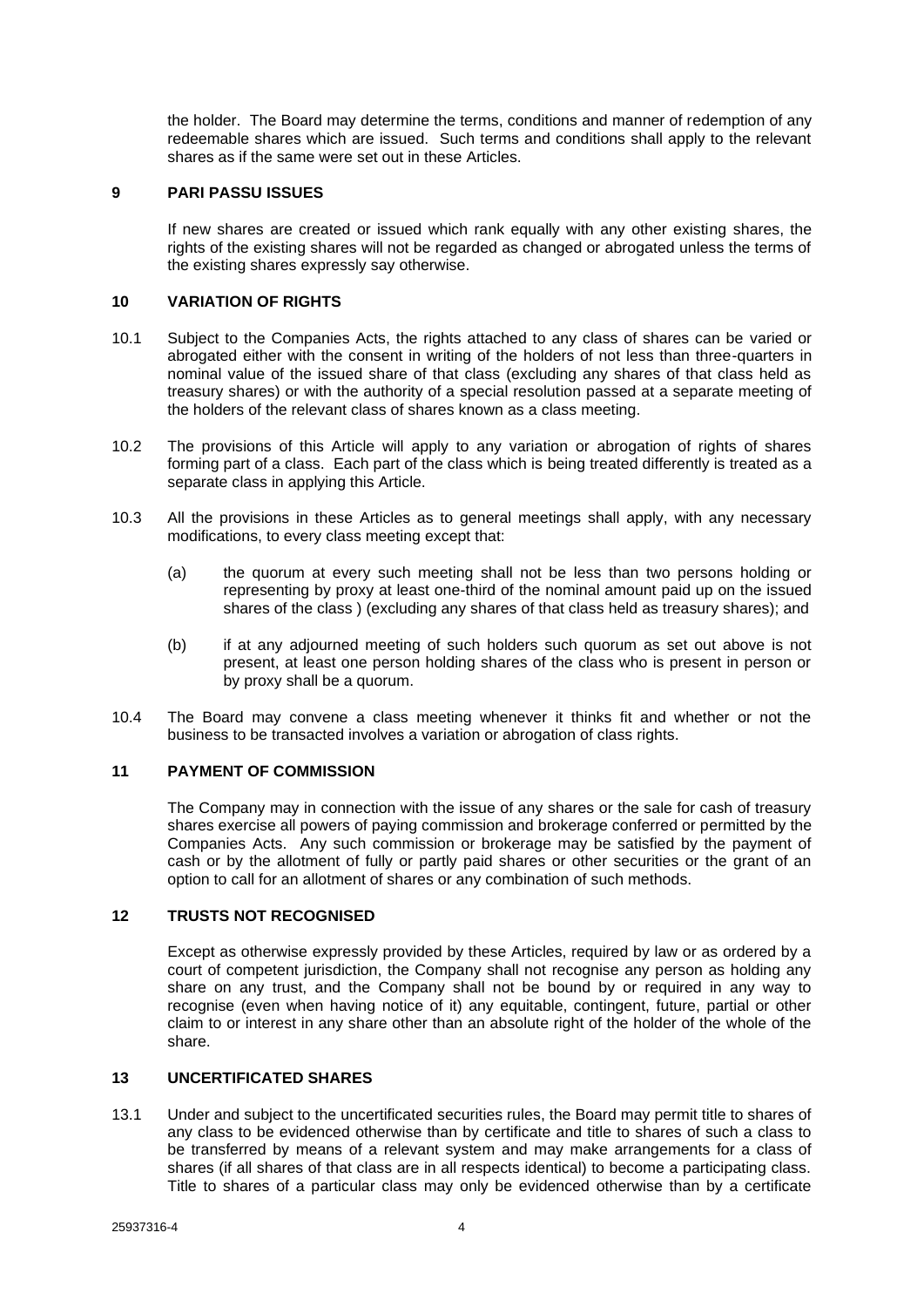where that class of shares is at the relevant time a participating class. The Board may also, subject to compliance with the uncertificated securities rules, determine at any time that title to any class of shares may from a date specified by the Board no longer be evidenced otherwise than by a certificate or that title to such a class shall cease to be transferred by means of any particular relevant system.

- 13.2 In relation to a class of shares which is a participating class and for so long as it remains a participating class, no provision of these Articles shall apply or have effect to the extent that it is inconsistent in any respect with:
	- (a) the holding of shares of that class in uncertificated form;
	- (b) the transfer of title to shares of that class by means of a relevant system; or
	- (c) any provision of the uncertificated securities rules;

and, without prejudice to the generality of this Article, no provision of these Articles shall apply or have effect to the extent that it is in any respect inconsistent with the maintenance, keeping or entering up by the Operator, so long as that is permitted or required by the uncertificated securities rules, of an Operator register of securities in respect of that class of shares in uncertificated form.

- 13.3 Shares of a class which is at the relevant time a participating class may be changed from uncertificated to certificated form, and from certificated to uncertificated form, in accordance with and subject as provided in the uncertificated securities rules.
- 13.4 If, under these Articles or the Companies Acts, the Company is entitled to sell, transfer or otherwise dispose of, forfeit, re-allot, accept the surrender of or otherwise enforce a lien over an uncertificated share, then, subject to these Articles and the Companies Acts, such entitlement shall include the right of the Board to:
	- (a) require the holder of the uncertificated share by notice in writing to change that share from uncertificated to certificated form within such period as may be specified in the notice and keep it as a certificated share for as long as the Board requires;
	- (b) appoint any person to take such other steps, by instruction given by means of a relevant system or otherwise, in the name of the holder of such share as may be required to effect the transfer of such share and such steps shall be as effective as if they had been taken by the registered holder of that share; and
	- (c) take such other action that the Board considers appropriate to achieve the sale, transfer, disposal, forfeiture, re-allotment or surrender of that share or otherwise to enforce a lien in respect of that share.
- 13.5 Unless the Board determines otherwise, shares which a member holds in uncertificated form shall be treated as separate holdings from any shares which that member holds in certificated form but a class of shares shall not be treated as two classes simply because some shares of that class are held in certificated form and others in uncertificated form.
- 13.6 Unless the Board determines otherwise or the uncertificated securities rules require otherwise, any shares issued or created out of or in respect of any uncertificated shares shall be uncertificated shares and any shares issued or created out of or in respect of any certificated shares shall be certificated shares.
- 13.7 The Company shall be entitled to assume that the entries on any record of securities maintained by it in accordance with the uncertificated securities rules and regularly reconciled with the relevant Operator register of securities are a complete and accurate reproduction of the particulars entered in the Operator register of securities and shall accordingly not be liable in respect of any act or thing done or omitted to be done by or on behalf of the Company in reliance on such assumption. Any provision of these Articles which requires or envisages that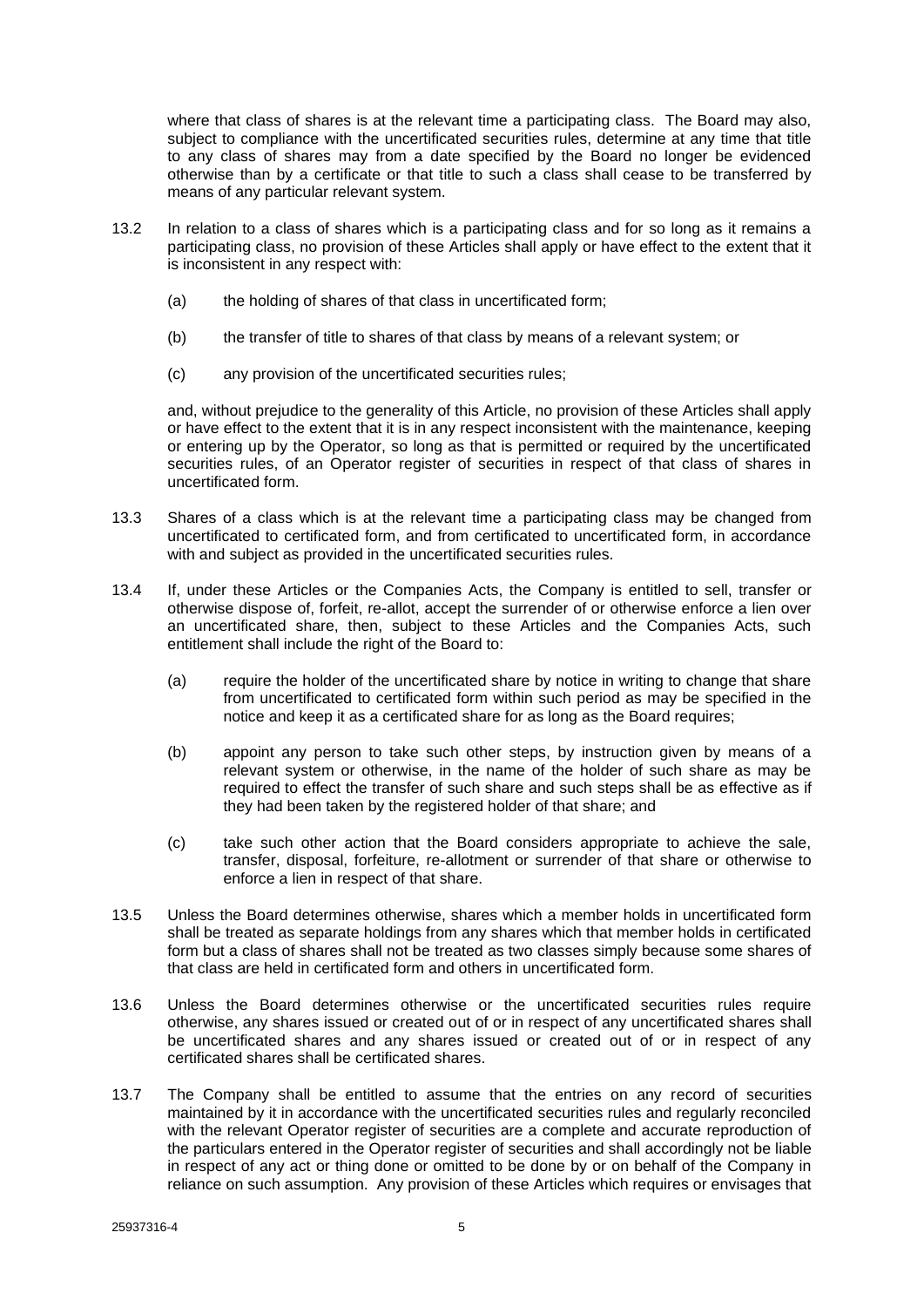action will be taken in reliance on information contained in the Register shall be construed to permit that action to be taken in reliance on information contained in any relevant record of securities (as so maintained and reconciled).

### <span id="page-10-0"></span>**14 SHARE CERTIFICATES**

- 14.1 Every person (except a person to whom the Company is not by law required to issue a certificate) whose name is entered in the Register as a holder of any certificated shares shall be entitled, without charge, to receive within the time limits prescribed by the Companies Acts (unless the terms of issue prescribe otherwise) one certificate for all of the shares of that class registered in his name.
- 14.2 The Company shall not be bound to issue more than one certificate in respect of shares held jointly by two or more persons. Delivery of a certificate to the person first named in the Register shall be sufficient delivery to all joint holders.
- 14.3 Where a member has transferred part only of the shares comprised in a certificate, he shall be entitled without charge to a certificate for the balance of such shares to the extent that the balance is to be held in certificated form. Where a member receives more shares of any class, he shall be entitled without charge to a certificate for the extra shares of that class to the extent that the balance is to be held in certificated form.
- 14.4 A share certificate may be issued under Seal (by affixing the Seal to or printing the Seal or a representation of it on the certificate) or signed by at least two Directors or by at least one Director and the Secretary. Such certificate shall specify the number and class of the shares in respect of which it is issued and the amount or respective amounts paid up on it. The Board may be resolution decide, either generally or in any particular case or cases, that any signatures on any share certificates need not be autographic but may be applied to the certificates by some mechanical or other means or may be printed on them or that the certificates need not be signed by any person.
- 14.5 Every share certificate sent in accordance with these Articles will be sent at the risk of the member or other person entitled to the certificate. The Company will not be responsible for any share certificate lost or delayed in the course of delivery.

## <span id="page-10-1"></span>**15 REPLACEMENT CERTIFICATES**

- 15.1 Any two or more certificates representing shares of any one class held by any member may at his request be cancelled and a single new certificate for such shares issued in lieu without charge on surrender of the original certificates for cancellation.
- 15.2 Any certificate representing shares of any one class held by any member may at his request be cancelled and two or more certificates for such shares may be issued instead.
- 15.3 If a share certificate is defaced, worn out or said to be stolen, lost or destroyed, it may be replaced on such terms as to evidence and indemnity as the Board may decide and, where it is defaced or worn out, after delivery of the old certificate to the Company.
- 15.4 The Board may require the payment of any exceptional out-of-pocket expenses of the Company incurred in connection with the issue of any certificates under this Article. In the case of shares held jointly by several persons, any such request as is mentioned in this Article may be made by any one of the joint holders.

## <span id="page-10-2"></span>**16 LIEN ON SHARES NOT FULLY PAID**

The Company shall have a first and paramount lien on every share, not being a fully paid share, for all amounts payable to the Company (whether presently or not) in respect of that share. The Company's lien over a share takes priority over any third party's interest in that share, and extends to any dividend or other money payable by the Company in respect of that share (and, if the lien is enforced and the share is sold by the Company, the proceeds of sale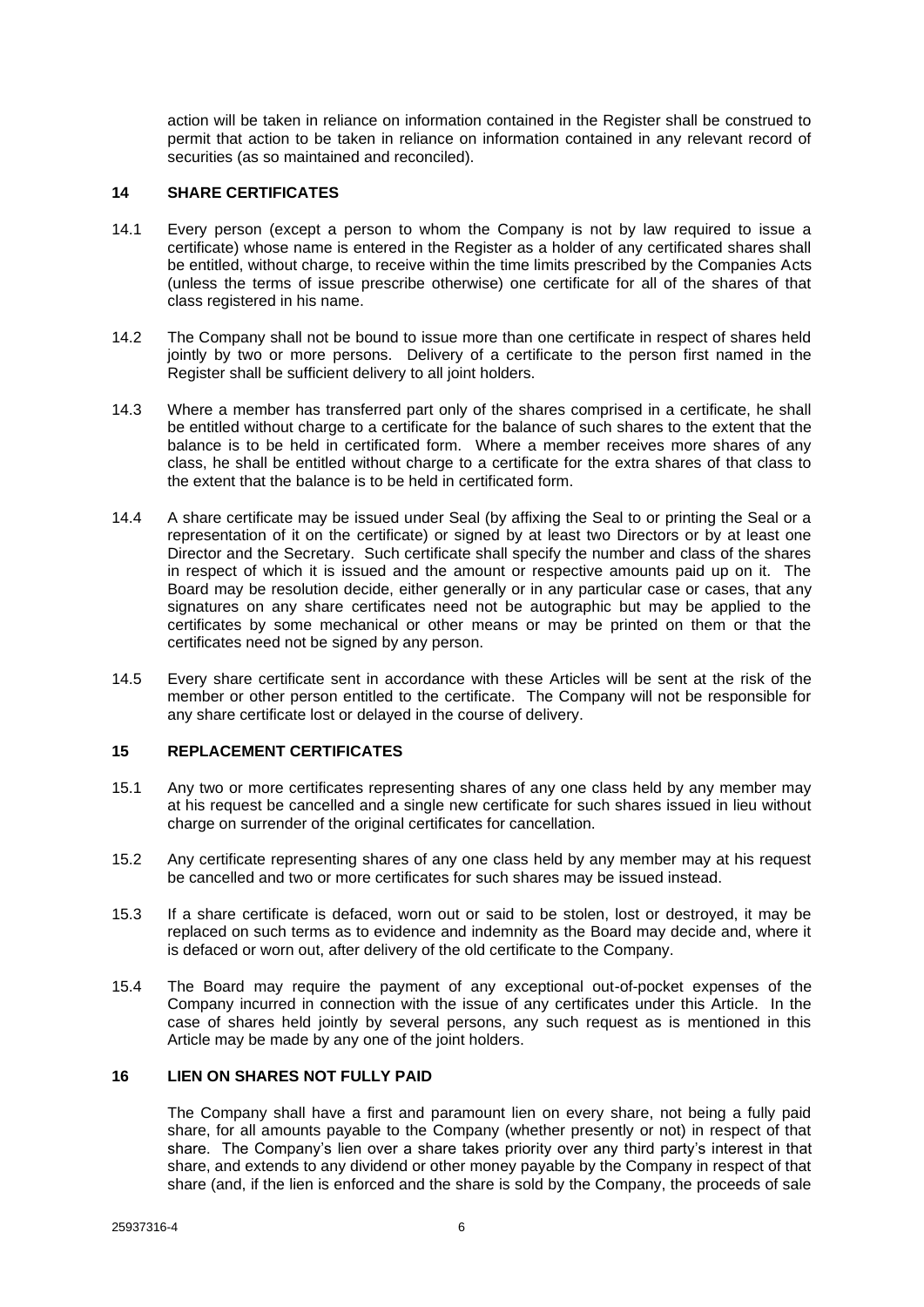of that share). The Board may at any time, either generally or in any particular case, waive any lien that has arisen or declare any share to be wholly or in part exempt from the provisions of this Article.

## <span id="page-11-0"></span>**17 ENFORCEMENT OF LIEN BY SALE**

The Company may sell, in such manner as the Board may decide, any share over which the Company has a lien if a sum in respect of which the lien exists is presently payable and is not paid within 14 clear days after a notice has been served on the holder of the share or the person who is entitled by transmission to the share, demanding payment and stating that if the notice is not complied with the share may be sold. For giving effect to the sale, in the case of a certificated share, the Board may authorise some person to sign an instrument of transfer of the share sold to, or in accordance with the directions, of the buyer. In the case of an uncertificated share, the Board may require the Operator to convert the share into certificated form and after such conversion, authorise any person to sign the instrument of transfer of the share to effect the sale of the share. The buyer shall not be bound to see to the application of the purchase money, nor shall his title to the share be affected by any irregularity or invalidity in the proceedings in reference to the sale.

## <span id="page-11-1"></span>**18 APPLICATION OF PROCEEDS OF SALE**

The net proceeds of any sale of shares subject to any lien, after payment of the costs, shall be applied:

- (a) first, in or towards satisfaction of so much of the amount due to the Company or of the liability or engagement (as the case may be) as is presently payable or is liable to be presently fulfilled or discharged; and
- (b) second, any residue shall be paid to the person who was entitled to the share at the time of the sale but only after the certificate for the shares sold has been surrendered to the company for cancellation, or an indemnity in a form reasonably satisfactory to the directors has been given for any lost certificates, and subject to a like lien for debts or liabilities not presently payable as existed on the share prior to the sale.

## <span id="page-11-2"></span>**19 CALLS**

- 19.1 Subject to these Articles and the terms on which the shares are allotted, the Board may from time to time make calls on the members in respect of any monies unpaid on their shares (whether in respect of nominal value or premium) and not payable on a date fixed by or in accordance with the terms of issue.
- 19.2 Each member shall (subject to the Company serving upon him at least 14 clear days' notice specifying when and where payment is to be made and whether or not by instalments) pay to the Company as required by the notice the amount called on for his shares.
- 19.3 A call shall be deemed to have been made at the time when the resolution of the Board authorising the call was passed.
- 19.4 A call may be revoked or postponed, in whole or in part, as the Board may decide.
- 19.5 Liability to pay a call is not extinguished or transferred by transferring the shares in respect of which the call is required to be paid.

## <span id="page-11-3"></span>**20 LIABILITY OF JOINT HOLDERS**

The joint holders of a share shall be jointly and severally liable to pay all calls in respect of the share.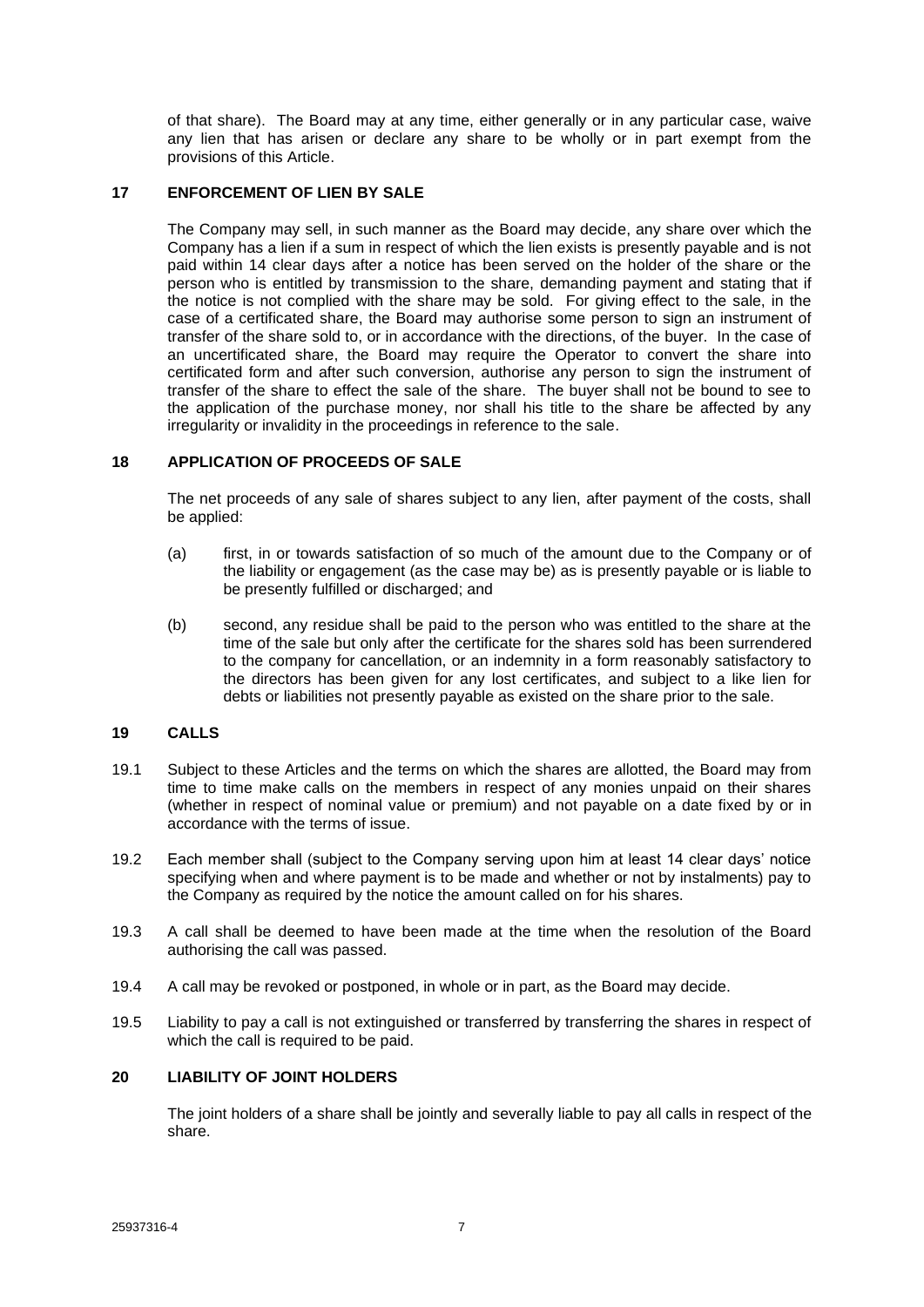## <span id="page-12-0"></span>**21 INTEREST ON CALLS**

If a call remains unpaid after it has become due and payable, the person from whom it is due and payable shall pay all expenses that have been incurred by the Company by reason of such non-payment together with interest on the amount unpaid from the day it is due and payable to the time of actual payment at such rate (not exceeding the Bank of England base rate by more than five percentage points) as the Board may decide. The Board may waive payment of the interest or the expenses in whole or in part.

## <span id="page-12-1"></span>**22 POWER TO DIFFERENTIATE**

On or before the issue of shares, the Board may decide that allottees or holders of shares can be called on to pay different amounts or that they can be called on at different times.

## <span id="page-12-2"></span>**23 PAYMENT OF CALLS IN ADVANCE**

The Board may, if it thinks fit, receive from any member willing to advance the same, all or any part of the monies uncalled and unpaid on the shares held by him. Such payment in advance of calls shall, to the extent of the payment, extinguish the liability on the shares on which it is made. The Company may pay interest on the money paid in advance, or so much of it as exceeds the amount for the time being called upon the shares in respect of which such advance has been made, at such rate as the Board may decide. The Board may at any time repay the amount so advanced by giving at least three months' notice in writing to such member of its intention to do so, unless before the expiration of such notice the amount so advanced shall have been called up on the shares in respect of which it was advanced.

## <span id="page-12-3"></span>**24 NOTICE IF CALL OR INSTALMENT NOT PAID**

If any member fails to pay the whole of any call (or any instalment of any call) by the date when payment is due, the Board may at any time give notice in writing to such member (or to any person entitled to the shares by transmission), requiring payment of the amount unpaid (and any accrued interest and any expenses incurred by the Company by reason of such non-payment) by a date not less than 14 clear days from the date of the notice. The notice shall name the place where the payment is to be made and state that, if the notice is not complied with, the shares in respect of which such call was made will be liable to be forfeited.

## <span id="page-12-4"></span>**25 FORFEITURE FOR NON-COMPLIANCE**

If the notice referred to in Article [24](#page-12-3) is not complied with, any share for which it was given may be forfeited, by resolution of the Board to that effect, at any time before the payment required by the notice has been made. Such forfeiture shall include all dividends declared or other monies payable in respect of the forfeited shares and not paid before the forfeiture.

## <span id="page-12-5"></span>**26 NOTICE AFTER FORFEITURE**

When any share has been forfeited, notice of the forfeiture shall be served on the holder of the share or the person entitled to such share by transmission (as the case may be) before forfeiture. An entry of such notice having been given and of the forfeiture and the date of forfeiture shall immediately be made in the Register in respect of such share. However, no forfeiture shall be invalidated by any omission to give such notice or to make such entry in the Register.

## <span id="page-12-6"></span>**27 FORFEITURE MAY BE ANNULLED**

The Board may annul the forfeiture of a share, at any time before any forfeited share has been cancelled or sold, re-allotted or otherwise disposed of, on the terms that payment shall be made of all calls and interest due on it and all expenses incurred in respect of the share and on such further terms (if any) as the Board shall see fit.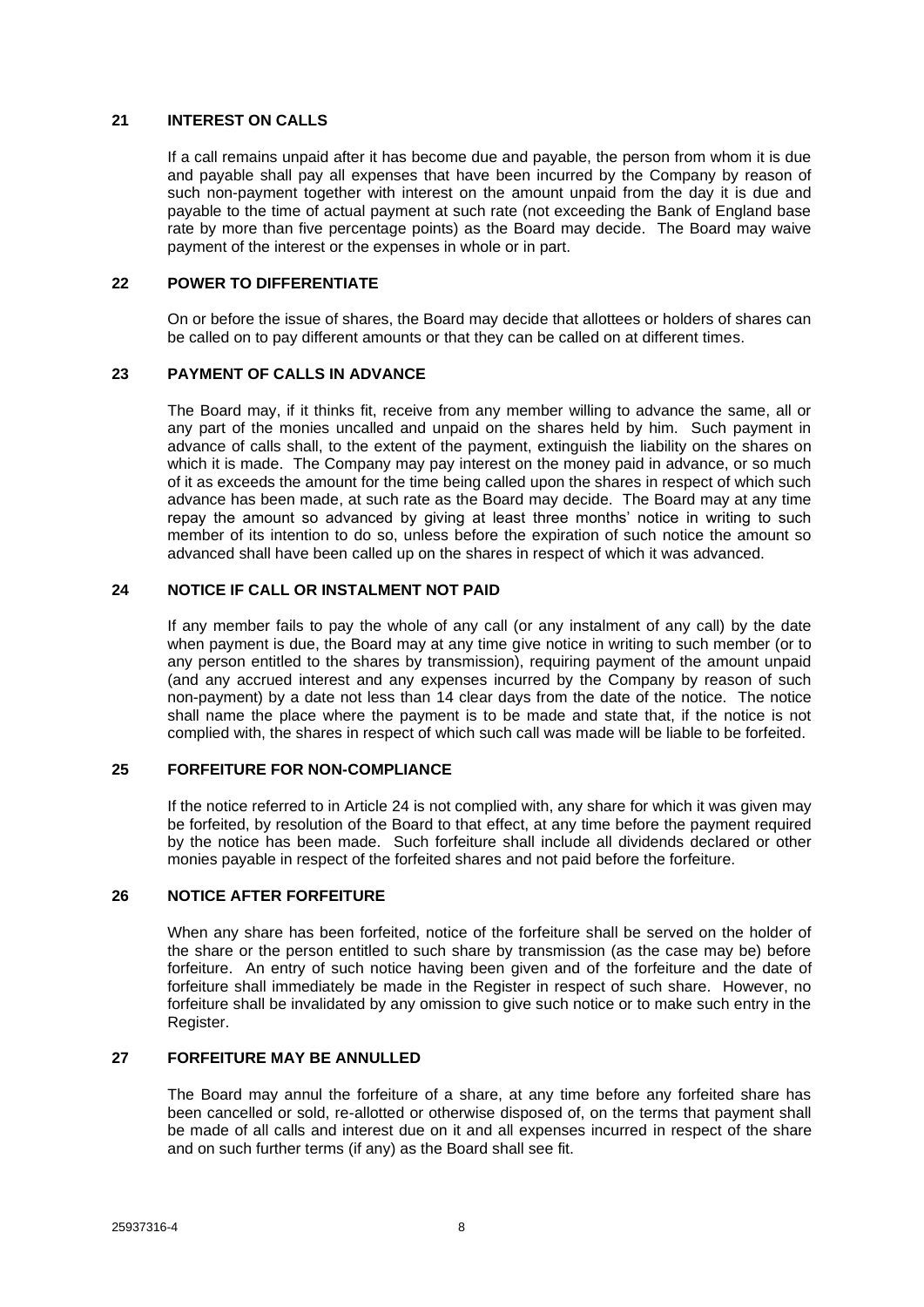### <span id="page-13-0"></span>**28 SURRENDER**

The Board may accept the surrender of any share liable to be forfeited and, in any event, references in these Articles to forfeiture shall include surrender.

### <span id="page-13-1"></span>**29 SALE OF FORFEITED SHARES**

- 29.1 A forfeited share shall become the property of the Company.
- 29.2 Subject to the Companies Acts, any such share may be sold, re-allotted or otherwise disposed of, on such terms and in such manner as the Board thinks fit.
- 29.3 The Board may, for the purposes of the disposal, authorise some person to transfer the share in question and may enter the name of the transferee in respect of the transferred share in the Register even if no share certificate is lodged and may issue a new certificate to the transferee. An instrument of transfer executed by that person shall be as effective as if it had been executed by the holder of, or the person entitled by transmission to, the share. The Company may receive the consideration (if any) given for the share on its disposal.

### <span id="page-13-2"></span>**30 EFFECT OF FORFEITURE**

A shareholder whose shares have been forfeited shall cease to be a member in respect of such forfeited shares and shall surrender the certificate for such shares to the Company for cancellation. Such shareholder shall remain liable to pay to the Company all sums which at the date of forfeiture were presently payable by him to the Company in respect of such shares with interest (not exceeding the Bank of England base rate by five percentage points) from the date of the forfeiture to the date of payment. The Directors may waive payment of interest wholly or in part and may enforce payment, without any reduction or allowance for the value of the shares at the time of forfeiture or for any consideration received on their disposal.

### <span id="page-13-3"></span>**31 EVIDENCE OF FORFEITURE**

A statutory declaration by a Director or the Secretary that a share has been forfeited on a specified date shall be conclusive evidence of the facts stated in it as against all persons claiming to be entitled to the share. The declaration shall (subject to the execution of an instrument of transfer if necessary) constitute a good title to the share. The person to whom the share is transferred or sold shall not be bound to see to the application of the purchase money or other consideration (if any), nor shall his title to the share be affected by any act, omission or irregularity relating to or connected with the proceedings in reference to the forfeiture or disposal of the share.

## <span id="page-13-4"></span>**32 FORM OF TRANSFER**

- 32.1 Subject to these Articles:
	- (a) each member may transfer all or any of his shares which are in certificated form by instrument of transfer in writing in any usual form or in any form approved by the Board. Such instrument shall be executed by or on behalf of the transferor and (in the case of a transfer of a share which is not fully paid up) by or on behalf of the transferee. All instruments of transfer, when registered, may be retained by the Company.
	- (b) each member may transfer all or any of his shares which are in uncertificated form by means of a relevant system in such manner provided for, and subject as provided in, the uncertificated securities rules. No provision of these Articles shall apply in respect of an uncertificated share to the extent that it requires or contemplates the effecting of a transfer by an instrument in writing or the production of a certificate for the share to be transferred.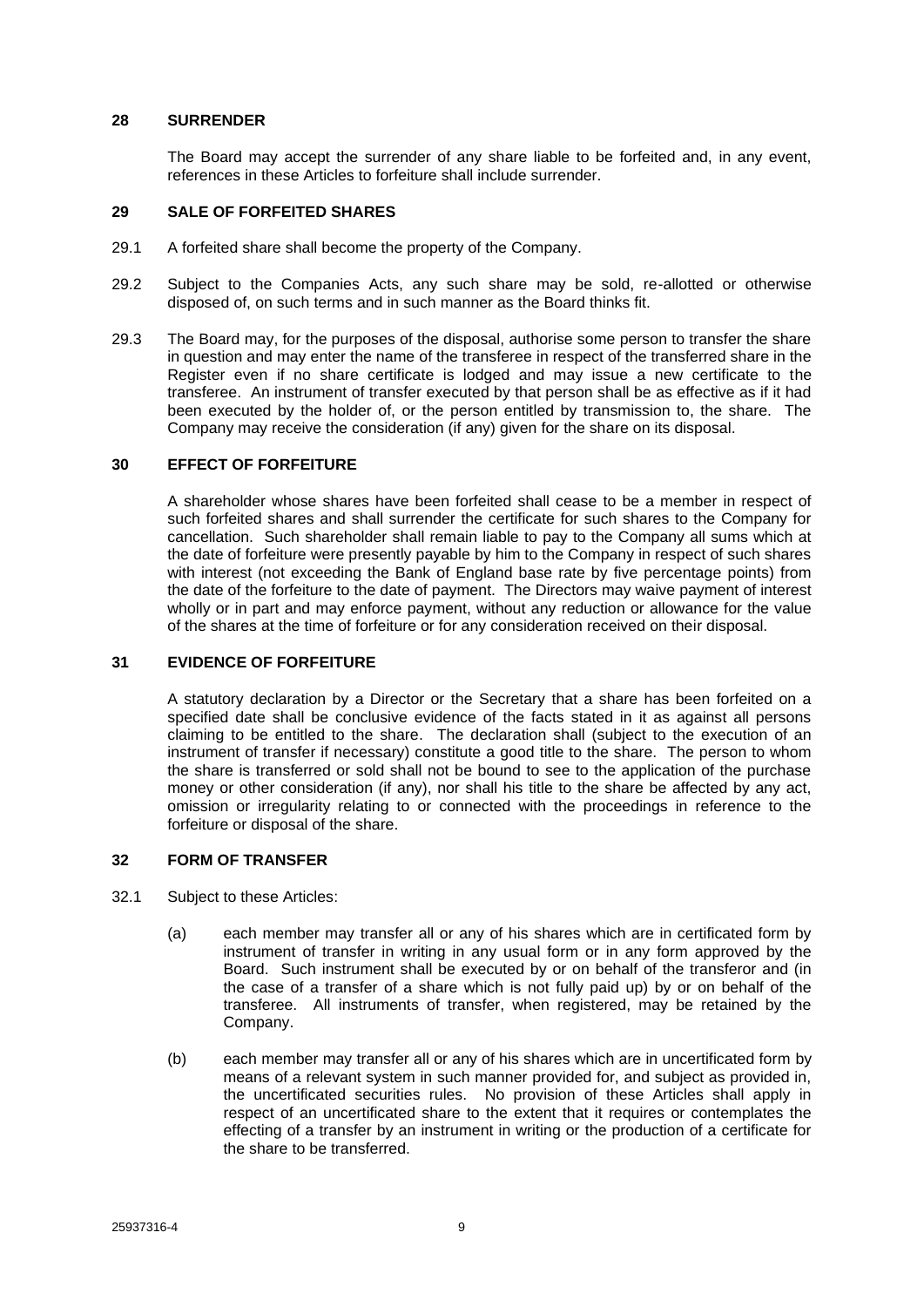32.2 The transferor of a share shall be deemed to remain the holder of the share concerned until the name of the transferee is entered in the Register in respect of it.

### <span id="page-14-0"></span>**33 RIGHT TO REFUSE REGISTRATION OF TRANSFER**

- 33.1 The Board may, in its absolute discretion, refuse to register any transfer of a share in certificated form (or renunciation of a renounceable letter of allotment) unless:
	- $(a)$  it is for a share which is fully paid up;
	- (b) it is for a share upon which the Company has no lien;
	- (c) it is only for one class of share;
	- (d) it is in favour of a single transferee or no more than four joint transferees;
	- (e) it is duly stamped or is duly certificated or otherwise shown to the satisfaction of the Board to be exempt from stamp duty (if this is required); and
	- (f) it is delivered for registration to the Office (or such other place as the Board may determine), accompanied (except in the case of a transfer by a person to whom the Company is not required by law to issue a certificate and to whom a certificate has not been issued or in the case of a renunciation) by the certificate for the shares to which it relates and such other evidence as the Board may reasonably require to prove the title of the transferor (or person renouncing) and the due execution of the transfer or renunciation by him or, if the transfer or renunciation is executed by some other person on his behalf, the authority of that person to do so.

33.2

- 33.3 Transfers of shares will not be registered in the circumstances referred to in Article [70.](#page-26-1)
- 33.4 The Board may refuse to register a transfer of uncertificated shares in any circumstances that are allowed or required by the uncertificated securities rules and the relevant system.

## <span id="page-14-1"></span>**34 NOTICE OF REFUSAL TO REGISTER A TRANSFER**

If the Board refuses to register a transfer of a share it shall notify the transferee of the refusal and the reasons for it within two months after the date on which the transfer was lodged with the Company or the instructions to the relevant system received. Any instrument of transfer which the Board refuses to register shall be returned to the person depositing it (except if there is suspected or actual fraud). All instruments of transfer which are registered may be retained by the Company.

### <span id="page-14-2"></span>**35 NO FEES ON REGISTRATION**

No fee shall be charged for registration of a transfer or other document or instruction relating to or affecting the title to any share or for making any other entry in the Register.

## <span id="page-14-3"></span>**36 OTHER POWERS IN RELATION TO TRANSFERS**

Nothing in these Articles shall prevent the Board:

- (a) from recognising a renunciation of the allotment of any share by the allottee in favour of another person; or
- (b) (if empowered to do so by these Articles) from authorising any person to execute an instrument of transfer of a share and from authorising any person to transfer that share in accordance with any procedures implemented under Article [16.](#page-10-2)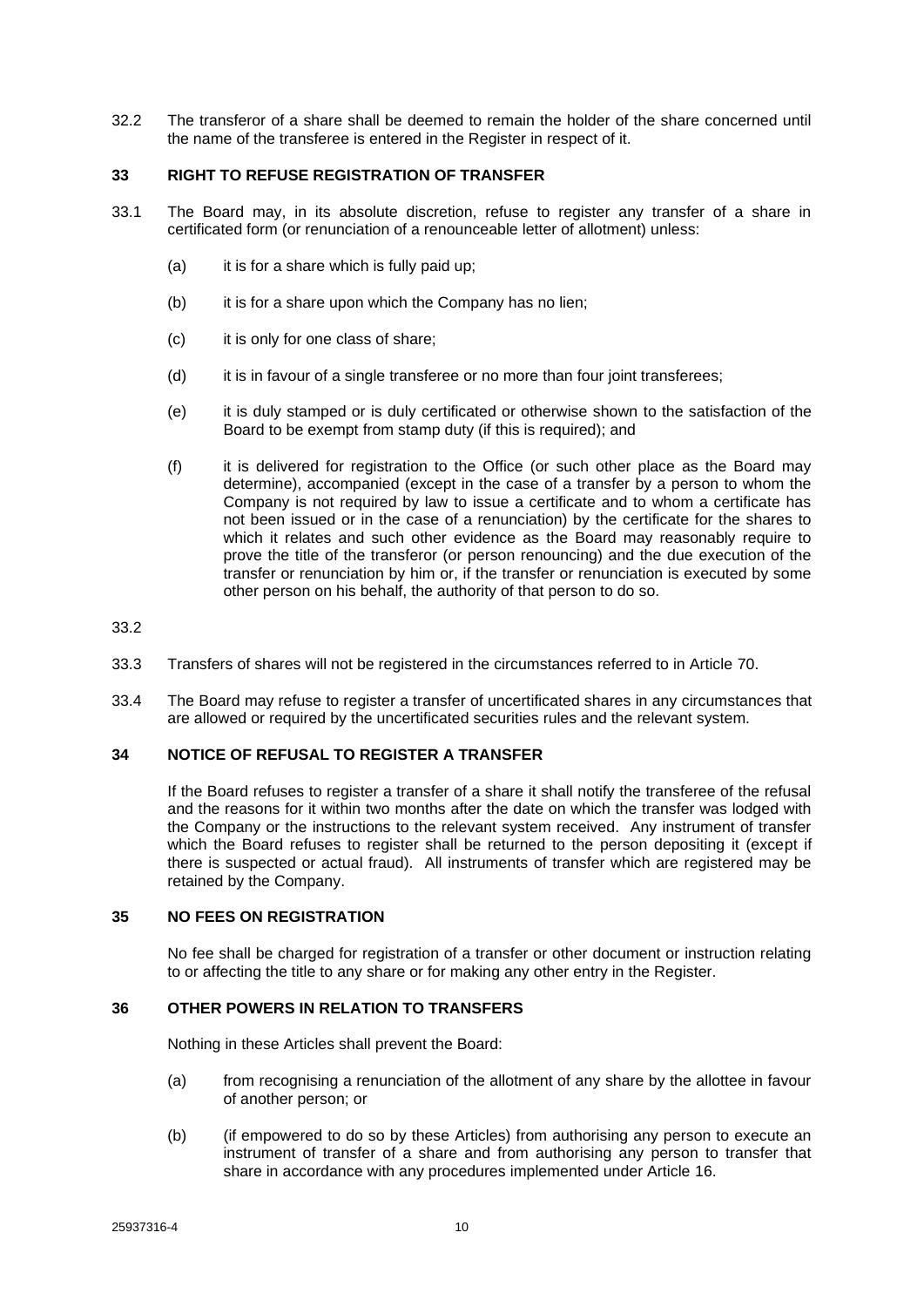## <span id="page-15-0"></span>**37 TRANSMISSION OF SHARES ON DEATH**

If a member dies, the survivors or survivor (where he was a joint holder), and his executors or administrators (where he was a sole or the only survivor of joint holders), shall be the only persons recognised by the Company as having any title to his shares. Nothing in these Articles shall release the estate of a deceased member from any liability for any share which has been solely or jointly held by him.

### <span id="page-15-1"></span>**38 ELECTION OF PERSON ENTITLED BY TRANSMISSION**

- 38.1 Any person becoming entitled to a share because of the death or bankruptcy of a member, or otherwise by operation of law, may (on such evidence as to his title being produced as the Board may require) elect either to become registered as a member or to have some person nominated by him registered as a member. If he elects to become registered himself, he shall notify the Company to that effect. If he elects to have some other person registered, he shall execute an instrument of transfer of such share to that person. All the provisions of these Articles relating to the transfer of shares shall apply to the notice or instrument of transfer (as the case may be) as if it were an instrument of transfer executed by the member and his death, bankruptcy or other event had not occurred. Where the entitlement of a person to a share because of the death or bankruptcy of a member or otherwise by operation of law is proved to the satisfaction of the Board, the Board shall within two months after proof cause the entitlement of that person to be noted in the Register.
- 38.2 A person entitled by transmission to a share in uncertificated form who elects to have some other person registered shall either:
	- (a) procure that instructions are given by means of the relevant system to effect transfer of such uncertificated share to that person; or
	- (b) change the uncertificated share to certificated form and execute an instrument of transfer of that certificated share to that person.

### <span id="page-15-2"></span>**39 RIGHTS ON TRANSMISSION**

Where a person becomes entitled to a share because of the death or bankruptcy of any member, or otherwise by operation of law, the rights of the holder in relation to such share shall cease. However, the person so entitled may give a good discharge for any dividends and other monies payable in respect of it and shall have the same rights to which he would be entitled if he were the holder of the share, except that he shall not be entitled to receive notice of, or to attend or vote at, any meeting of the Company or an separate meeting of the holders of any class of shares of the Company before he is registered as the holder of the share. The Board may at any time give notice requiring any such person to elect either to be registered himself or to transfer the share. If the notice is not complied with within two months, the Board may withhold payment of all dividends and the other monies payable in respect of such share until the requirements of the notice have been complied with.

## <span id="page-15-3"></span>**40 DESTRUCTION OF DOCUMENTS**

- 40.1 The Company may destroy any:
	- (a) instrument of transfer, after six years from the date on which it is registered;
	- (b) dividend mandate or any variation or cancellation of a dividend mandate or any notification of change of name or address, after two years from the date on which it is recorded;
	- (c) share certificate, after one year from the date on which it is cancelled;
	- (d) instrument of proxy which has been used for the purpose of a poll at any time after one year has elapsed from the date of use;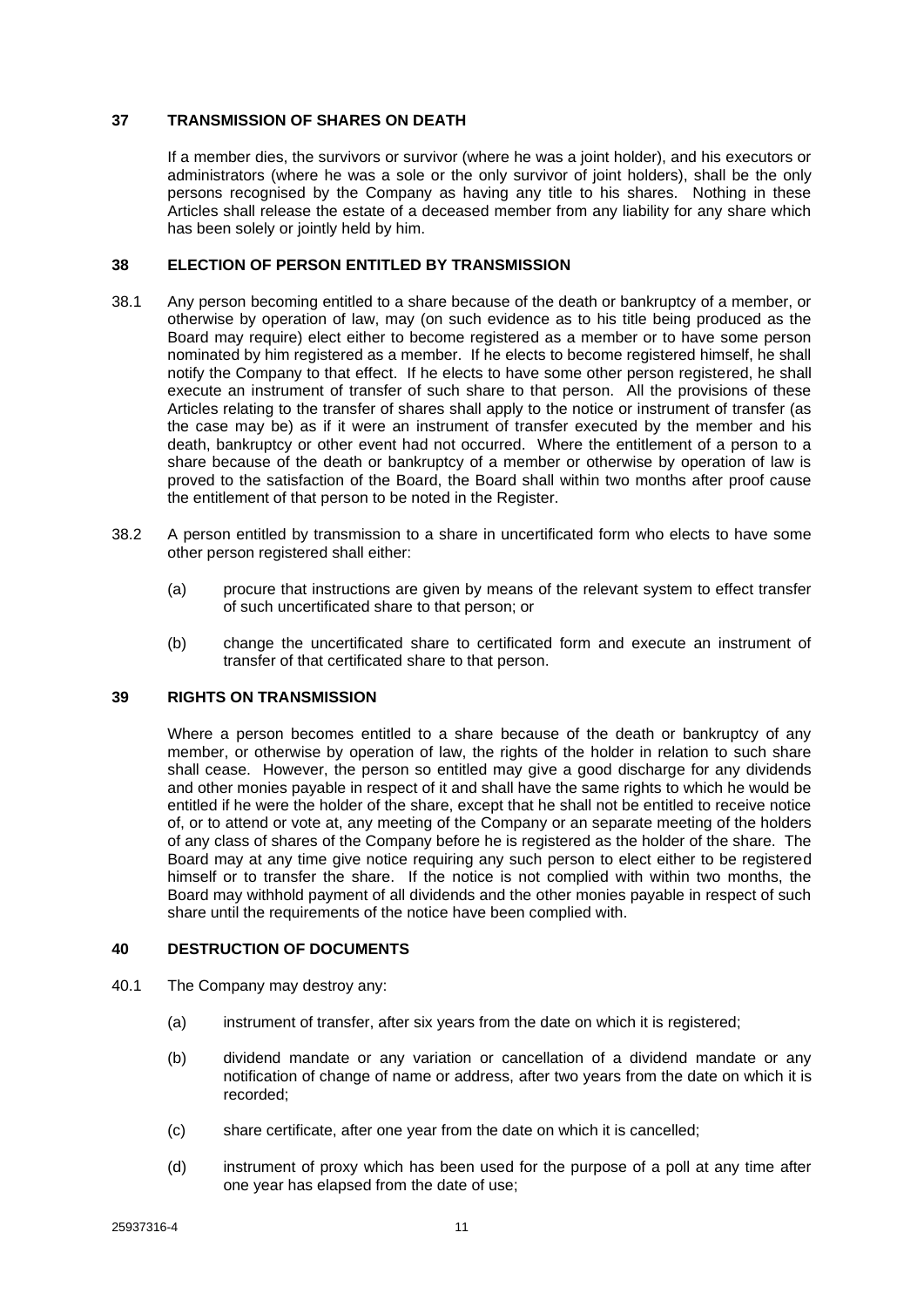- (e) instrument of proxy which has not been used for the purpose of a poll at any time after a period of one month has elapsed from the end of the meeting to which the instrument of proxy relates;
- (f) Share Warrant (including coupons or tokens detailed from it) which has been cancelled at any time after seven years from the date on which it was cancelled; or
- (g) other document for which any entry in the Register is made, after six years from the date on which an entry was first made in the Register in respect of it,

provided that the Company may destroy any such type of document at a date earlier than that authorised by this Article if a copy of such document is made and retained (whether electronically, by microfilm, by digital imaging or by other similar means) until the expiration of the period applicable to the destruction of the original of such document.

- 40.2 It shall be conclusively presumed in favour of the Company that every:
	- (a) entry in the Register purporting to have been made on the basis of a document so destroyed was duly and properly made;
	- (b) instrument of transfer so destroyed was duly registered;
	- (c) share certificate so destroyed was duly cancelled; and
	- (d) other document so destroyed had been properly dealt with under its terms and was valid and effective according to the particulars in the records of the Company.
- 40.3 This Article shall only apply to the destruction of a document in good faith and without notice of any claim (regardless of the parties to it) to which the document might be relevant. Nothing in this Article shall be construed as imposing any liability on the Company in respect of the destruction of any such document other than as provided for in this Article which would not attach to the Company in the absence of this Article. References in this Article to the destruction of any document include references to the disposal of it in any manner.
- 40.4 References in this Article to instruments of transfer shall include, in relation to uncertificated shares, instructions and/or notifications made in accordance with the relevant system relating to the transfer of such shares.

## <span id="page-16-0"></span>**41 SUB-DIVISION**

Any resolution authorising the Company to sub-divide its shares or any of them may determine that, as between the shares resulting from the sub-division, any of them may have any preference or advantage or be subject to any restriction as compared with the others.

### <span id="page-16-1"></span>**42 FRACTIONS**

If any shares are consolidated or consolidated and then divided, the Board has power to deal with any fractions of shares which result. If the Board decides to sell any shares representing fractions, it can do so for the best price reasonably obtainable and distribute the net proceeds of sale among members in proportion to their fractional entitlements. The Board can arrange for any shares representing fractions to be entered in the Register as certificated shares if they consider that this makes it easier to sell them. The Board can sell those shares to anyone, including the Company if the legislation allows, and may authorise any person to transfer or deliver the shares to the buyer or in accordance with the buyer's instructions. The Buyer shall not be bound to see to the application of the purchase money, nor shall his title to the share be affected by any irregularity or invalidity in the proceedings in reference to the sale.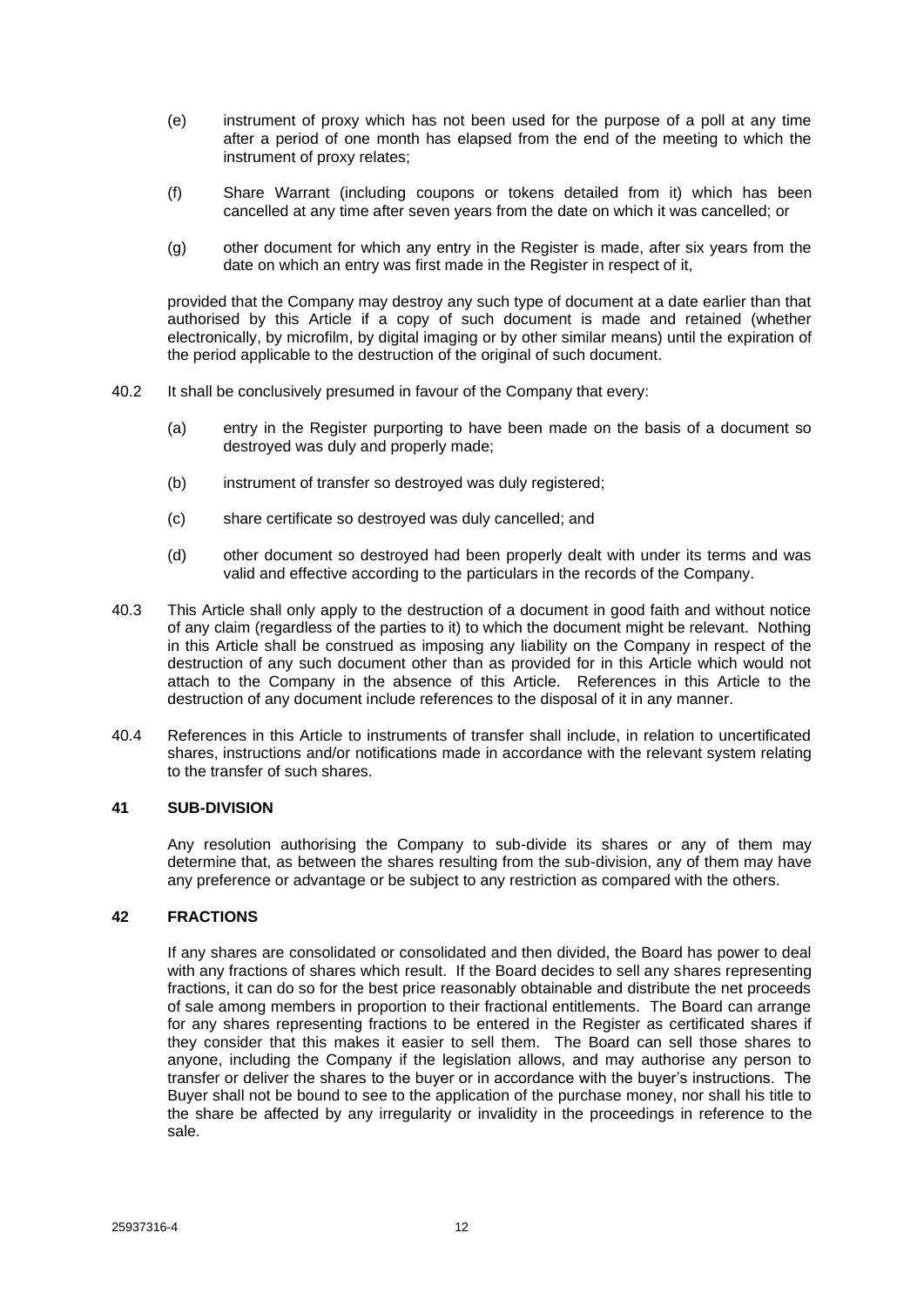### <span id="page-17-0"></span>**43 ANNUAL GENERAL MEETINGS**

An annual general meeting shall be held once a year, at such time (consistent with the terms of the Companies Acts) and place as may be determined by the Board.

## <span id="page-17-1"></span>**44 CONVENING OF GENERAL MEETINGS**

All meetings other than annual general meetings shall be called general meetings. The Board may, whenever it thinks fit, and shall on requisition in accordance with the Companies Acts, proceed to convene a general meeting.

**44A** The Board shall determine whether an annual general meeting or general meeting is to be held as (i) an electronic general meeting, (ii) a physical meeting (with or without satellite meetings, as defined in Article 58.2) or (iii) an electronic general meeting in addition to a physical meeting (with or without satellite meetings).

### <span id="page-17-2"></span>**45 NOTICE OF GENERAL MEETINGS**

A general meeting shall be called by at least such minimum notice as is required or permitted by the Companies Acts. The period of notice shall in either case be exclusive of the day on which it is served or deemed to be served and of the day on which the meeting is to be held and shall be given to all members other than those who are not entitled to receive such notices from the Company. The Company may give such notice by any means or combination of means permitted by the Companies Acts.

### <span id="page-17-3"></span>**46 CONTENTS OF NOTICE OF MEETINGS**

- 46.1 Every notice calling a meeting shall specify the place, date and time of the meeting, and there shall appear with reasonable prominence in every such notice a statement that a member entitled to attend and vote is entitled to a proxy or (if he has more than one share) proxies to exercise all or any of his rights to attend, speak and vote and that a proxy need not be a member of the Company. Such notice shall also include the address of the website on which the information required by the Act is published, state the procedures with which members must comply in order to be able to attend and vote at the meeting (including the date by which they must comply), provide details of any forms to be used for the appointment of a proxy and state that a member has the right to ask questions at the meeting in accordance with the Act.
- 46.2 The notice shall specify the general nature of the business to be transacted at the meeting and shall set out the text of all resolutions to be considered by the meeting and shall state in each case whether it is proposed as an ordinary resolution or as a special resolution.
- 46.3 In the case of an annual general meeting, the notice shall also specify the meeting as such.
- 46.4 For the purposes of determining which persons are entitled to attend or vote at a meeting and how many votes a person may cast, the Company may specify in the notice of meeting a time, not more than 48 hours before the time fixed for the meeting (not taking into account non-working days) by which a person must be entered in the Register in order to have the right to attend or vote at the meeting or appoint a proxy to do so.
- 46.5 The notice shall specify whether the general meeting shall be an electronic general meeting in addition to the physical meeting (and any satellite meeting) or on its own. The notice of general meeting (including any notice given by means of a website) shall specify the place, date and time of the physical meeting (and any satellite meetings, in each case if necessary) and the details of any electronic platform for the meeting. If the notice is made available by means of a website, it will be made available until the conclusion of the meeting. Any electronic platform may vary from time to time and from meeting to meeting as the board, in its sole discretion, sees fit.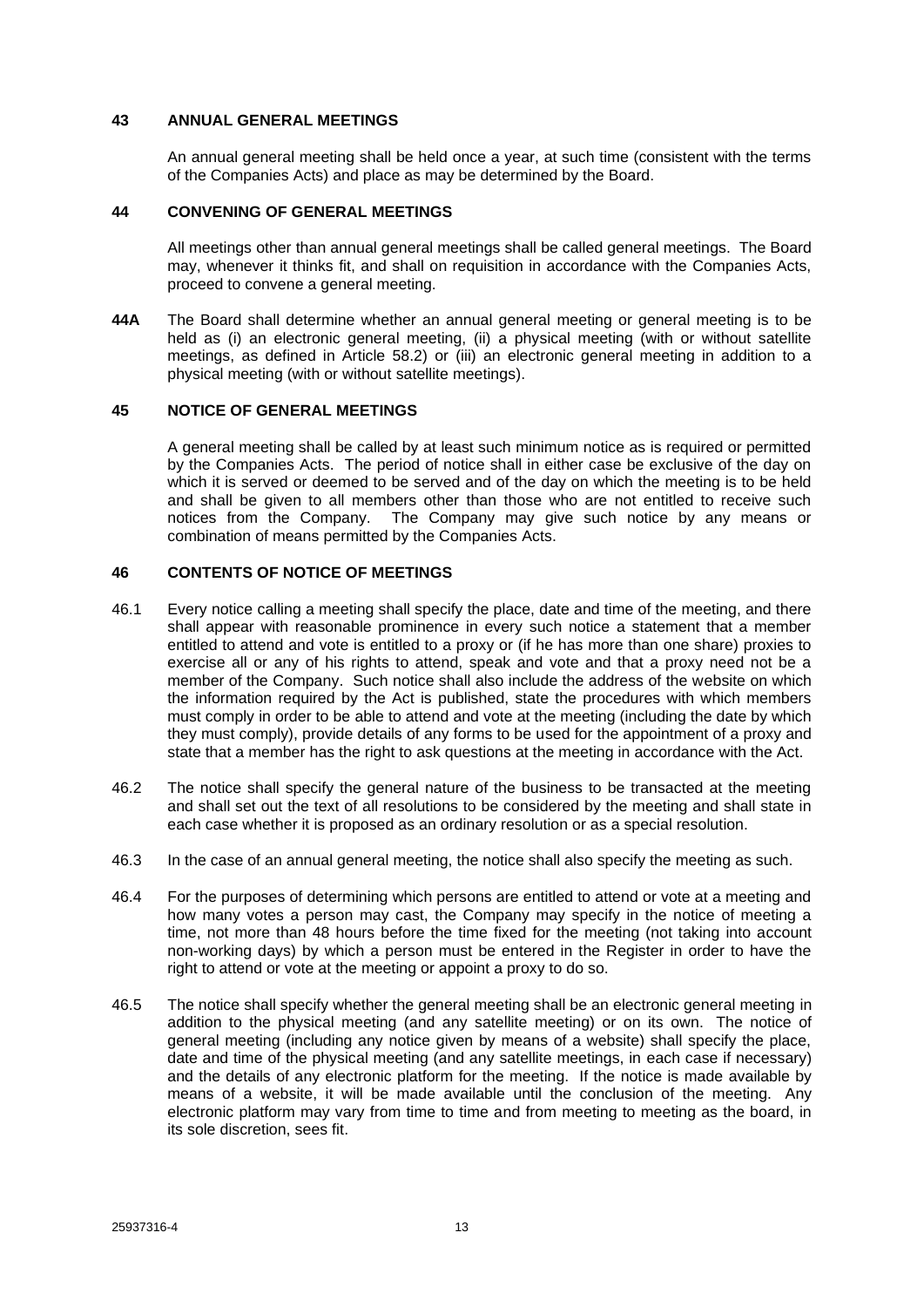### <span id="page-18-0"></span>**47 OMISSION TO GIVE NOTICE AND NON-RECEIPT OF NOTICE**

The accidental omission to give notice of any meeting or to send an instrument of proxy (where this is intended to be sent out with the notice) to, or the non-receipt of either by, any person entitled to receive the same shall not invalidate the proceedings of that meeting.

### <span id="page-18-1"></span>**48 POSTPONEMENT OF GENERAL MEETING**

If the Board considers that it is impracticable or unreasonable to hold a general meeting on the date or at the time or place stated in the notice calling the meeting, it may postpone or move the meeting (or do both). The Board shall take reasonable steps to ensure that notice of the date, time and place of the rearranged meeting is given to any member trying to attend the meeting at the original time and place. Notice of the date, time and place of the rearranged meeting shall, if practicable, also be placed in at least two national newspapers published in the United Kingdom. Notice of the business to be transacted at such rearranged meeting shall not be required. If a meeting is rearranged in this way, appointments of proxy are valid if they are received as required by these Articles not less than 48 hours before the time appointed for holding the rearranged meeting and for the purpose of calculating this period, the Board can decide in their absolute discretion, not to take account of any part of a day that is not a working day. The Board may also postpone or move the rearranged meeting (or do both) under this Article.

## <span id="page-18-2"></span>**49 QUORUM AT GENERAL MEETING**

No business shall be transacted at any general meeting unless a quorum is present. If a quorum is not present a chairman of the meeting can still be chosen and this will not be treated as part of the business of the meeting. Two members present in person or by proxy and entitled to attend and to vote on the business to be transacted shall be a quorum.

**49A** Those members attending by electronic means and present at an electronic general meeting shall be counted in the quorum for, and entitled to vote at, the general meeting in question in addition to those members present at the general meeting and attending the physical meeting location (and any satellite meeting locations, in each case if available). The meeting shall be duly constituted and its proceedings valid if the chair of the general meeting is satisfied that adequate facilities are available throughout the electronic general meeting to ensure that members attending the electronic general meeting who are not present together at the same place may, by electronic means, attend and speak and vote at it. Nothing in these articles prevents a general meeting being held both physically and electronically.

## <span id="page-18-3"></span>**50 PROCEDURE IF QUORUM NOT PRESENT**

If a quorum is not present within fifteen minutes (or such longer interval as the chairman in his absolute discretion thinks fit) from the time appointed for holding a general meeting, or if a quorum ceases to be present during a meeting, the meeting shall be dissolved if convened on the requisition of members. In any other case, the meeting shall stand adjourned to another day, (not being less than ten clear days after the date of the original meeting), and at such time and place as the chairman (or, in default, the Board) may determine. If at such adjourned meeting a quorum is not present within fifteen minutes from the time appointed for holding the meeting, one person entitled to vote on the business to be transacted, being a member or a proxy for a member or a duly authorised representative of a corporation which is a member, shall be a quorum and any notice of an adjourned meeting shall state this.

### <span id="page-18-4"></span>**51 CHAIRMAN OF GENERAL MEETING**

The chairman of the Board shall preside at every general meeting of the Company. If there is no such chairman or if at any meeting he shall not be present within fifteen minutes after the time appointed for holding the meeting, or shall be unwilling to act as chairman, the deputy chairman (if any) of the Board shall, if present and willing to act, preside at such meeting. If more than one deputy chairman is present they shall agree amongst themselves who is to take the chair or, if they cannot agree, the deputy chairman who has been in office as a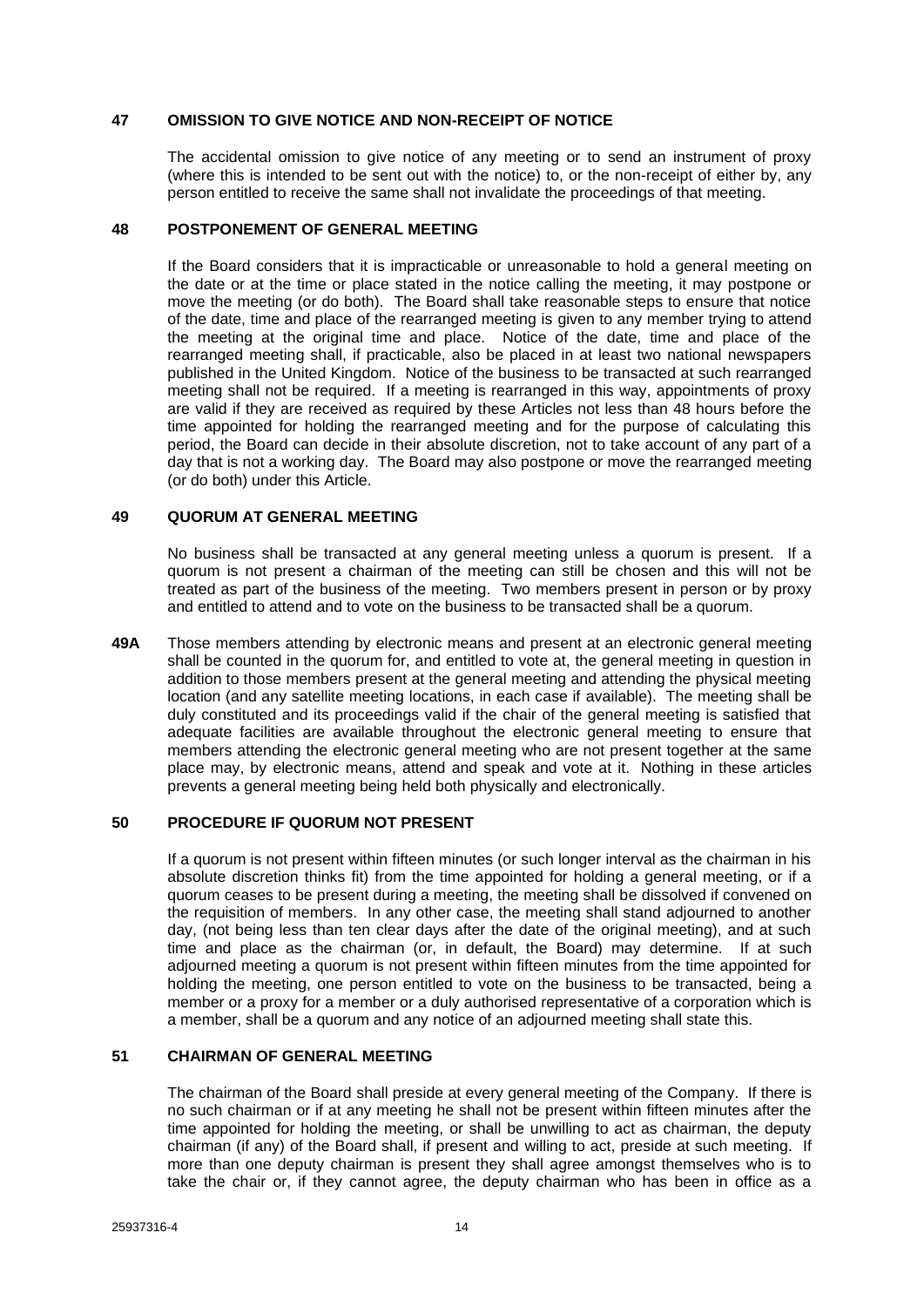director the longest shall take the chair. If no chairman or deputy chairman shall be so present and willing to act, the Directors present shall choose one of their number to act or, if there be only one Director present, he shall be chairman if willing to act. If there be no Director present and willing to act, the members present and entitled to vote shall choose one of their number to be chairman of the meeting. Nothing in these Articles shall restrict or exclude any of the powers or rights of a chairman of a meeting which are given by law.

## <span id="page-19-0"></span>**52 ENTITLEMENT TO ATTEND AND SPEAK**

A Director (and any other person invited by the chairman to do so) may attend and speak at any general meeting and at any separate meeting of the holders of any class of shares of the Company, whether or not he is a member.

**52A** For the purposes of electronic general meetings, the right of a member to participate in the business of any general meeting shall include without limitation the right to speak, vote on the electronic platform, vote on a poll, be represented by a proxy and have access (including electronic access) to all documents which are required by the Companies Acts or these articles to be made available at the meeting.

## <span id="page-19-1"></span>**53 ADJOURNMENTS**

The chairman may, with the consent of a meeting at which a quorum is present, and shall, if so directed by the meeting, adjourn any meeting from time to time (or indefinitely) and from place to place as the meeting shall determine. However, without prejudice to any other power which he may have under these Articles or at common law, the chairman may, without the need for the consent of the meeting, interrupt or adjourn any meeting from time to time and from place to place or for an indefinite period if he is of the opinion that it has become necessary to do so in order to secure the proper and orderly conduct of the meeting or to give all persons entitled to do so a reasonable opportunity of attending, speaking and voting at the meeting or to ensure that the business of the meeting is properly disposed of.

### <span id="page-19-2"></span>**54 NOTICE OF ADJOURNMENT**

If the meeting is adjourned indefinitely or for more than three months, notice of the adjourned meeting shall be given in the same manner as in the case of the original meeting. Except as provided in these Articles, there is no need to give notice of the adjourned meeting or of the business to be considered there.

## <span id="page-19-3"></span>**55 BUSINESS OF ADJOURNED MEETING**

No business shall be transacted at any adjourned meeting other than the business which might properly have been transacted at the meeting from which the adjournment took place.

## <span id="page-19-4"></span>**56 SECURITY ARRANGEMENTS AND ORDERLY CONDUCT**

- 56.1 The Board may direct that any person wishing to attend any meeting should provide such evidence of identity and submit to such searches or other security arrangements or restrictions as the Board shall consider appropriate in the circumstances and shall be entitled in its absolute discretion to refuse entry to any meeting to any person who fails to provide such evidence of identity or to submit to such searches or to otherwise comply with such security arrangements or restrictions.
- 56.2 The chairman shall take such action or give directions as he thinks fit to promote the orderly conduct of the business of the meeting as laid down in the notice of the meeting and to ensure the security of the meeting and the safety of the people attending the meeting. The chairman's decision on matters of procedure or arising incidentally from the business of the meeting shall be final as shall be his determination as to whether any matter is of such a nature.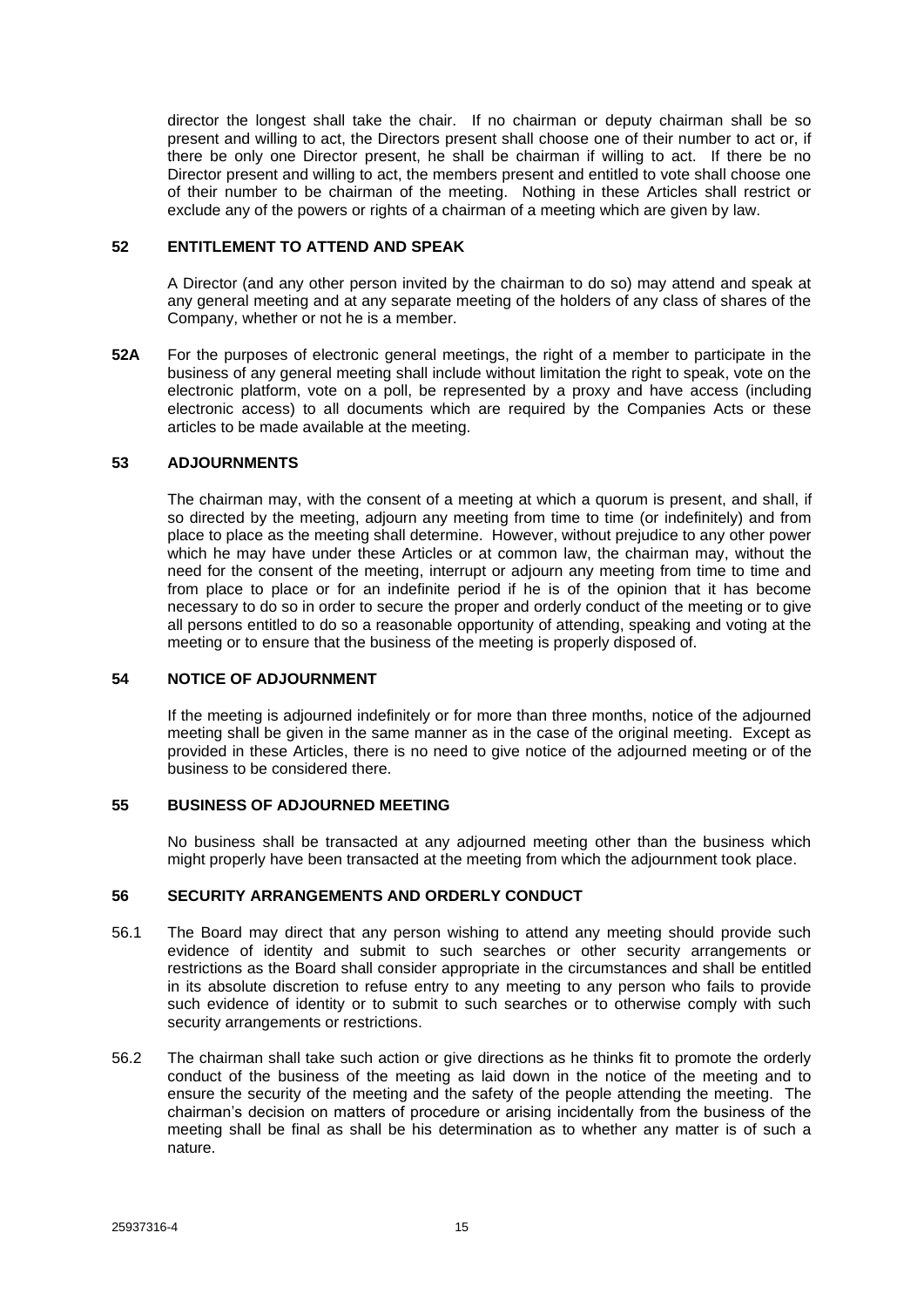- 56.3 The Board and, at any electronic general meeting, the Chairman, may make any arrangement and impose any requirement or restriction as is:
	- (a) necessary to ensure the identification of those taking part in the electronic general meeting and the security of the Electronic Communication; and
	- (b) proportionate to those objectives

In this respect, the Company is able to authorise any voting application, system or facility for electronic general meetings as it sees fit.

### <span id="page-20-0"></span>**57 OVERFLOW MEETING ROOMS**

- 57.1 The Board may, in accordance with this Article, make arrangements for members and proxies who are entitled to attend and participate in a general meeting, but who cannot be seated in the main meeting room where the chairman will be, to attend and take part in a general meeting in an overflow room or rooms. Any overflow room will have appropriate links to the main room and will enable audio-visual communication between the meeting rooms throughout the meeting. The Board will decide how to divide members and proxies between the main room and the overflow room. If an overflow room is used, the meeting will be treated as being held and taking place in the main meeting room and the meeting will consist of all the members and proxies who are attending both in the main meeting room and the overflow room.
- 57.2 Details of any arrangements for overflow rooms will be set out in the notice of the meeting but failure to do so will not invalidate the meeting.

## <span id="page-20-1"></span>**58 SATELLITE MEETING PLACES**

- 58.1 To facilitate the organisation and administration of any general meeting, the Board may decide that the meeting shall be held at two or more physical locations.
- 58.2 For the purposes of these Articles, any general meeting of the Company taking place at two or more locations shall be treated as taking place where the chairman of the meeting presides (the principal meeting place) and any other location where that meeting takes place is referred in these Articles as a satellite meeting.
- 58.3 A member present in person or by proxy at a satellite meeting may be counted in the quorum and may exercise all rights that they would have been able to exercise if they were present at the principal meeting place.
- 58.4 The Board may make and change from time to time such arrangements as they shall in their absolute discretion consider appropriate to:
	- (a) ensure that all members and proxies for members wishing to attend the meeting can do so;
	- (b) ensure that all persons attending the meeting are able to participate in the business of the meeting and to see and hear anyone else addressing the meeting;
	- (c) ensure the safety of persons attending the meeting and the orderly conduct of the meeting; and
	- (d) restrict the numbers of members and proxies at any one location to such number as can safely and conveniently be accommodated there.
- 58.5 The entitlement of any member or proxy to attend a satellite meeting shall be subject to any such arrangements then in force and stated by the notice of the meeting or adjourned meeting to apply to the meeting.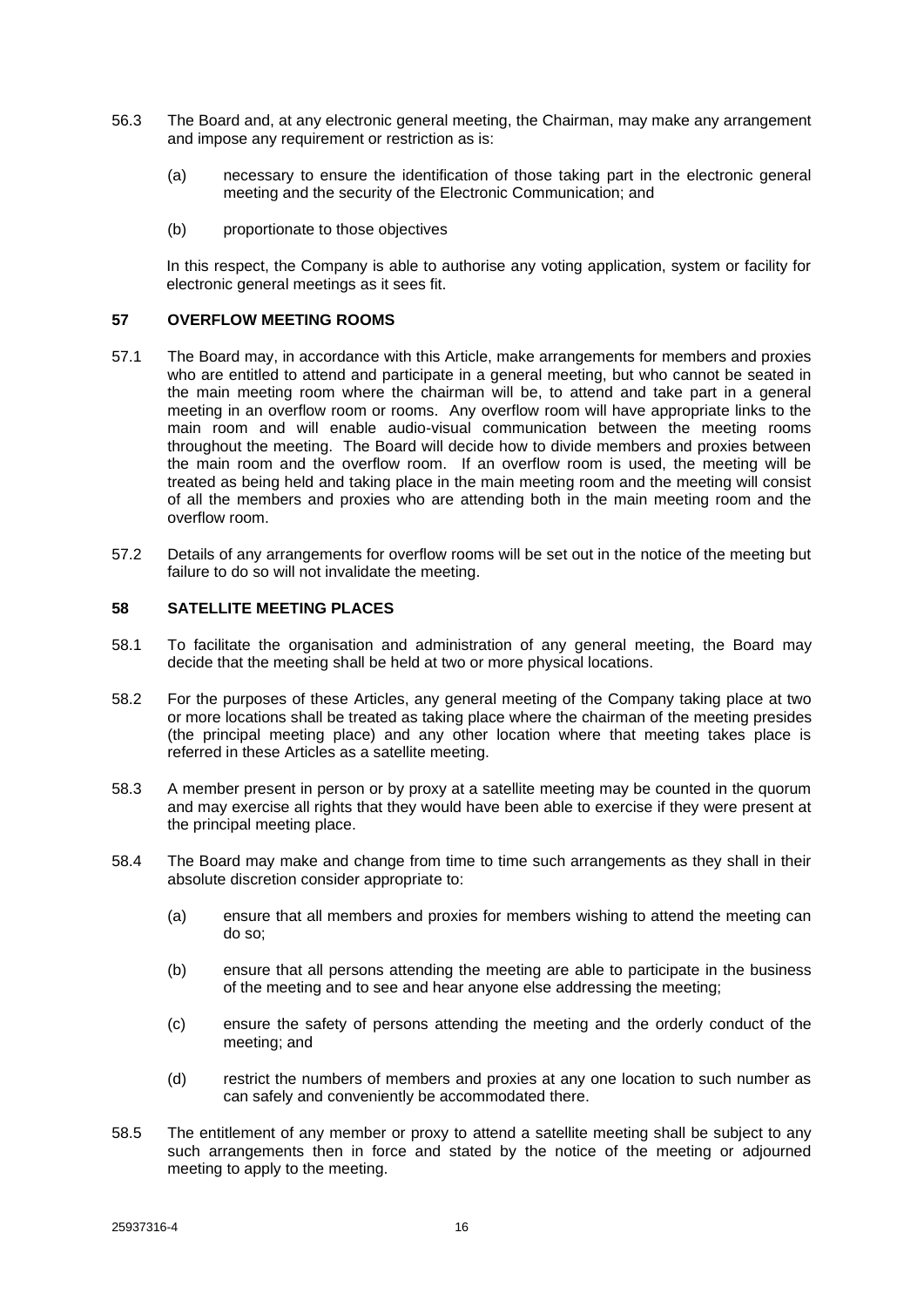- 58.6 If there is a failure of communication equipment or any other failure in the arrangements for participation in the meeting at more than one place, the chairman may adjourn the meeting in accordance with Article [52.](#page-19-0) Such adjournment will not affect the validity of such meeting, or any business conducted at such meeting up to the point of adjournment, or any action taken pursuant to such meeting.
- 58.7 A person (**satellite chairman**) appointed by the Board shall preside at each satellite meeting. Every satellite chairman shall carry out all requests made of him by the chairman of the meeting, may take such action as he thinks necessary to maintain the proper and orderly conduct of the satellite meeting and shall have all powers necessary or desirable for such purposes.

### <span id="page-21-0"></span>**59 AMENDMENT TO RESOLUTIONS**

- 59.1 If an amendment to any resolution under consideration is proposed but is ruled out of order by the chairman of the meeting in good faith, any error in such ruling shall not invalidate the proceedings on the original resolution.
- 59.2 In the case of a resolution duly proposed as a special resolution, no amendment to it (other than an amendment to correct a patent error) may in any event be considered or voted on. In the case of a resolution duly proposed as an ordinary resolution no amendment to it (other than an amendment to correct a patent error) may be considered or voted on unless either at least 48 hours prior to the time appointed for holding the meeting or adjourned meeting at which such ordinary resolution is to be proposed, notice in writing of the terms of the amendment and intention to move the same has been lodged at the Office or received in electronic form at the electronic address at which the Company has or is deemed to have agreed to receive it or the chairman of the meeting in his absolute discretion decides that it may be considered or voted on.

### <span id="page-21-1"></span>**60 MEMBERS' RESOLUTIONS**

- 60.1 Members of the Company shall have the rights provided by the Companies Acts to have the Company circulate and give notice of a resolution which may be properly moved, and is intended to be moved, at the Company's nest annual general meeting.
- 60.2 Expenses of complying with these rights shall be borne in accordance with the Companies Acts.

### <span id="page-21-2"></span>**61 METHOD OF VOTING**

- 61.1 At any general meeting a resolution put to a vote of the meeting shall be decided on a show of hands, unless (before or on the declaration of the result of the show of hands) a poll is duly demanded. Subject to the Companies Acts, a poll may be demanded by:
	- (a) the chairman of the meeting; or
	- (b) at least five members present in person (or by proxy) and entitled to vote at the meeting; or
	- (c) a member or members present in person (or by proxy) representing at least one-tenth of the total voting rights of all the members having the right to vote at the meeting; or
	- (d) a member or members present in person (or by proxy) holding shares conferring a right to vote at the meeting, being shares on which an aggregate sum has been paid up equal to at least one-tenth of the total sum paid up on all the shares conferring that right.
- 61.2 The chairman of the meeting may also demand a poll before a resolution is put to the vote on a show of hands.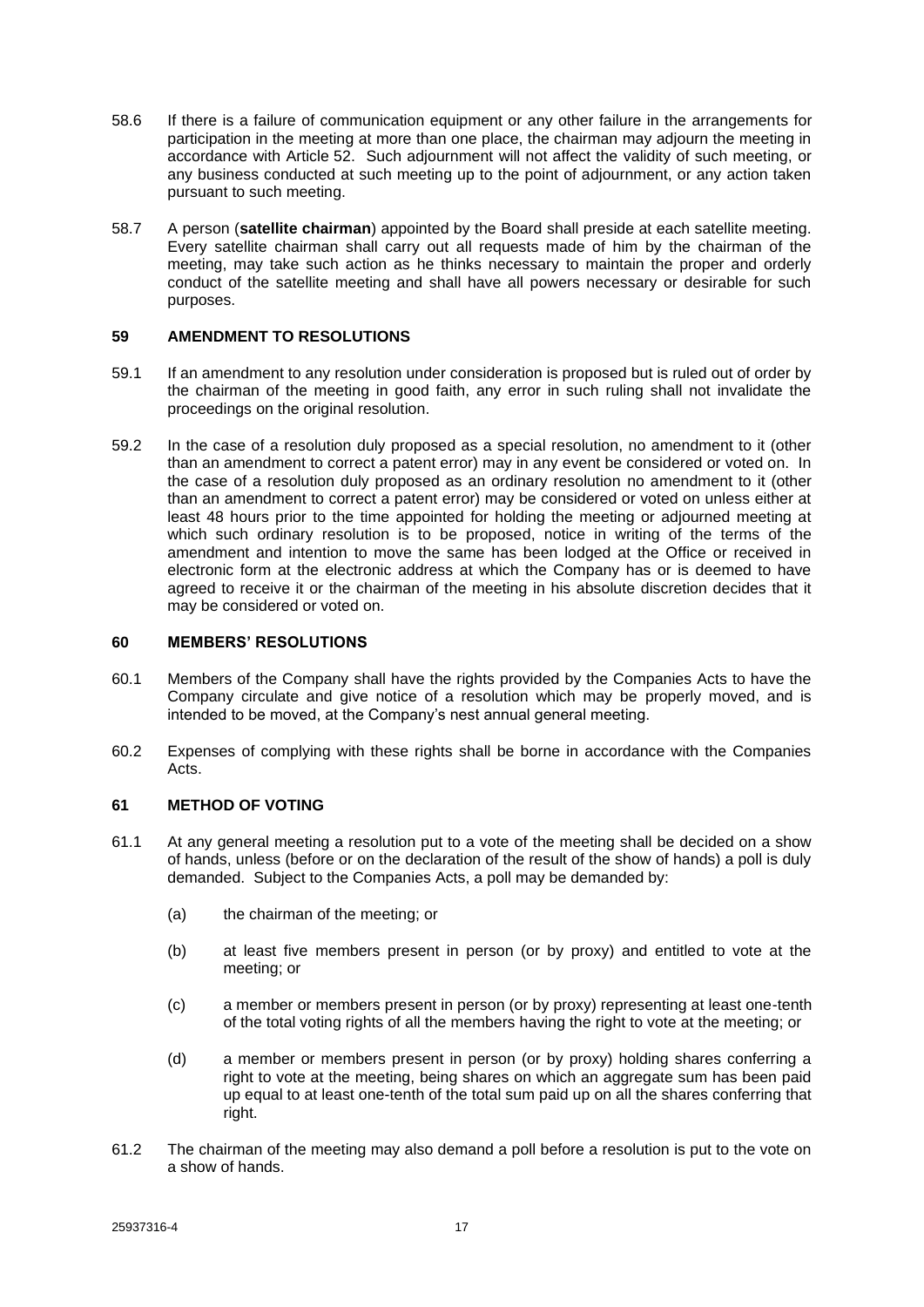- 61.3 At general meetings, resolutions shall be put to the vote by the chairman of the meeting and there shall be no requirement for the resolution to be proposed or seconded by any person.
- 61.4 Unless a poll is duly demanded and the demand is not withdrawn, a declaration by the chairman of the meeting that a resolution has on a show of hands been carried, or carried unanimously or by a particular majority, or lost, or not carried by a particular majority, and an entry to that effect in the book containing the minutes of proceedings of the Company, shall be conclusive evidence of the fact, without proof of the number or proportion of the votes recorded in favour of or against such resolution.

## <span id="page-22-0"></span>**62 OBJECTION TO ERROR IN VOTING**

No objection shall be raised to the qualification of any voter or to the counting of, or failure to count, any vote, except at the meeting or adjourned meeting at which the vote objected to is given or tendered or at which the error occurs. Any objection or error shall be referred to the chairman of the meeting and shall only vitiate the decision of the meeting on any resolution if the chairman decides that the same is of sufficient magnitude to vitiate the resolution or may otherwise have affected the decision of the meeting. The decision of the chairman of the meeting on such matters shall be final and conclusive.

### <span id="page-22-1"></span>**63 PROCEDURE ON A POLL**

- 63.1 63.1 Any poll duly demanded on the election of a chairman or on any question of adjournment shall be taken immediately. A poll duly demanded on any other matter shall be taken in such manner (including the use of ballot or voting papers or tickets) and at such time and place, not more that 30 days from the date of the meeting or adjourned meeting at which the poll was demanded, as the chairman shall direct. The chairman may appoint scrutineers who need not be members. It is not necessary to give notice of a poll not taken immediately if the time and place at which it is to be taken are announced at the meeting at which it is demanded. In any other case, at least seven clear days notice shall be given specifying the time, date and place at the which the poll shall be taken. The result of the poll shall be deemed to be the resolution of the meeting at which the poll was demanded.
- 63.2 The demand for a poll (other than on the election of a chairman or any question of adjournment) shall not prevent the continuance of the meeting for the transaction of any business other than the question on which a poll has been demanded.
- 63.3 The demand for a poll may, before the poll is taken, be withdrawn, but only with the consent of the chairman of the meeting. A demand so withdrawn validates the result of a show of hands declared before the demand was made. If a poll is demanded before the declaration of the result of a show of hands and the demand is duly withdrawn, the meeting shall continue as if the demand had not been made.
- 63.4 On a poll votes may be given in person or by proxy. A member entitled to more than one vote need not, if he votes, use all his votes or cast all the votes he uses in the same way.

## <span id="page-22-2"></span>**64 VOTES OF MEMBERS**

- 64.1 Subject to Article [64.2,](#page-22-3) the Companies Acts, to any special terms as to voting on which any shares may have been issued or may for the time being be held and to any suspension or abrogation of voting rights under these Articles, at any general meeting every member who is present in person (or by proxy) shall on a show of hands have one vote and every member present in person (or by proxy) shall on a poll have one vote for each share of which he is the holder.
- <span id="page-22-3"></span>64.2 On a show of hands, a duly appointed proxy has one vote for and one vote against a resolution if the proxy has been appointed by more than one member entitled to vote on the resolution and the proxy has been instructed: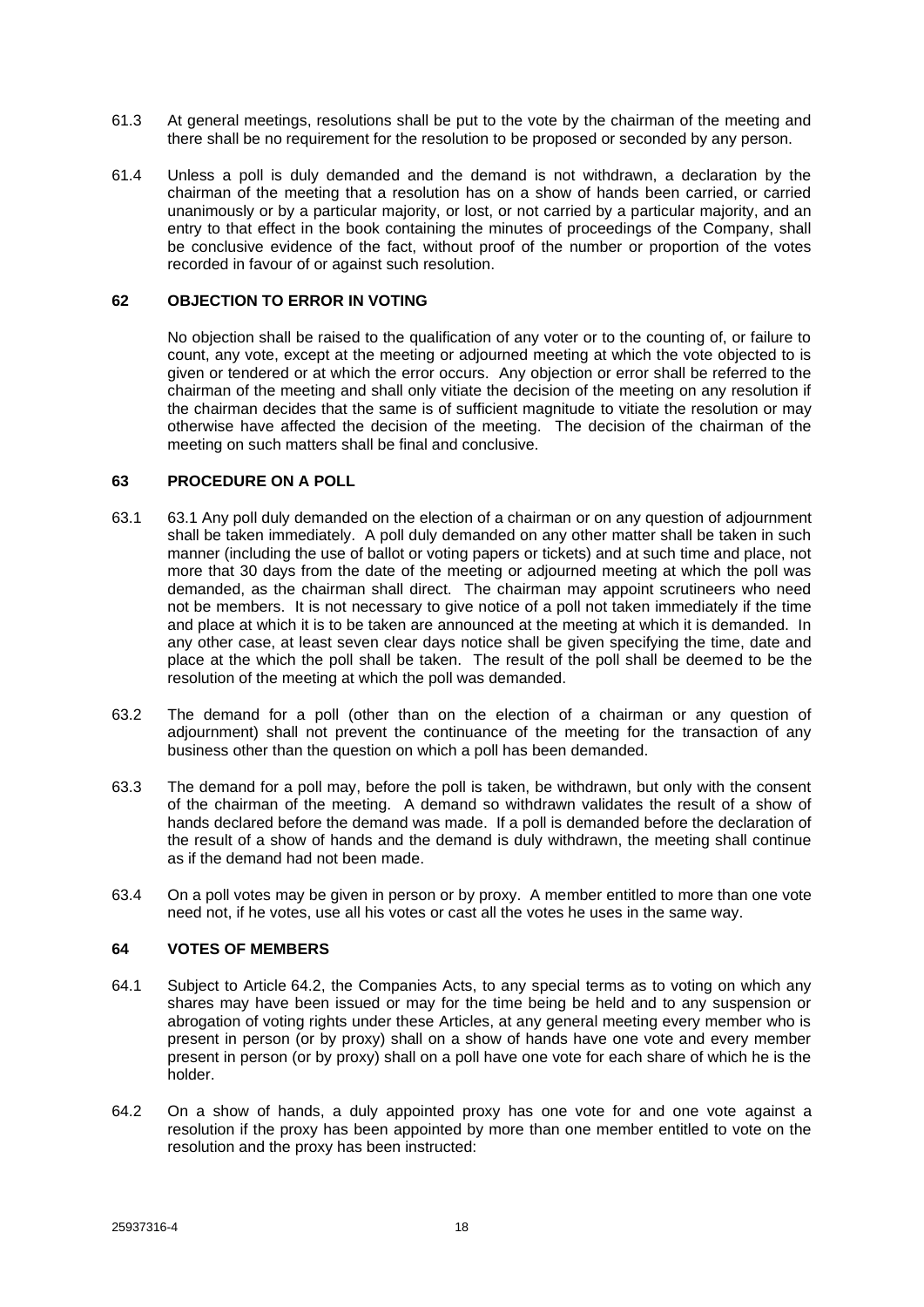- (a) by one or more of those members to vote for the resolution and by one or more other of those members to vote against it; or
- (b) by one or more of those members to vote either for or against the resolution and by one or more other of those members to use his/her discretion as to how to vote.
- 64.3 If two or more persons are joint holders of a share, then in voting on any question the vote of the senior who tenders a vote, whether in person or by proxy, shall be accepted to the exclusion of the votes of the other joint holders. For this purpose seniority shall be determined by the order in which the names of the holders stand in the Register.
- 64.4 Where in England or elsewhere a receiver or other person (by whatever name called) has been appointed by any court claiming jurisdiction in that behalf to exercise powers with respect to the property or affairs of any member on the ground (however formulated) of mental disorder, the Board may in its absolute discretion, upon or subject to production of such evidence of the appointment as the Board may require, permit such receiver or other person on behalf of such member to vote in person, on a show of hands or on a poll, by proxy on behalf of such member at any general meeting or to exercise any other right conferred by membership in relation to meetings of the Company. Evidence to the satisfaction of the Board of the authority of the person claiming to exercise the right to vote shall be deposited at the Office, or at such other place as is specified in accordance with these Articles for the deposit of instruments of proxy, at least 48 hours before the time appointed for holding the meeting or adjourned meeting at which the right to vote is to be exercised and, in default, the right to vote shall not be exercisable.
- 64.5 In the case of equality of votes whether on a show of hands or on a poll, the chairman of the meeting at which the show of hands takes place or at which the poll is demanded shall not be entitled to a casting vote.

## <span id="page-23-0"></span>**65 NO RIGHT TO VOTE WHERE SUMS OVERDUE ON SHARES**

No member may vote at a general meeting (or any separate meeting of the holders of any class of shares), either in person or by proxy, or to exercise any other right or privilege as a member in respect of a share held by him unless:

- (a) all calls or other sums presently due and payable by him in respect of that share whether alone or jointly with any other person together with interest and expenses (if any) have been paid to the Company; or
- (b) the Board determines otherwise.

### <span id="page-23-1"></span>**66 VOTING BY PROXY**

- <span id="page-23-3"></span>66.1 Subject to article [66.2,](#page-23-2) an instrument appointing a proxy shall be in writing in any usual form (or in another form approved by the Board) executed under the hand of the appointor or his duly constituted attorney or, if the appointor is a corporation, under its seal or signed by a duly authorised officer or attorney or other person authorised to sign.
- <span id="page-23-2"></span>66.2 Subject to the Companies Acts, the Board may accept the appointment of a proxy received by electronic means on such terms and subject to such conditions as it considers fit. The appointment of a proxy received by electronic means shall not be subject to the requirements of article [66.1.](#page-23-3)
- <span id="page-23-4"></span>66.3 For the purposes of articles [66.1](#page-23-3) and [66.2,](#page-23-2) the Board may require such reasonable evidence it considers necessary to determine:
	- (a) the identity of the member and the proxy; and
	- (b) where the proxy is appointed by a person acting on behalf of the member, the authority of that person to make the appointment.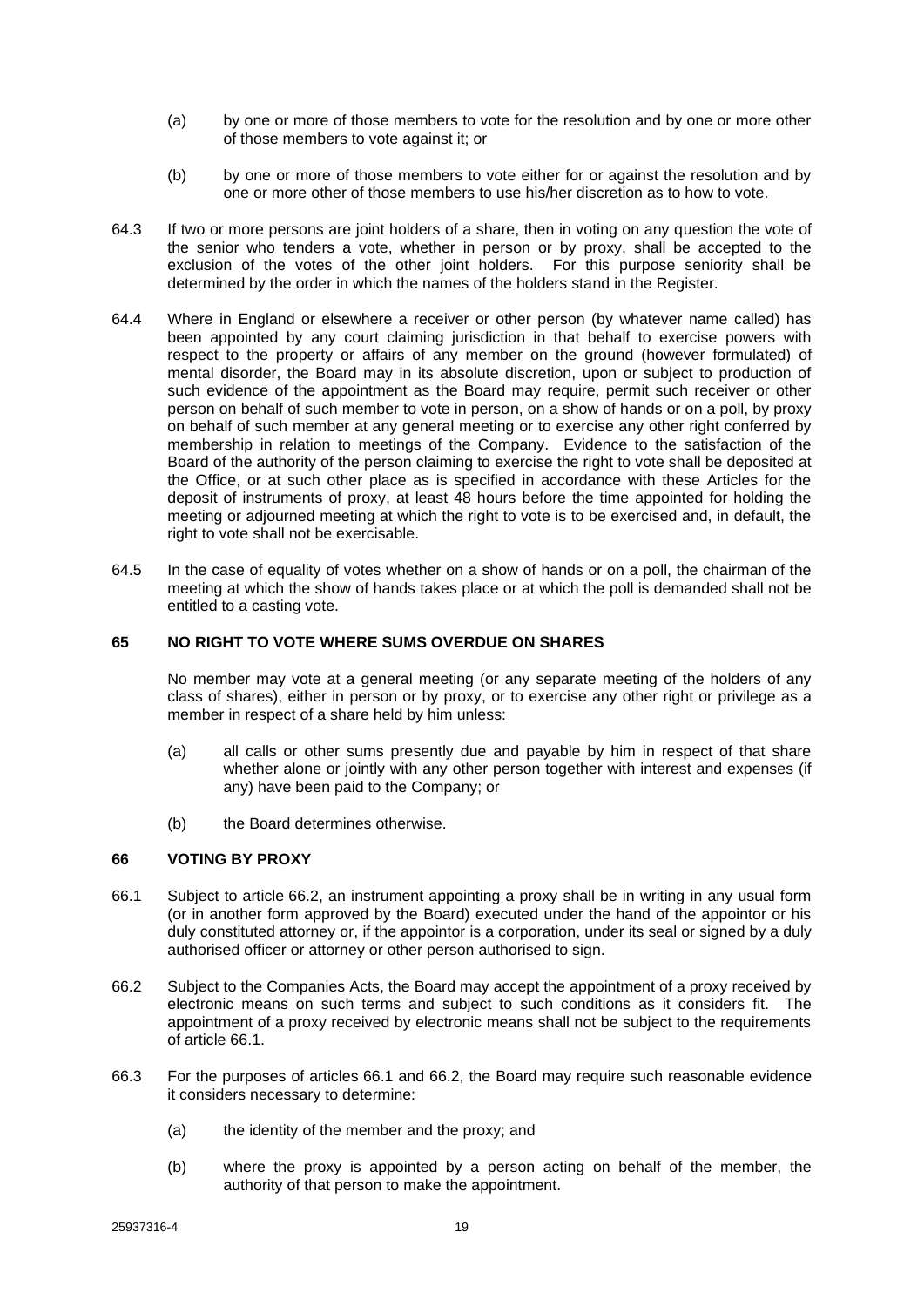- 66.4 A member may appoint another person as his proxy to exercise all or any of his rights to attend and to speak and to vote (both on a show of hands and on a poll) on a resolution or amendment of a resolution, or on other business arising, at a meeting or meetings of the Company. Unless the contrary is stated in it, the appointment of a proxy shall be deemed to confer authority to exercise all such rights, as the proxy thinks fit.
- 66.5 A proxy need not be a member.
- 66.6 A member may appoint more than one proxy in relation to a meeting, provided that each proxy is appointed to exercise the rights attached to different shares held by the member. When two or more valid but differing appointments of proxy are delivered or received for the same share for use at the same meeting, the one which is last validly delivered or received (regardless of its date or the date of its execution) shall be treated as replacing and revoking the other or others as regards that share. If the Company is unable to determine which appointment was last validly delivered or received, none of them shall be treated as valid in respect of that share.
- 66.7 Delivery or receipt of an appointment of proxy does not prevent a member attending and voting in person at the meeting or an adjournment of the meeting or on a poll.
- 66.8 The appointment of a proxy shall (unless the contrary is stated in it) be valid for an adjournment of the meeting as well as for the meeting or meetings to which it relates. The appointment of a proxy shall be valid for 12 months from the date of execution or, in the case of an appointment of proxy delivered by electronic means, for 12 months from the date of delivery unless otherwise specified by the Board.
- 66.9 Subject to the Companies Acts, the Company may send a form of appointment of proxy to all or none of the persons entitled to receive notice of and to vote at a meeting. If sent, the form shall provide for three-way voting on all resolutions (other than procedural resolutions) set out in the notice of meeting.

## <span id="page-24-0"></span>**67 RECEIPT OF PROXY**

- <span id="page-24-2"></span><span id="page-24-1"></span>67.1 An instrument appointing a proxy and any reasonable evidence required by the Board in accordance with article [66.3](#page-23-4) shall:
	- (a) subject to articles [67.1\(c\)](#page-25-1) and [\(d\),](#page-25-2) in the case of an instrument of proxy in hard copy form, delivered to the office, or another place in the United Kingdom specified in the notice convening the meeting or in the form of appointment of proxy or other accompanying document sent by the Company in relation to the meeting (a **"proxy notification address"**) not less than 48 hours before the time for holding the meeting or adjourned meeting at which the person named in the form of appointment of proxy proposes to vote;
	- (b) subject to articles [67.1\(c\)](#page-25-1) and [\(d\),](#page-25-2) in the case of an appointment of a proxy sent by electronic means, where the Company has given an electronic address (a **"proxy notification electronic address"**):
		- (i) in the notice calling the meeting;
		- (ii) in an instrument of proxy sent out by the Company in relation to the meeting;
		- (iii) in an invitation to appoint a proxy issued by the Company in relation to the meeting; or
		- (iv) on a website maintained by or on behalf of the Company on which any information relating to the meeting is required by the Act to be kept,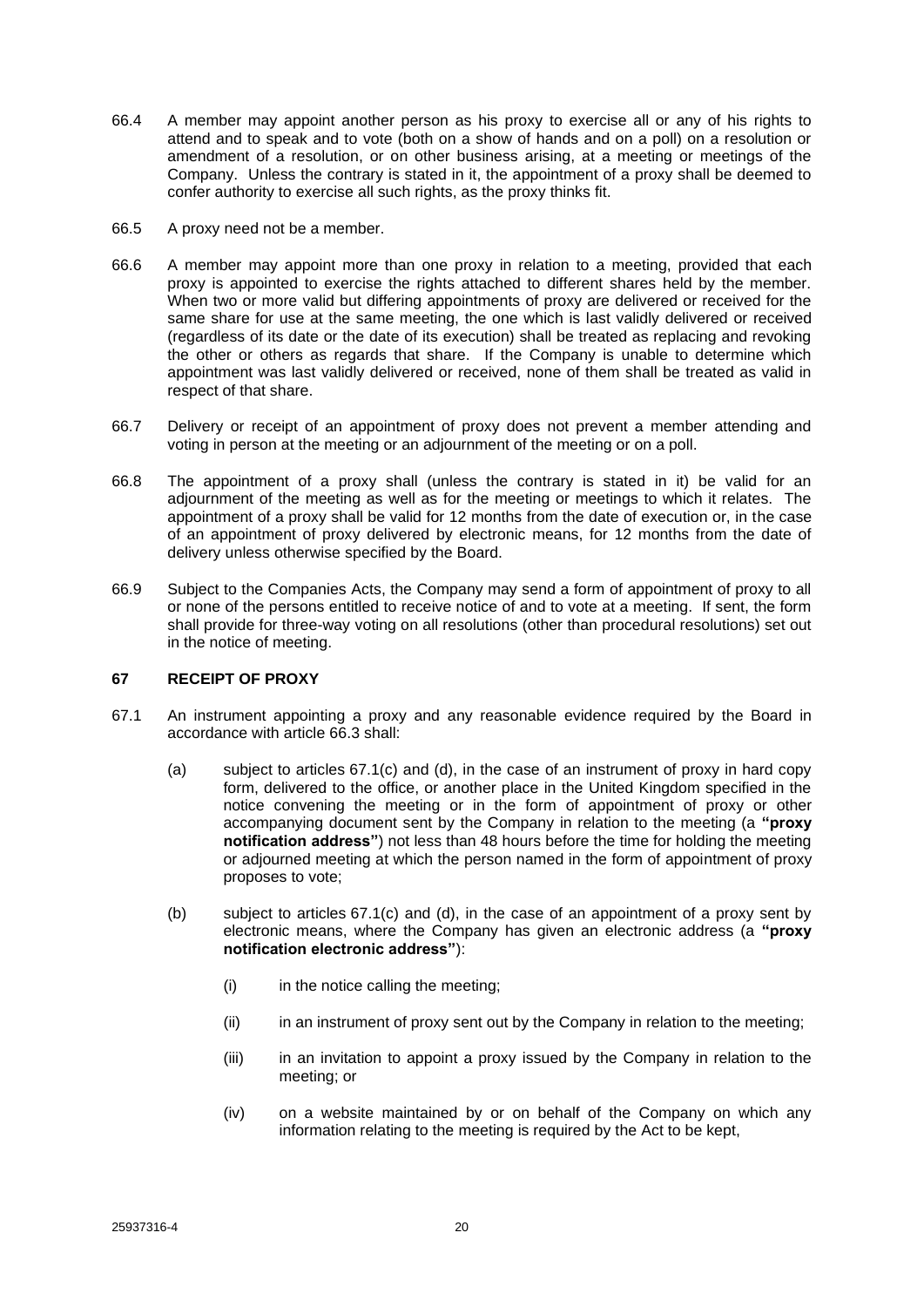it shall be received at such proxy notification electronic address not less than 48 hours before the time for holding the meeting or adjourned meeting at which the person named in the form of appointment of proxy proposes to vote;

- <span id="page-25-1"></span>(c) in the case of a poll taken more than 48 hours after it is demanded, delivered or received at a proxy notification address or a proxy notification electronic address and not less than 24 hours before the time appointed for the holding of the adjourned meeting or the taking of the poll; or
- <span id="page-25-2"></span>(d) in the case of a poll which is not taken at the meeting at which it is demanded but is taken 48 hours or less after it is demanded, or in the case of an adjourned meeting to be held 48 hours or less after the time fixed for holding the original meeting, received:
	- (i) at a proxy notification address or a proxy notification electronic address in accordance with articles [67.1\(a\)](#page-24-1) or [\(b\);](#page-24-2)
	- (ii) by the chairman of the meeting or the secretary or any director at the meeting at which the poll is demanded or, as the case may be, at the original meeting; or
	- (iii) at a proxy notification address or a proxy notification electronic address by such time as the chairman of the meeting may direct at the meeting at which the poll is demanded.

In calculating the periods in this Article, no account shall be taken of any part of a day that is not a working day.

- <span id="page-25-3"></span>67.2 The Board may decide, either generally or in any particular case, to treat a proxy appointment as valid notwithstanding that the appointment or any of the information required under article [66.3](#page-23-4) has not been received in accordance with the requirements of this article.
- 67.3 Subject to article [67.2,](#page-25-3) if the proxy appointment and any of the information required under article [66.3](#page-23-4) is not received in the manner set out in article [66.1,](#page-23-3) the appointee shall not be entitled to vote in respect of the shares in question.
- 67.4 Without limiting the foregoing, in relation to any uncertificated shares, the Board may from time to time:
	- (a) permit appointments of a proxy by means of a communication sent in electronic form in the form of an uncertificated proxy instruction; and
	- (b) permit supplements to, or amendments or revocations of, any such uncertificated proxy instruction by the same means.

The Board may in addition prescribe the method of determining the time at which any such uncertificated proxy instruction is to be treated as received by the Company or a participant acting on its behalf. The Board may treat any such uncertificated proxy instruction which purports to be or is expressed to be sent on behalf of a holder of a share as sufficient evidence of the authority of the person sending that instruction to send it on behalf of that holder.

### <span id="page-25-0"></span>**68 REVOCATION OF PROXY**

A vote given or poll demanded by a proxy shall be valid in the event of the death or mental disorder of the principal or the revocation of the instrument of proxy, or of the authority under which the instrument of proxy was executed, or the transfer of the share for which the instrument of proxy is given, unless notice in writing of such death, mental disorder, revocation or transfer shall have been received by the Company at the Office, or at such other place as has been appointed for the deposit of instruments of proxy, no later than the last time at which an appointment of a proxy should have been received in order for it to be valid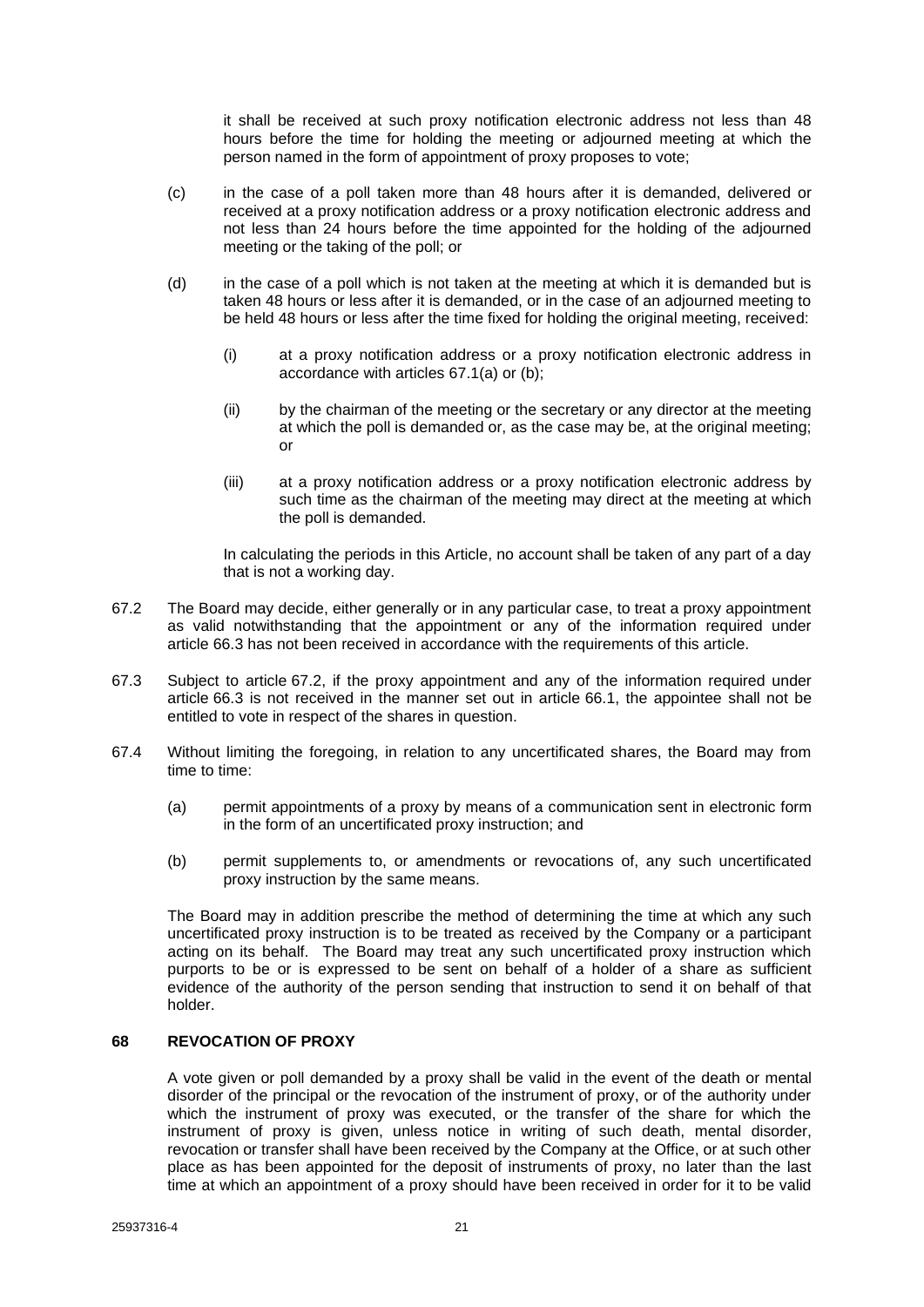for use at the meeting or on the holding of the poll at which the vote was given or the poll taken.

### <span id="page-26-0"></span>**69 CORPORATE REPRESENTATIVES**

- 69.1 A corporation (whether or not a company within the meaning of the Act) which is a member may, by resolution of its directors or other governing body, authorise such person as it thinks fit to act as its representative (or, as the case may be, representatives) at any meeting of the Company or at any separate meeting of the holders of any class of shares.
- 69.2 Any person so authorised shall be entitled to exercise the same powers on behalf of the corporation (in respect of that part of the corporation's holdings to which the authority relates) as the corporation could exercise if it were an individual member.
- 69.3 The corporation shall for the purposes of these Articles be deemed to be present in person and at any such meeting if a person so authorised is present at it, and all references to attendance and voting in person shall be construed accordingly.
- 69.4 A Director, the Secretary or some person authorised for the purpose by the Secretary may require the representative to produce a certified copy of the resolution so authorising him or such other evidence of his authority reasonably satisfactory to them before permitting him to exercise his powers.
- 69.5 A vote given or a poll demanded by a corporate representative shall be valid notwithstanding that he is no longer authorised to represent the member unless notice of the revocation of appointment was delivered in writing to the Company at such place or address and by such time as is specified in Article [68](#page-25-0) for the revocation of the appointment of a proxy.

### <span id="page-26-1"></span>**70 FAILURE TO DISCLOSE INTERESTS IN SHARES**

- <span id="page-26-4"></span><span id="page-26-3"></span><span id="page-26-2"></span>70.1 If a member, or any other person appearing to be interested in shares held by that member, has been issued with a notice under section 793 of the Act (**section 793 notice**) and has failed in relation to any shares (**default shares**, which expression includes any shares issued after the date of such notice in right of those shares) to give the Company the information required by the section 793 notice within the prescribed period from the service of the notice, the following sanctions shall apply unless the Board determines otherwise:
	- (a) the member shall not be entitled in respect of the default shares to be present or to vote (either in person or by representative or proxy) at any general meeting or at any separate meeting of the holders of any class of shares or on any poll or to exercise any other right conferred by membership in relation to any such meeting or poll; and
	- (b) where the default shares represent at least 0.25% in nominal value of the issued shares of their class (calculated exclusive of any shares held as treasury shares):
		- (i) any dividend or other money payable for such shares shall be withheld by the Company, which shall not have any obligation to pay interest on it, and the member shall not be entitled to elect, pursuant to Article [126,](#page-43-0) to receive shares instead of that dividend; and
		- (ii) no transfer, other than an excepted transfer, of any shares held by the member shall be registered unless the member himself is not in default of supplying the required information and the member proves to the satisfaction of the Board that no person in default of supplying such information is interested in any of the shares that are the subject of the transfer.
	- (c) For the purposes of ensuring Article [70.1\(b\)\(ii\)](#page-26-2) can apply to all shares held by the member, the Company may in accordance with the uncertificated securities rules, issue a written notification to the Operator requiring conversion into certificated form of any share held by the member in uncertificated form.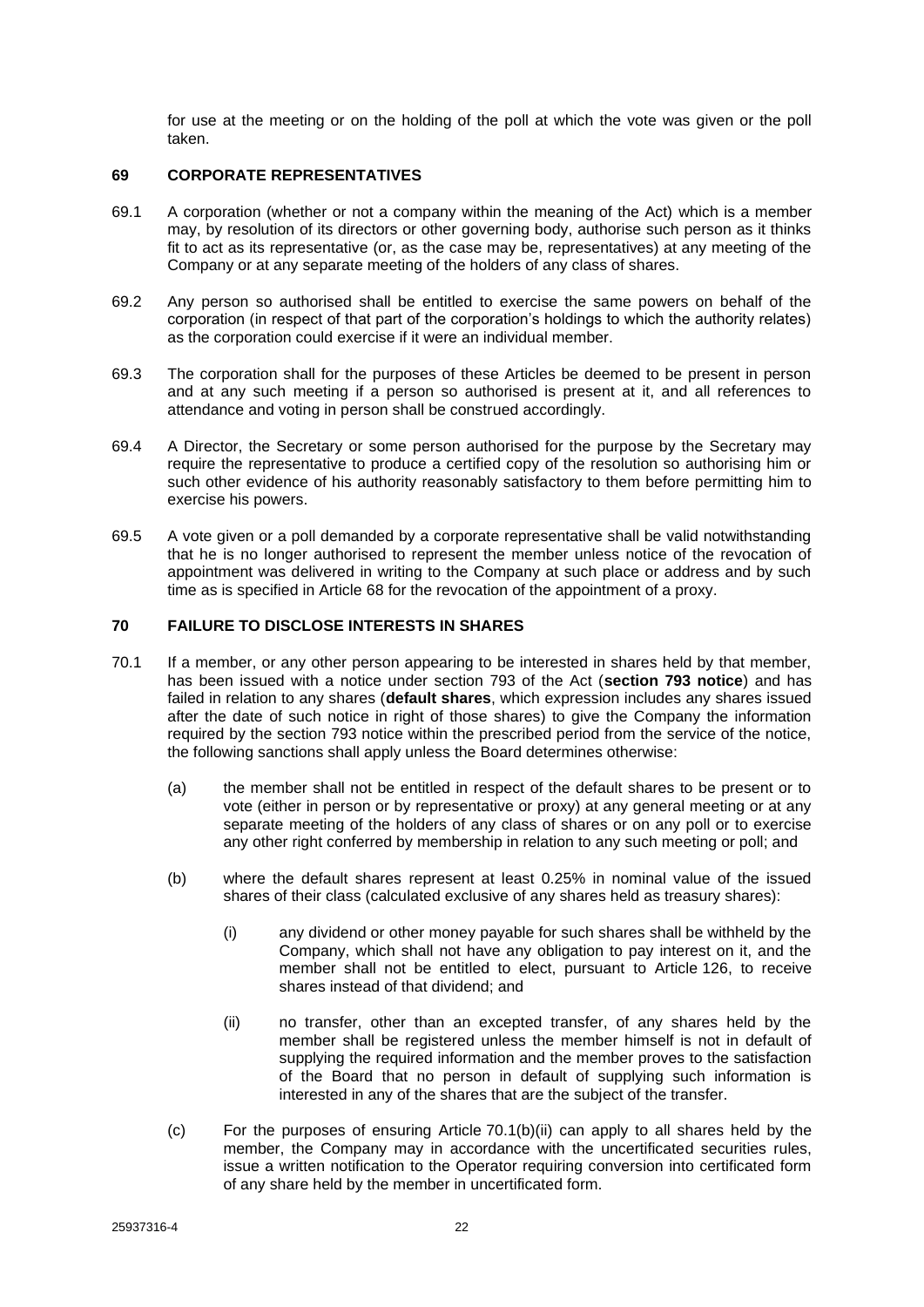- 70.2 Where the sanctions under Article [70.1](#page-26-3) apply in relation to any shares, they shall cease to have effect (and any dividends withheld under Article [70.1\(b\)](#page-26-4) shall become payable):
	- (a) if the shares are transferred by means of an excepted transfer but only in respect of the shares transferred; or
	- (b) at the end of the period of seven days (or such shorter period as the Board may determine) following receipt by the Company of the information required by the section 793 notice and the Board being fully satisfied that such information is full and complete.
- 70.3 Where, on the basis of information obtained from a member in respect of any share held by him, the Company issues a section 793 notice to any other person, it shall at the same time send a copy of the notice to the member, but the accidental omission to do so, or the non-receipt by the member of the copy, shall not invalidate or otherwise affect the application of Article [70.1.](#page-26-3)
- 70.4 For the purposes of this Article:
	- (a) a person, other than the member holding a share, shall be treated as appearing to be interested in that share if the member has informed the Company that the person is, or may be, so interested, or if the Company (after taking account of any information obtained from the member or, pursuant to a section 793 notice, from anyone else) knows or has reasonable cause to believe that the person is, or may be, so interested;
	- (b) **interested** shall be construed as it is for the purpose of section 793 of the Act;
	- (c) reference to a person having failed to give the Company the information required by a notice, or being in default as regards supplying such information, includes reference:
		- (i) to his having failed or refused to give all of any part of it; and
		- (ii) to his having given information which he knows to be false in a material particular or having recklessly given information which is false in a material particular;
	- (d) **prescribed period** means 14 days;
	- (e) **excepted transfer** means, in relation to any shares held by a member:
		- (i) a transfer by way of or pursuant to acceptance of a takeover offer for the Company (within the meaning of section 974 of the Act); or
		- (ii) a transfer in consequence of a sale made through a recognised investment exchange (as defined in section 285 of the FSMA) or any other stock exchange outside the United Kingdom on which the Company's shares are normally traded; or
		- (iii) a transfer which is shown to the satisfaction of the Board to be made in consequence of a sale of the whole of the beneficial interest in the shares to a person who is unconnected with the member and with any other person appearing to be interested in the shares.
- 70.5 Nothing contained in this Article shall be taken to limit the powers of the Company under section 794 of the Act.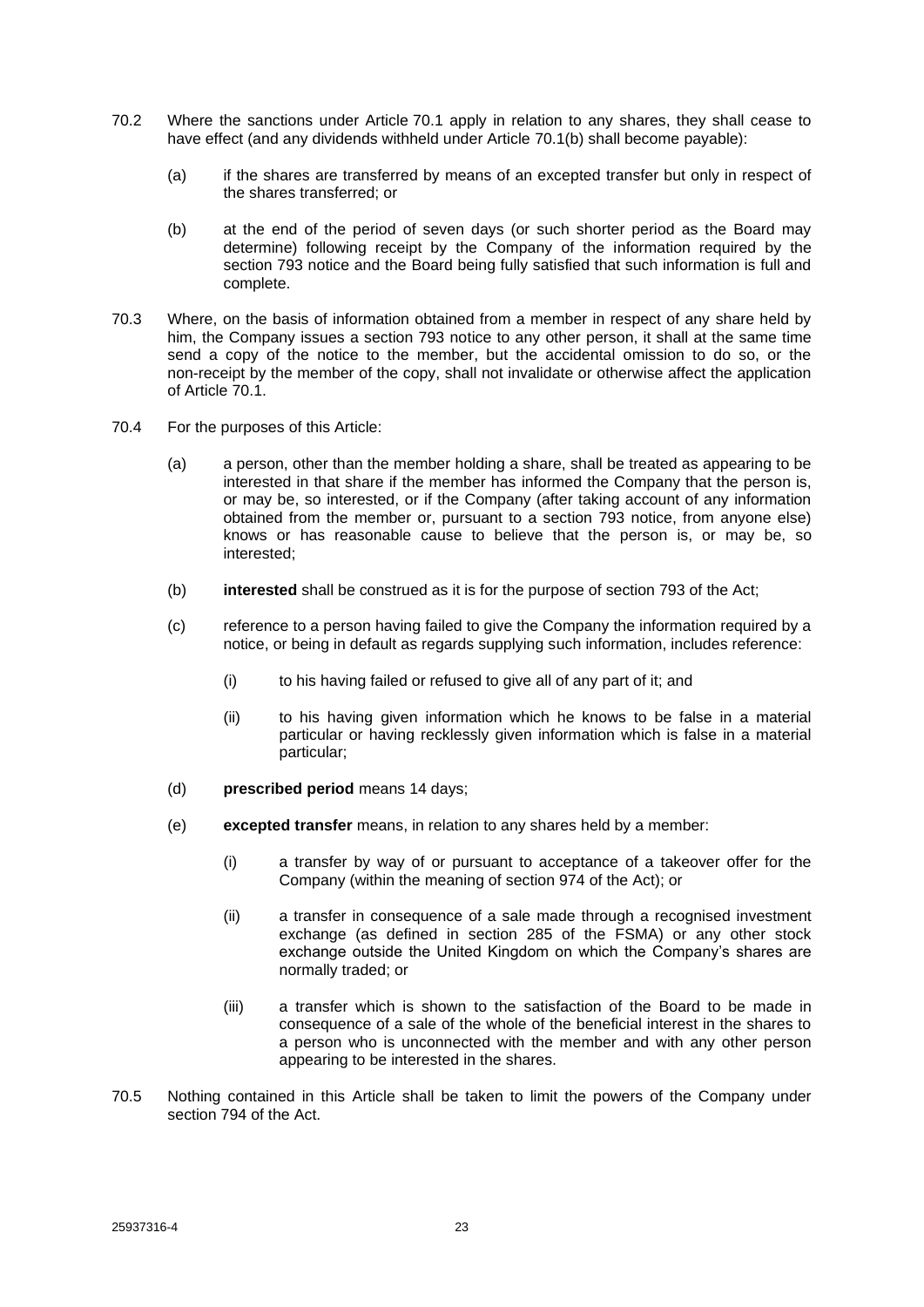## <span id="page-28-0"></span>**71 POWER OF SALE OF SHARES OF UNTRACED MEMBERS**

- <span id="page-28-4"></span><span id="page-28-3"></span><span id="page-28-2"></span>71.1 The Company shall be entitled to sell at the best price reasonably obtainable any share of a member, or any share to which a person is entitled by transmission, if and provided that:
	- (a) during the period of 12 years before the date of sending of the notice referred to in Article [71.1\(b\)](#page-28-2) no cheque, order or warrant in respect of such share sent by the Company through the post in a pre-paid envelope addressed to the member or to the person entitled by transmission to the share, at his address on the Register or other last known address given by the member or person to which cheques, orders or warrants in respect of such share are to be sent has been cashed and the Company has received no communications in respect of such share from such member or person entitled, provided that during such period of 12 years the Company has paid at least three cash dividends (whether interim or final) and no such dividend has been claimed by the person entitled to it;
	- (b) on or after expiry of the said period of 12 years, the Company has given notice of its intention to sell such share by sending a notice to the member or person entitled by transmission to the share at his address on the Register or other last known address given by the member or person entitled by transmission to the share and before sending such a notice to the member or other person entitled by transmission, the Company must have used reasonable efforts to trace the member or other person entitled, engaging, if considered appropriate, a professional asset reunification company or other tracing agent and/or giving notice of its intention to sell the share by advertisement in a national newspaper and in a newspaper circulating in the area of the address of the member or person entitled by transmission to the share shown in the Register;
	- (c) during the further period of three months following the date of such notice and prior to the exercise of the power of sale the Company has not received any communication in respect of such share from the member or person entitled by transmission.
- <span id="page-28-5"></span>71.2 To give effect to any sale of shares under this Article, the Board may authorise some person to transfer the shares in question and may enter the name of the transferee in respect of the transferred shares in the Register even if no share certificate has been lodged for such shares and may issue a new certificate to the transferee. An instrument of transfer executed by that person shall be as effective as if it had been executed by the holder of, or the person entitled by transmission to, the shares. The buyer shall not be bound to see to the application of the purchase monies, nor shall his title to the shares be affected by any irregularity or invalidity in the proceedings in reference to the sale. If the shares are in uncertificated form, in accordance with the uncertificated securities rules, the Board may issue a written notification to the Operator requiring the conversion of the share to certificated form.
- 71.3 If during the period of 12 years referred to in Article [71.1,](#page-28-3) or during any period ending on the date when all the requirements of Articles  $71.1(a)$  to  $71.1(c)$  have been satisfied, any additional shares have been issued in respect of those held at the beginning of, or previously so issued during, any such period and all the requirements of Articles [71.1\(b\)](#page-28-2) to [71.1\(c\)](#page-28-5) have been satisfied in regard to such additional shares, the Company shall also be entitled to sell the additional shares.

## <span id="page-28-1"></span>**72 APPLICATION OF PROCEEDS OF SALE OF SHARES OF UNTRACED MEMBERS**

The Company shall account to the member or other person entitled to the share for the net proceeds of a sale under Article [71](#page-28-0) by carrying all monies relating to such sale to a separate account. The Company shall be deemed to be a debtor to, and not a trustee for, such member or other person in respect of such monies. Monies carried to such separate account may either be employed in the business of the Company or invested in such investments as the Board may think fit. No interest shall be payable to such member or other person in respect of such monies and the Company does not have to account for any money earned on them.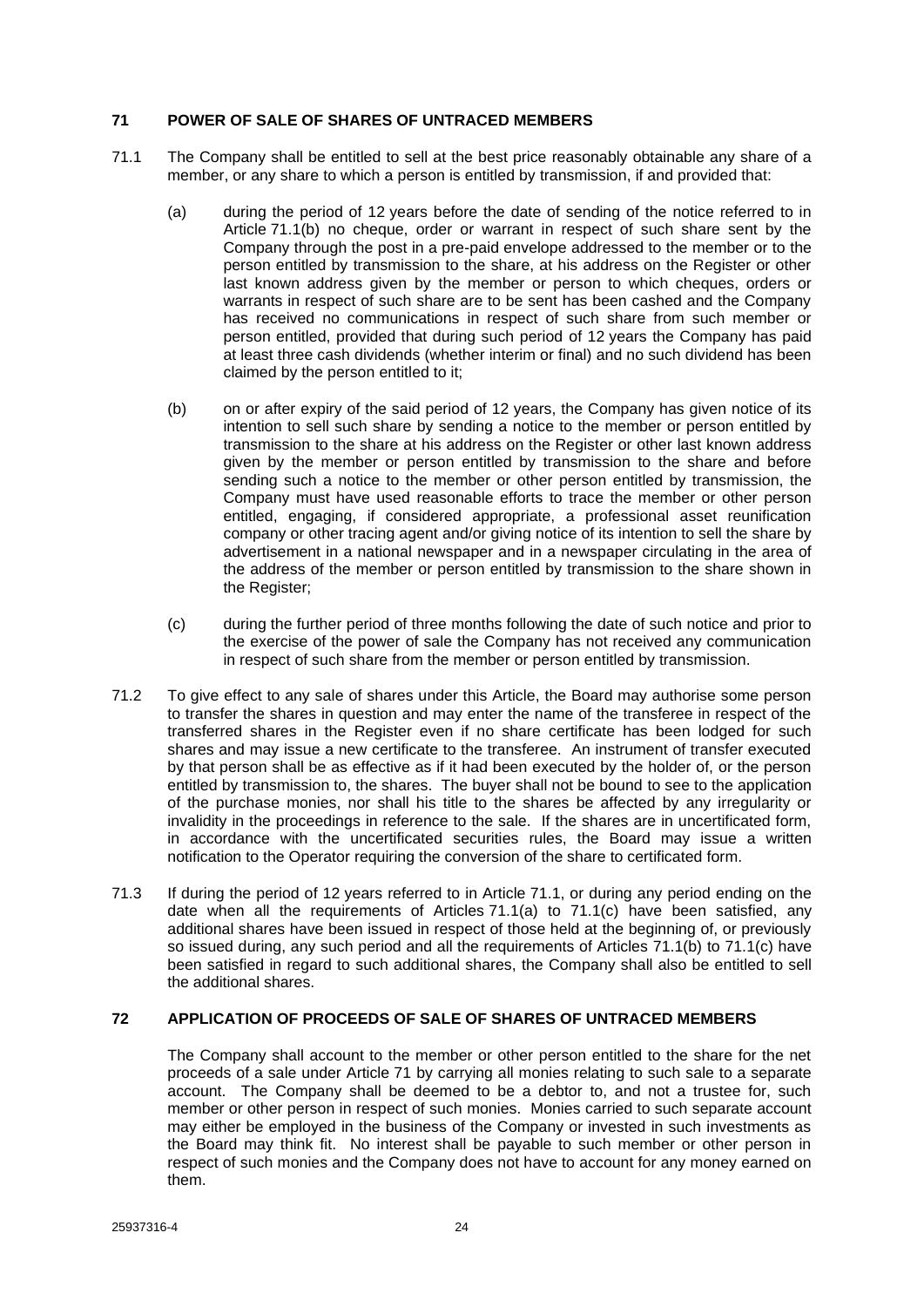### <span id="page-29-0"></span>**73 NUMBER OF DIRECTORS**

Unless otherwise determined by the Company by ordinary resolution, the number of Directors (other than any alternate Directors) shall be at least two but shall not be subject to any maximum number.

## <span id="page-29-1"></span>**74 POWER OF COMPANY TO APPOINT DIRECTORS**

Subject to these Articles and the Companies Acts, the Company may by ordinary resolution appoint a person who is willing to act to be a Director, either to fill a vacancy or as an addition to the existing Board but the total number of Directors shall not exceed any maximum number fixed in accordance with these Articles.

## <span id="page-29-2"></span>**75 POWER OF BOARD TO APPOINT DIRECTORS**

Subject to these Articles, the Board shall have power at any time to appoint any person who is willing to act as a Director, either to fill a vacancy or as an addition to the existing Board but the total number of Directors shall not exceed any maximum number fixed in accordance with these Articles.

## <span id="page-29-3"></span>**76 ELIGIBILITY OF NEW DIRECTORS**

- 76.1 No person, other than a retiring Director (by rotation or otherwise), shall be appointed or re-appointed a Director at any general meeting unless:
	- (a) he is recommended by the Board; or
	- (b) at least seven but not more than 42 clear days before the date appointed for the meeting the Company has received notice from a member (other than the person proposed) entitled to vote at the meeting of his intention to propose a resolution for the appointment or re-appointment of that person, stating the particulars which would, if he were so appointed or re-appointed, be required to be included in the Company's register of directors and a notice executed by that person of his willingness to be appointed or re- appointed, is lodged at the Office.
- 76.2 A Director need not be a member of the Company.

### <span id="page-29-4"></span>**77 RETIREMENT OF DIRECTORS**

- 77.1 At each annual general meeting of the Company any Director then in office:
	- (a) Who has been appointed by the Board since the previous annual general meeting in accordance with Article [75;](#page-29-2) or
	- (b) For whom it is the third annual general meeting following the annual general meeting at which he was elected or last re-elected;

shall retire from office but shall be eligible for re-appointment.

### <span id="page-29-5"></span>**78 DEEMED RE-APPOINTMENT**

- 78.1 A Director who retires at an annual general meeting shall (unless he is removed from office or his office is vacated in accordance with these Articles) retain office until the close of the meeting at which he retires or (if earlier) when a resolution is passed at that meeting not to fill the vacancy or to elect another person in his place or the resolution to re-appoint him is put to the meeting and lost.
- 78.2 If the Company, at any meeting at which a Director retires in accordance with these Articles does not fill the office vacated by such Director, the retiring Director, if willing to act,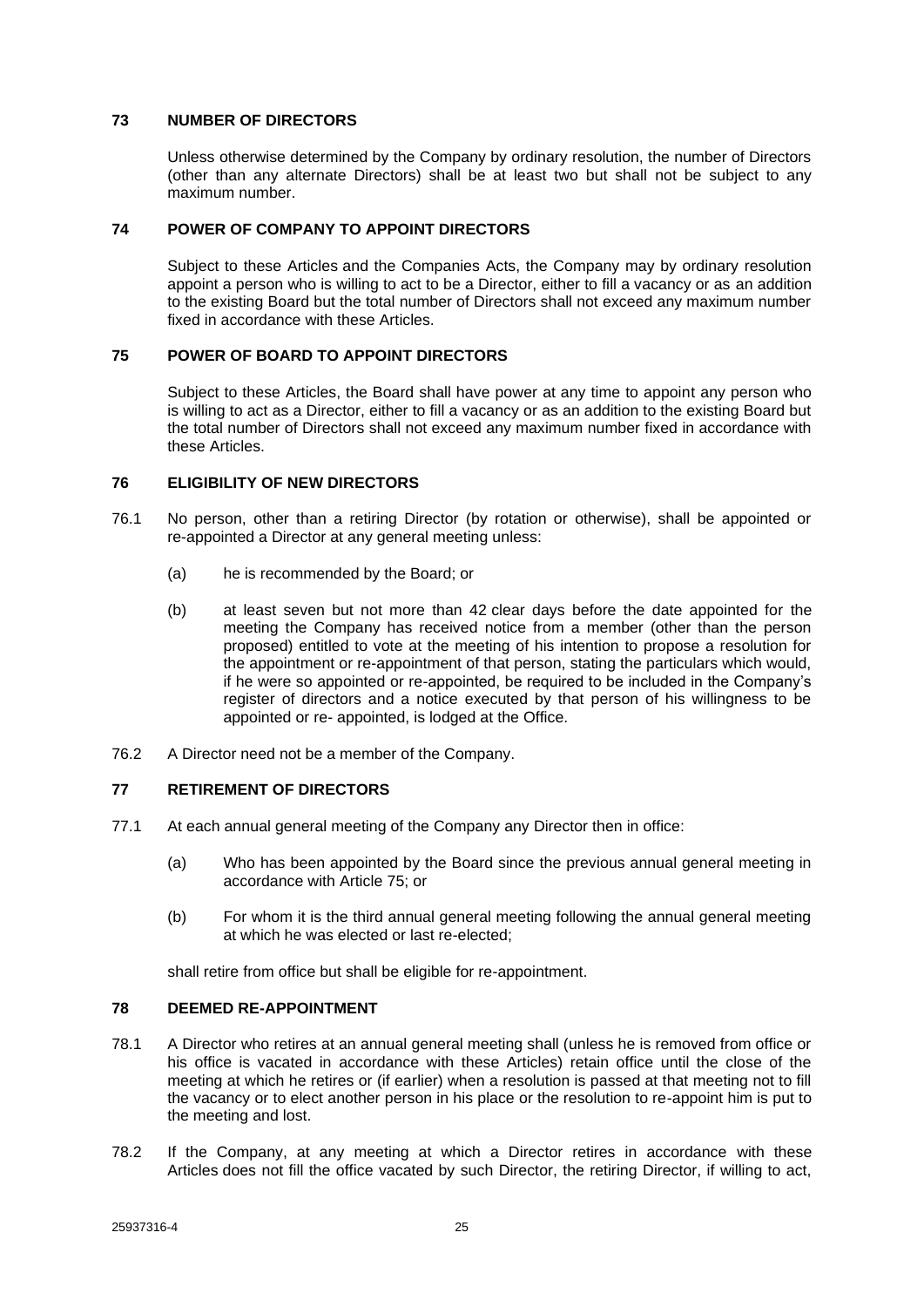shall be deemed to be re-appointed unless at that meeting a resolution is passed not to fill the vacancy or elect another person in his place or unless the resolution to re-appoint him is put to the meeting and lost.

## <span id="page-30-0"></span>**79 PROCEDURE IF INSUFFICIENT DIRECTORS APPOINTED**

- <span id="page-30-3"></span>79.1 If:
	- (a) at the annual general meeting in any year any resolution or resolutions for the appointment or re-appointment of the persons eligible for appointment or re-appointment as Directors are put to the meeting and lost; and
	- (b) at the end of that meeting the number of Directors is fewer than any minimum number of Directors required under Article [74.](#page-29-1)

All retiring Directors who stood for re-appointment at that meeting (**Retiring Directors**) shall be deemed to have been re-appointed as Directors and shall remain in office but the Retiring Directors may only act for the purpose of filling vacancies, convening general meetings of the Company and performing such duties as are essential to maintain the Company as a going concern, and not for any other purpose.

79.2 The Retiring Directors shall convene a general meeting as soon as reasonably practicable following the meeting referred to in Article [79.1](#page-30-3) and they shall retire from office at that meeting. If at the end of any meeting convened under this Article the number of Directors is fewer than any minimum number of Directors required under Article [73,](#page-29-0) the provisions of this Article shall also apply to that meeting.

## <span id="page-30-1"></span>**80 REMOVAL OF DIRECTORS**

In addition to any power of removal conferred by the Companies Acts, the Company may by special resolution, or by ordinary resolution of which special notice has been given in accordance with section 312 of the Act, remove a director before the expiry of his period of office (without prejudice to a claim for damages for breach of contract or otherwise) and may (subject to these articles) by ordinary resolution appoint another person who is willing to act to be a director in his place.

## <span id="page-30-2"></span>**81 VACATION OF OFFICE BY DIRECTOR**

- 81.1 Without prejudice to the provisions for retirement (by rotation or otherwise) contained in these Articles, the office of a Director shall be vacated if:
	- (a) he resigns by notice in writing delivered to the Secretary at the Office or at an address specified by the Company for the purposes of communication by electronic means or tendered at a Board meeting;
	- (b) he offers to resign by notice in writing delivered to the Secretary at the Office or at an address specified by the Company for the purposes of communication by electronic means or tendered at a Board meeting and the Board resolves to accept such offer;
	- (c) he is requested to resign by all of the other Directors by notice in writing addressed to him at his address as shown in the register of Directors (without prejudice to any claim for damages which he may have for breach of any contract between him and the Company);
	- (d) he ceases to be a Director by virtue of any provision of the Companies Acts, is removed from office pursuant to these Articles or the Act or becomes prohibited by law from being a Director;
	- (e) he becomes bankrupt or makes an arrangement or composition with his creditors generally;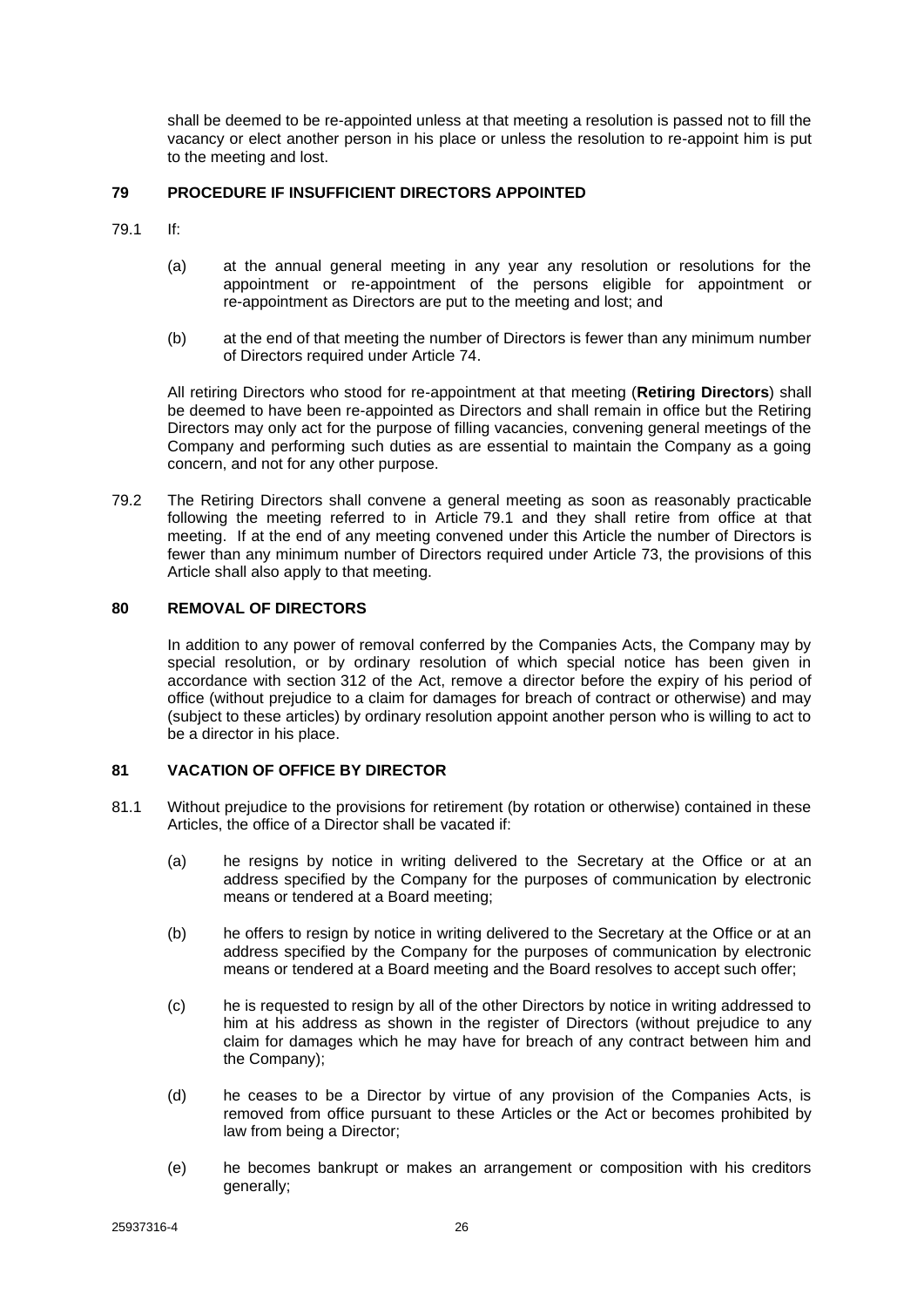- (f) a registered medical practitioner who is treating that person gives a written opinion to the Company stating that person has become physically or mentally incapable of acting as a director and may remain so for more than three months, or he is or has been suffering from mental or physical ill health and the Board resolves that his office be vacated; or
- (g) he is absent (whether or not his alternate Director appointed by him attends), without the permission of the Board, from Board meetings for six consecutive months and a notice is served on him personally, or at his residential address provided to the Company under section 165 of the Act signed by all the other Directors stating that he shall cease to be a Director with immediate effect (and such notice may consist of several copies each signed by one or more Directors).
- 81.2 If the office of a Director is vacated for any reason, he shall cease to be a member of any committee or sub-committee of the Board.

## <span id="page-31-0"></span>**82 RESOLUTION AS TO VACANCY CONCLUSIVE**

A resolution of the Board declaring a Director to have vacated office under the terms of Article [81](#page-30-2) shall be conclusive as to the fact and ground of vacation stated in the resolution.

## <span id="page-31-1"></span>**83 APPOINTMENT OF ALTERNATE DIRECTORS**

- 83.1 Each Director may appoint any person (including another Director) to be his alternate and may at his discretion remove an alternate Director so appointed. Any appointment or removal of an alternate Director must be by written notice delivered to the Office or at an address specified by the Company for the purposes of communication by electronic means or tendered at a Board meeting or in any other manner approved by the Board. The appointment requires the approval of the Board unless it has been previously approved or the appointee is another Director.
- 83.2 An alternate Director must provide the particulars, and sign any form for public filing required by the Companies Acts relating to his appointment.

### <span id="page-31-2"></span>**84 ALTERNATE DIRECTORS' PARTICIPATION IN BOARD MEETINGS**

- 84.1 Every alternate Director is (subject to his giving to the Company an address within the United Kingdom at which notices may be served on him (and, if applicable, an address in relation to which electronic communications may be received by him)) entitled to receive notice of all meetings of the Board and all committees of the Board of which his appointor is a member and, in his appointor's absence, to attend and vote at such meetings and to exercise all the powers, rights, duties and authorities of his appointor. Each person acting as an alternate Director shall have a separate vote at Board meetings for each Director for whom he acts as alternate Director in addition to his own vote if he is also a Director, but he shall count as only one for the purpose of determining whether a quorum is present.
- 84.2 Signature by an alternate Director of any resolution in writing of the Board or a committee of the Board will, unless the notice of his appointment provides otherwise, be as effective as signature by his appointor.

## <span id="page-31-3"></span>**85 ALTERNATE DIRECTOR RESPONSIBLE FOR OWN ACTS**

Each person acting as an alternate Director will be an officer of the Company, will alone be responsible to the Company for his own acts and defaults and will not be deemed to be the agent of the Director appointing him.

## <span id="page-31-4"></span>**86 INTERESTS OF ALTERNATE DIRECTOR**

An alternate Director is entitled to contract and be interested in and benefit from contracts or arrangements with the Company, to be repaid expenses and to be indemnified to the same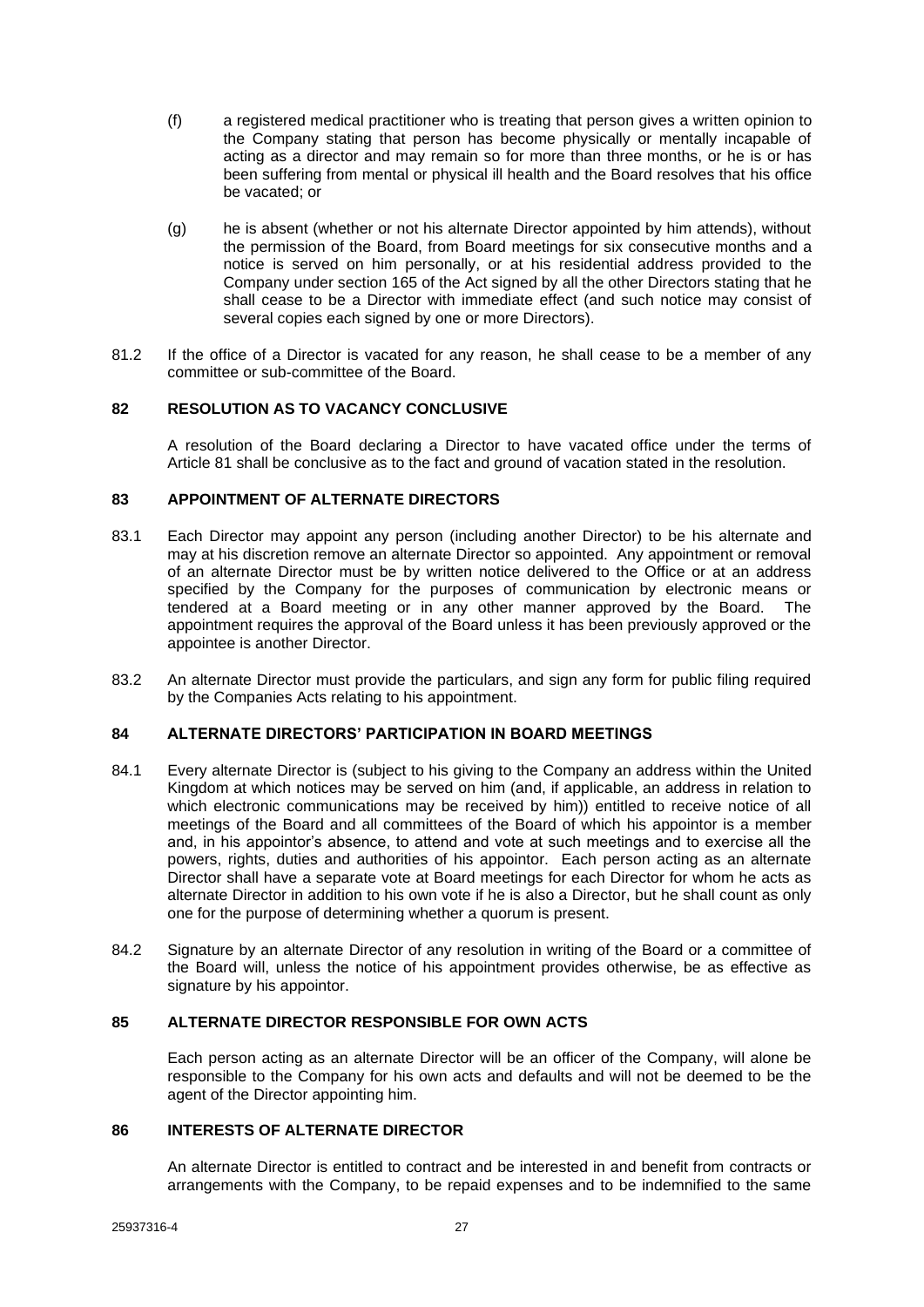extent as if he were a Director. However, he is not entitled to receive from the Company any fees for his services as alternate, except such part (if any) of the fee payable to his appointor as such appointor may by written notice to the Company direct.

## <span id="page-32-0"></span>**87 REVOCATION OF ALTERNATE DIRECTOR**

An alternate Director will cease to be an alternate Director:

- (a) if his appointor revokes his appointment; or
- (b) if he resigns his office by notice in writing to the Company; or
- (c) if his appointor ceases for any reason to be a Director, provided that if any Director retires but is re-appointed or deemed to be re-appointed at the same meeting, any valid appointment of an alternate Director which was in force immediately before his retirement shall remain in force; or
- (d) if any event happens in relation to him which, if he were a Director otherwise appointed, would cause him to vacate his office.

## <span id="page-32-1"></span>**88 DIRECTORS' FEES**

Each of the Directors may be paid a fee at such rate as may from time to time be determined by the Board, provided that fees payable to Non-executive Directors do not in the aggregate exceed the sum of £250,000 per annum (exclusive of value added tax if applicable) or such other figure as the Company may by ordinary resolution from time to time determine.

## <span id="page-32-2"></span>**89 EXPENSES**

Each Director may be paid his reasonable travelling, hotel and other expenses properly incurred by him in or about the performance of his duties as Director, including any expenses incurred in attending meetings of the Board or any committee of the Board or general meetings or separate meetings of the holders of any class of shares or debentures of the Company. Subject to the Act, the Directors shall have the power to make arrangements to provide a Director with funds to meet expenditure incurred or to be incurred by him for the purposes of the Company or for the purpose of enabling him to perform his duties as an officer of the Company or to enable him to avoid incurring any such expenditure.

### <span id="page-32-3"></span>**90 ADDITIONAL REMUNERATION**

If by arrangement with the Board any Director shall perform or render any special duties or services outside his ordinary duties as a Director and not in his capacity as a holder of employment or executive office, he may be paid such reasonable additional remuneration (whether by way of salary, commission, participation in profits or otherwise) as the Board may determine.

## <span id="page-32-4"></span>**91 REMUNERATION OF EXECUTIVE DIRECTORS**

The salary or remuneration of any Director appointed to hold any employment or executive office in accordance with these Articles may be either a fixed sum of money, or may altogether or in part be governed by business done or profits made or otherwise determined by the Board, and may be in addition to or instead of any fee payable to him for his services as Director under these Articles.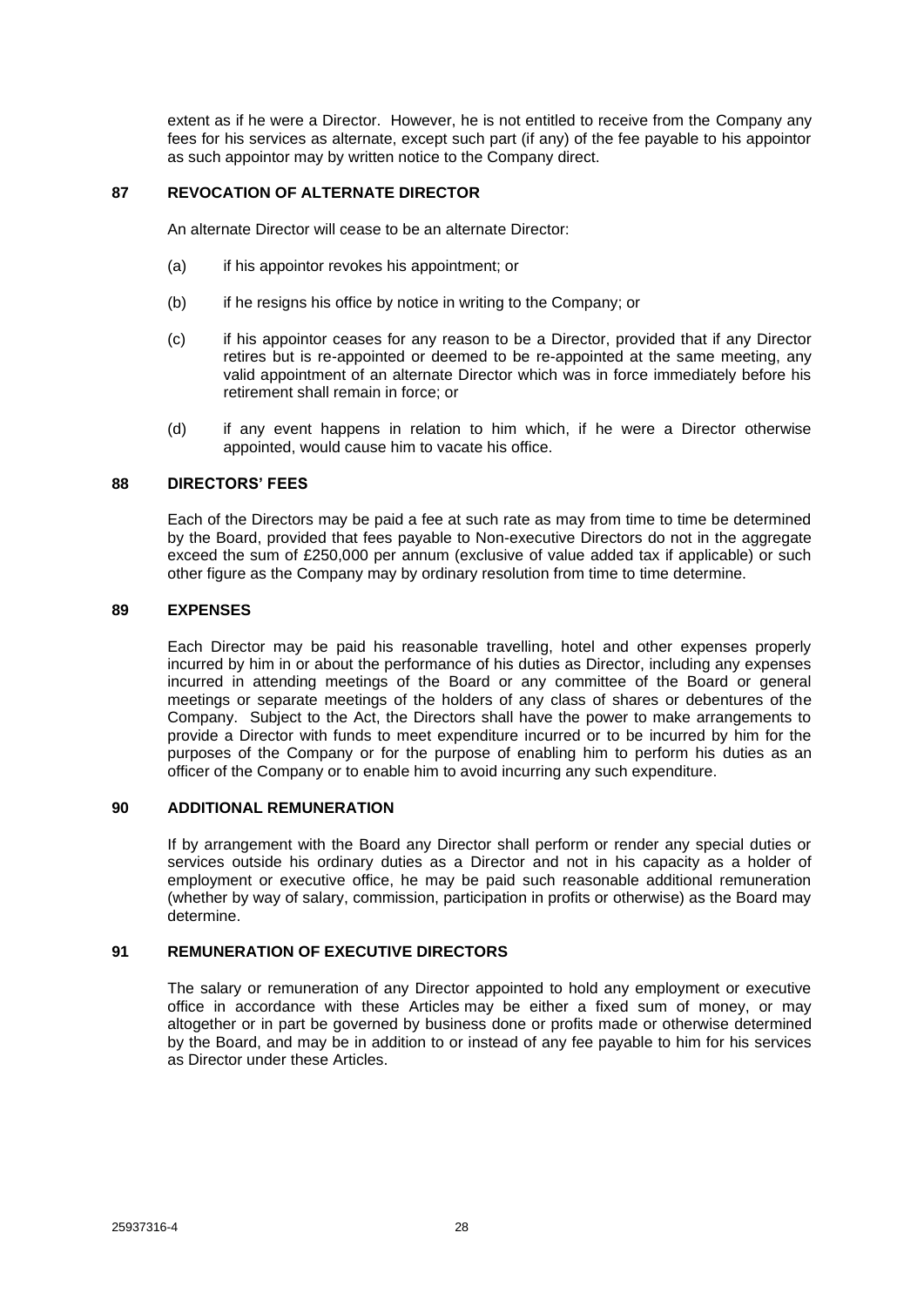### <span id="page-33-0"></span>**92 PENSIONS AND OTHER BENEFITS**

- <span id="page-33-3"></span>92.1 The Board may exercise all the powers of the Company to provide pensions or other retirement or superannuation benefits and to provide death or disability benefits or other allowances or gratuities (whether by insurance or otherwise) for any person who is or has at any time been a Director or employee of:
	- (a) the Company;
	- (b) any company which is or was a holding company or a subsidiary undertaking of the Company;
	- (c) any company which is or was allied to or associated with the Company or a subsidiary undertaking or holding company of the Company; or
	- (d) a predecessor in business of the Company or of any holding company or subsidiary undertaking of the Company.

and, in each case, for any member of his family (including a spouse or former spouse) and any person who is or was dependent on him.

92.2 The Board may establish, maintain, subscribe and contribute to any scheme, institution, association, club, trust or fund and pay premiums and, subject to the Companies Acts, lend money or make payments to, guarantee or give an indemnity in respect of, or give any financial or other assistance in connection with any of the matters set out in Article [92.1](#page-33-3) above. The Board may procure any of such matters to be done by the Company either alone or in conjunction with any other person. Any Director or former Director shall be entitled to receive and retain for his own benefit any pension or other benefit provided under this Article and shall not have to account for it to the Company. The receipt of any such benefit will not disqualify any person from being or becoming a Director of the Company.

### <span id="page-33-1"></span>**93 POWERS OF THE BOARD**

- 93.1 Subject to the Companies Acts, these Articles and to any directions given by special resolution of the Company, the business of the Company will be managed by the Board, which may exercise all the powers of the Company, whether relating to the management of the business or not.
- 93.2 No alteration of these Articles and no such direction given by the Company shall invalidate any prior act of the Board which would have been valid if such alteration had not been made or such direction had not been given. Provisions contained elsewhere in these Articles as to any specific power of the Board shall not be deemed to limit the general powers given by this Article.

### <span id="page-33-2"></span>**94 POWERS OF DIRECTORS IF LESS THAN MINIMUM NUMBER**

If the number of Directors is less than the minimum prescribed in Article [73](#page-29-0) or decided by the Company by ordinary resolution, the remaining Director or Directors may act only for the purposes of appointing an additional Director or Directors to make up that minimum or convening a general meeting of the Company for the purpose of making such appointment. If no Director or Directors is or are able or willing to act, two members may convene a general meeting for the purpose of appointing Directors. An additional Director appointed in this way holds office (subject to these Articles) only until the dissolution of the next annual general meeting after his appointment unless he is reappointed during the annual general meeting.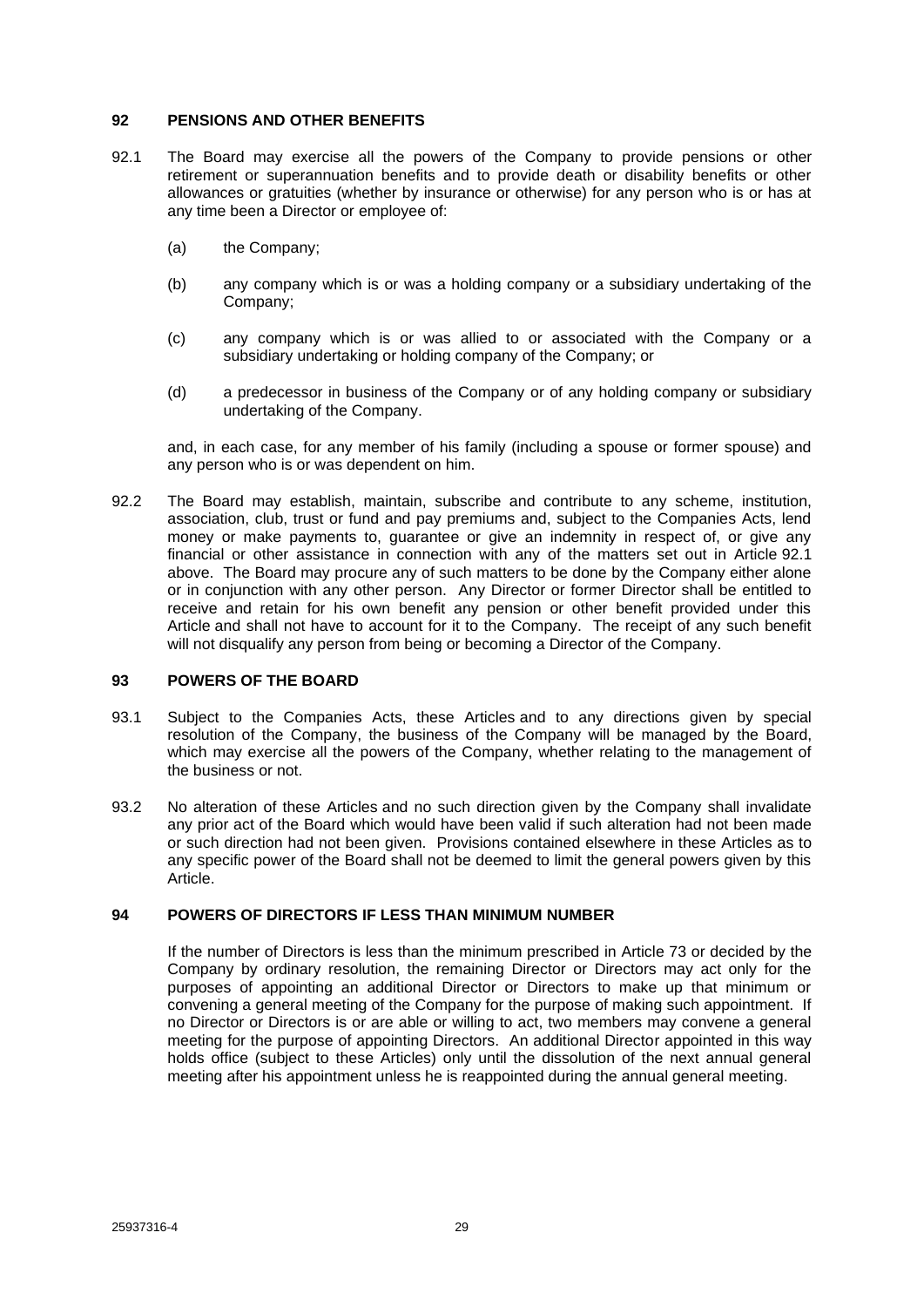### <span id="page-34-0"></span>**95 POWERS OF EXECUTIVE DIRECTORS**

The Board or any committee authorised by the Board may:

- (a) delegate or entrust to and confer on any Director holding executive office (including a Chief Executive or Managing Director) such of its powers, authorities and discretions (with power to sub-delegate) for such time, on such terms and subject to such conditions as it thinks fit; and
- (b) revoke, withdraw, alter or vary all or any of such powers.

### <span id="page-34-1"></span>**96 DELEGATION TO COMMITTEES**

- 96.1 The Board may delegate any of its powers, authorities and discretions (with power to sub-delegate) for such time on such terms and subject to such conditions as it thinks fit to any committee consisting of one or more Directors and (if thought fit) one or more other persons provided that:
	- (a) a majority of the members of a committee shall be Directors; and
	- (b) no resolution of a committee shall be effective unless a majority of those present when it is passed are Directors or alternate Directors.
- 96.2 The Board may confer such powers either collaterally with, or to the exclusion of and in substitution for, all or any of the powers of the Board in that respect and may revoke, withdraw, alter or vary any such powers and discharge any such committee in whole or in part. Insofar as any power, authority or discretion is so delegated, any reference in these Articles to the exercise by the Board of such power, authority or discretion shall be construed as if it were a reference to the exercise of such power, authority or discretion by such committee.

### <span id="page-34-2"></span>**97 LOCAL MANAGEMENT**

- 97.1 The Board may establish any local or divisional boards or agencies for managing any of the affairs of the Company in any specified locality, either in the United Kingdom or elsewhere, and appoint any persons to be members of such local or divisional board, or any managers or agents, and may fix their remuneration.
- 97.2 The Board may delegate to any local or divisional board, manager or agent so appointed any of its powers, authorities and discretions (with power to sub-delegate) and may authorise the members of any such local or divisional board, or any of them, to fill any vacancies and to act notwithstanding vacancies. Any such appointment or delegation under this Article may be made, on such terms conditions as the Board may think fit. The Board may confer such powers either collaterally with, or to the exclusion of and in substitution for, all or any of the powers of the Board in that respect and may revoke, withdraw, alter or vary all or any of such powers.
- 97.3 Subject to any terms and conditions expressly imposed by the Board, the proceedings of any local or divisional board or agency with two or more members shall be governed by such of these Articles as regulate the proceedings of the Board, so far as they are capable of applying.

### <span id="page-34-3"></span>**98 POWER OF ATTORNEY**

The Board may, by power of attorney or otherwise, appoint any person or persons to be the agent or attorney of the Company and may delegate to any such person or persons any of its powers, authorities and discretions (with power to sub-delegate), in each case for such purposes and for such time, on such terms (including as to remuneration) and conditions as it thinks fit. The Board may confer such powers either collaterally with, or to the exclusion of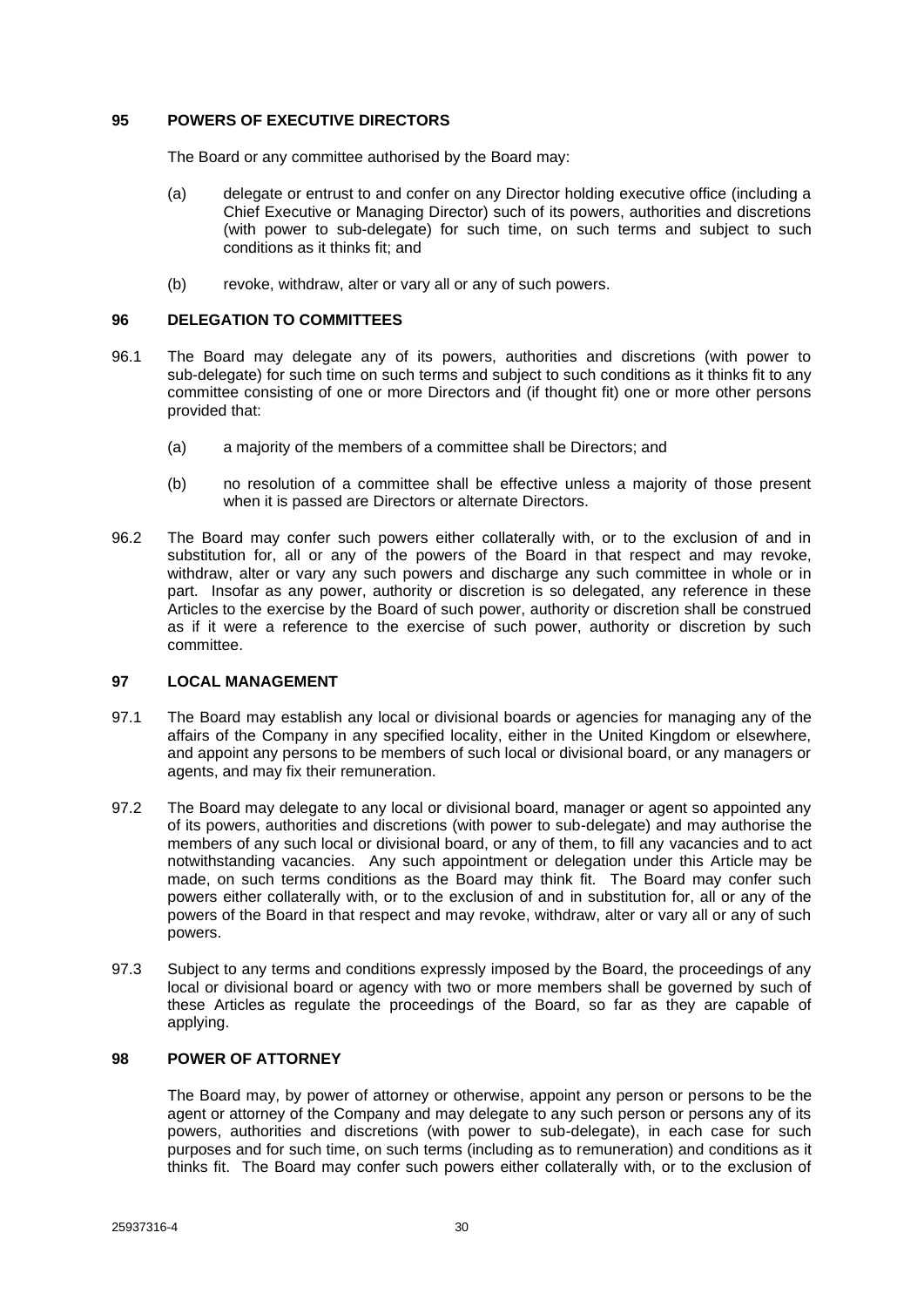and in substitution for, all or any of the powers of the Board in that respect and may revoke, withdraw, alter or vary any of such powers.

#### <span id="page-35-0"></span>**99 EXERCISE OF VOTING POWER**

The Board may exercise or cause to be exercised the voting power conferred by the shares in any other company held or owned by the Company, or any power of appointment to be exercised by the Company, in such manner as it thinks fit (including the exercise of the voting power or power of appointment in favour of the appointment of any Director as a director or other officer or employee of such company or in favour of the payment of remuneration to the directors, officers or employees of such company).

### <span id="page-35-1"></span>**100 PROVISION FOR EMPLOYEES ON CESSATION OF BUSINESS**

The Board may, by resolution, sanction the exercise of the power to make provision for the benefit of persons employed or formerly employed by the Company or any of its subsidiary undertakings, in connection with the cessation or the transfer to any person of the whole or part of the undertaking of the Company or that subsidiary undertaking, but any such resolution shall not be sufficient for payments to or for the benefit of directors, former directors or shadow directors.

## <span id="page-35-2"></span>**101 OVERSEAS REGISTERS**

Subject to the Companies Acts, the Company may keep an overseas, local or other register and the Board may make and vary such regulations as it thinks fit respecting the keeping of any such register.

### <span id="page-35-3"></span>**102 BORROWING POWERS**

- 102.1 Subject to these Articles and the Companies Acts, the Board may exercise all the powers of the Company to:
	- (a) borrow money;
	- (b) indemnify and guarantee;
	- (c) mortgage or charge all or any part of the undertaking, property and assets (present and future) and uncalled capital of the Company;
	- (d) create and issue debentures and other securities; and
	- (e) give security either outright or as collateral security for any debt, liability or obligation of the Company or of any third party.

### <span id="page-35-4"></span>**103 BOARD MEETINGS**

- 103.1 The Board can decide when and where to have meetings and how they will be conducted. They may also adjourn meetings.
- 103.2 A Board meeting can be called by any Director. The Secretary must call a Board meeting if asked to do so by a Director.

### <span id="page-35-5"></span>**104 NOTICE OF BOARD MEETINGS**

104.1 Notice of a Board meeting shall be deemed to be duly given to a Director if it is given to him personally or by word of mouth or given in writing or by electronic means to him at his last known address or any other address given by him to the Company for that purpose.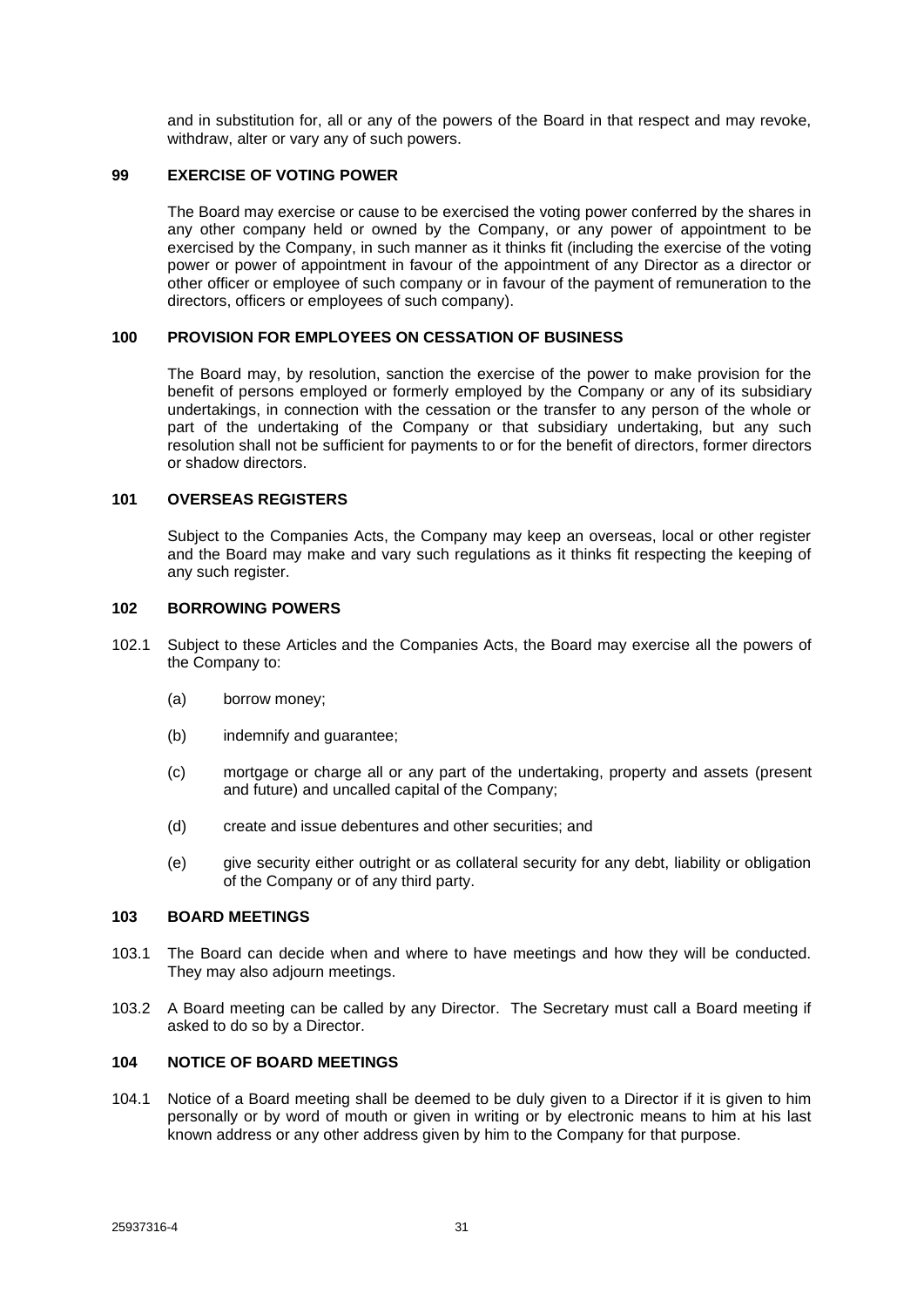- 104.2 A Director may waive the requirement that notice be given to him of any Board meeting, either prospectively or retrospectively and any retrospective waiver shall not affect the validity of the meeting or of any business conducted at the meeting.
- 104.3 It shall not be necessary to give notice of a Board meeting to a Director who is absent from the United Kingdom unless he has asked the Board in writing that notices of Board meetings shall during his absence be given to him at any address in the United Kingdom notified to the Company for this purpose, but he shall not, in such event, be entitled to a longer period of notice than if he had been present in the United Kingdom at that address.

## <span id="page-36-0"></span>**105 QUORUM**

- 105.1 The quorum necessary for the transaction of business may be determined by the Board and until otherwise determined shall be two persons, each being a Director or an alternate Director. A duly convened meeting of the Board at which a quorum is present shall be competent to exercise all or any of the authorities, powers, and discretions for the time being vested in or exercisable by the Board.
- 105.2 If a Director ceases to be a director at a Board meeting, he can continue to be present and to act as a director and be counted in the quorum until the end of the meeting if no other Director objects and if otherwise a quorum of Directors would not be present.

## <span id="page-36-1"></span>**106 CHAIRMAN**

- 106.1 The Board may appoint one or more of its body as chairman or joint chairman and one or more of its body as deputy chairman of its meetings and may determine the period for which he is or they are to hold office and may at any time remove him or them from office.
- 106.2 If no such chairman or deputy chairman is elected, or if at any meeting neither a chairman nor a deputy chairman is present within ten minutes of the time appointed for holding the same, the Directors present shall choose one of their number to be chairman of such meeting. In the event two or more joint Chairmen or, in the absence of a chairman, two or more deputy chairman being present, the joint chairman or deputy chairman to act as chairman of the meeting shall be decided by those Directors present.

### <span id="page-36-2"></span>**107 VOTING**

Questions arising at any Board meeting shall be determined by a majority of votes. In the case of an equality of votes the chairman of that meeting shall have a second or casting vote (unless he is not entitled to vote on the resolution in question).

## <span id="page-36-3"></span>**108 PARTICIPATION BY TELEPHONE OR OTHER FORM OF COMMUNICATION**

- 108.1 Any Director or his alternate may validly participate in a meeting of the Board or a committee of the Board through the medium of conference telephone or any other form of communications equipment (whether in use when these Articles are adopted or developed subsequently), provided that all persons participating in the meeting are able to hear and speak to each other throughout such meeting.
- 108.2 A person so participating by telephone or other communication shall be deemed to be present in person at the meeting and shall be counted in a quorum and entitled to vote. Such a meeting shall be deemed to take place where the largest group of those participating is assembled or, if there is no group which is larger than any other group, where the chairman of the meeting then is.
- 108.3 A resolution passed at any meeting held in the above manner, and signed by the chairman of the meeting, shall be as valid and effectual as if it had been passed at a meeting of the Board (or committee, as the case may be) duly convened and held.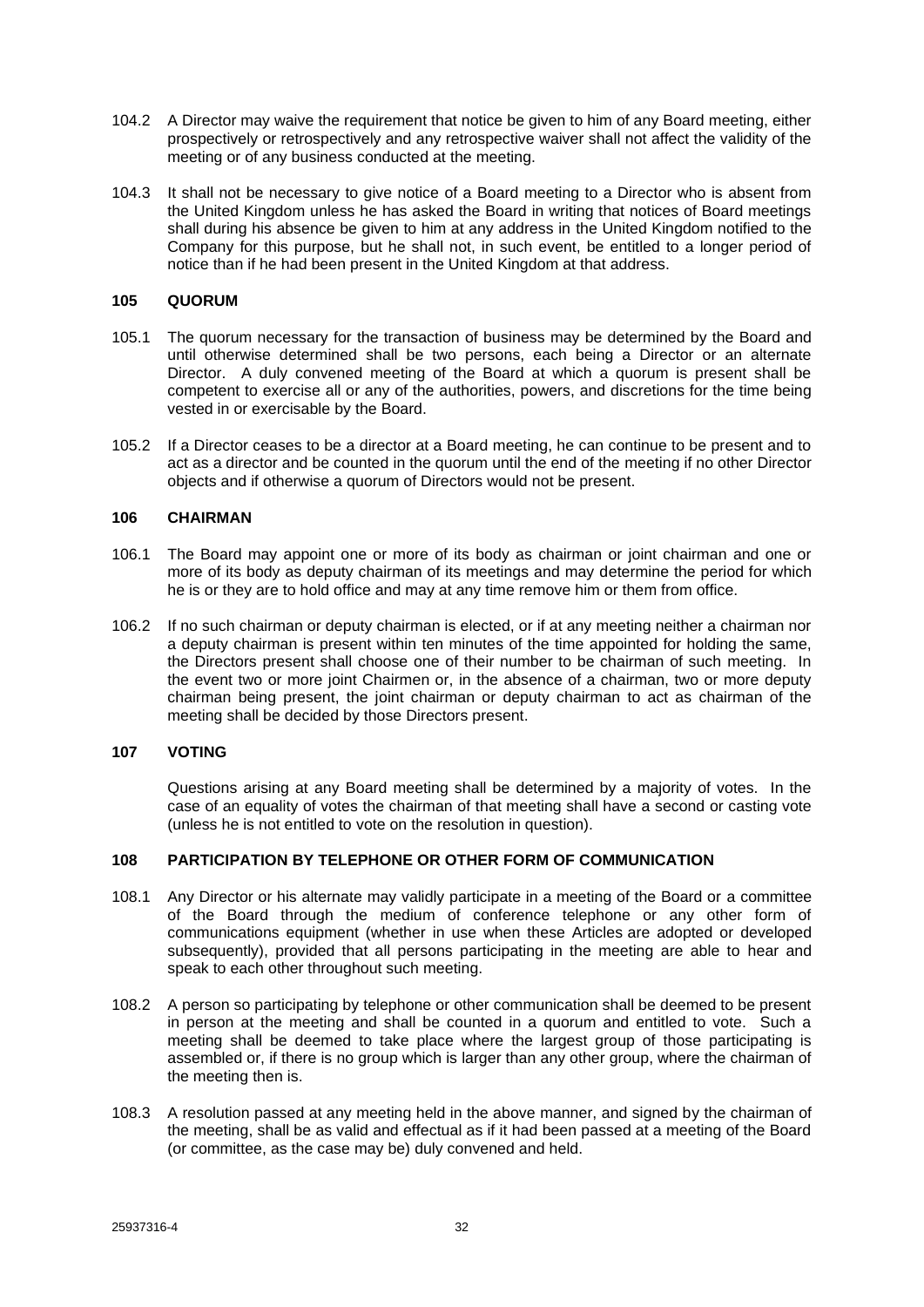#### <span id="page-37-0"></span>**109 RESOLUTION IN WRITING**

- 109.1 A resolution in writing signed or confirmed electronically by all the Directors for the time being entitled to receive notice of a Board meeting and to vote on the resolution and not being less than a quorum (or by all the members of a committee of the Board for the time being entitled to receive notice of such committee meeting and to vote on the resolution and not being less than a quorum of that committee), shall be as valid and effective for all purposes as a resolution duly passed at a meeting of the Board (or committee, as the case may be).
- 109.2 Such a resolution may consist of several documents or electronic communications in the same form each signed or authenticated by one or more of the Directors or members of the relevant committee.

## <span id="page-37-1"></span>**110 PROCEEDINGS OF COMMITTEES**

All committees of the Board shall, in the exercise of the powers delegated to them and in the transaction of business, conform with any mode of proceedings and regulations which the Board may prescribe and subject to this shall be governed by such of these Articles as regulate the proceedings of the Board as are capable of applying.

### <span id="page-37-2"></span>**111 MINUTES OF PROCEEDINGS**

- 111.1 The Board shall keep minutes of all shareholder meetings, all Board meetings and meetings of committees of the Board. The minutes must include the names of the Directors present.
- 111.2 Any such minutes, if purporting to be signed by the chairman of the meeting at which the proceedings were held or by the chairman of the next meeting or the Secretary, shall be evidence of the matters stated in such minutes without any further proof.

#### <span id="page-37-3"></span>**112 VALIDITY OF PROCEEDINGS**

All acts done by a meeting of the Board, or of a committee of the Board, or by any person acting as a Director, alternate Director or member of a committee shall be valid even if it is discovered afterwards that there was some defect in the appointment of any person or persons acting, or that they or any of them were or was disqualified from holding office or not entitled to vote, or had in any way vacated their or his office.

## <span id="page-37-4"></span>**113 TRANSACTIONS OR OTHER ARRANGEMENTS WITH THE COMPANY**

- 113.1 Subject to the Companies Acts and provided he has declared the nature and extent of his interest in accordance with the requirements of the Companies Acts, a Director who is in any way, whether directly or indirectly, interested in an existing or proposed transaction or arrangement with the Company may:
	- (a) be a party to, or otherwise interested in, any transaction or arrangement with the Company or in which the Company is otherwise (directly or indirectly) interested;
	- (b) act by himself or through his firm in a professional capacity for the Company (otherwise than as auditor) and he or his firm shall be entitled to remuneration for professional services as if he were not a Director;
	- (c) be or become a director or other officer of, or employed by, or a party to a transaction or arrangement with, or otherwise interested in, any body corporate in which the Company is otherwise (directly or indirectly) interested; and
	- (d) hold any office or place of profit with the Company (except as auditor) in conjunction with his office of Director for such period and upon such terms, including as to remuneration as the Board may decide.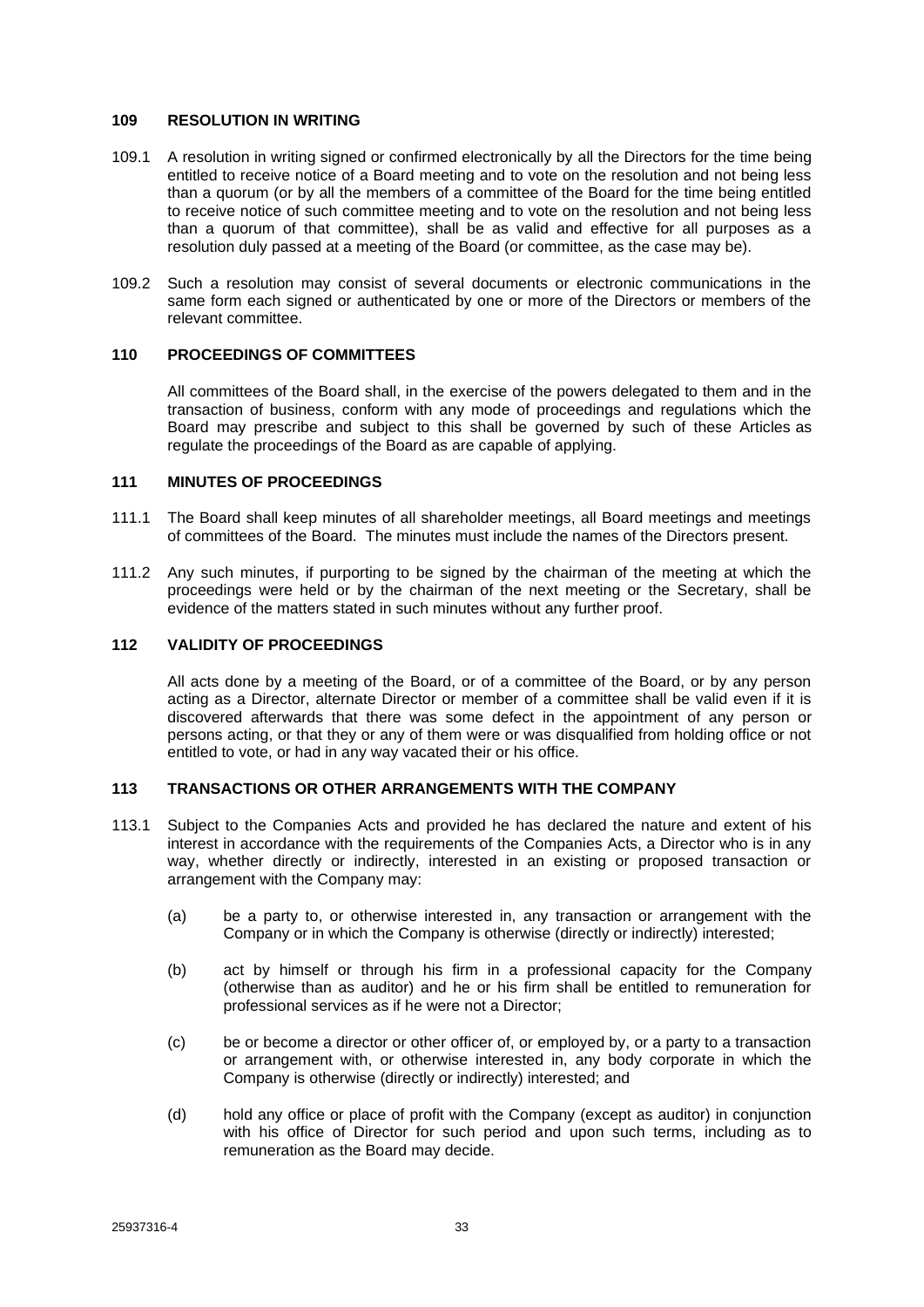113.2 A Director shall not, save as he may otherwise agree, be accountable to the Company for any benefit which he derives from any such contract, transaction or arrangement or from any such office or employment or from any interest in any such body corporate and no such contract, transaction or arrangement shall be liable to be avoided on the grounds of any such interest or benefit nor shall the receipt of any such remuneration or other benefit constitute a breach of his duty under section 176 of the Act.

## <span id="page-38-0"></span>**114 AUTHORISATION OF DIRECTORS' CONFLICTS OF INTEREST**

- 114.1 The Board may, in accordance with the requirements set out in this Article, authorise any matter or situation proposed to them by any Director which would, if not authorised, involve a Director (an **Interested Director**) breaching his duty under the Act to avoid conflicts of interest.
- 114.2 A Director seeking authorisation in respect of a conflict of interest shall declare to the Board the nature and extent of his interest in a conflict of interest as soon as is reasonably practicable. The Director shall provide the Board with such details of the matter as are necessary for the Board to decide how to address the conflict of interest together with such additional information as may be requested by the Board.
- 114.3 Any authorisation under this Article will be effective only if:
	- (a) to the extent permitted by the Act, the matter in question shall have been proposed by any Director for consideration in the same way that any other matter may be proposed to the Directors under the provisions of these Articles;
	- (b) any requirement as to the quorum for consideration of the relevant matter is met without counting the Interested Director and any other interested Director; and
	- (c) the matter is agreed to without the Interested Director voting or would be agreed to if the Interested Director's and any other interested Director's vote is not counted.
- 114.4 Any authorisation of a conflict of interest under this Article must be recorded in writing (but the authority shall be effective whether or not the terms are so recorded) and may (whether at the time of giving the authorisation or subsequently):
	- (a) extend to any actual or potential conflict of interest which may reasonably be expected to arise out of the matter or situation so authorised;
	- (b) provide that the Interested Director be excluded from the receipt of documents and information and the participation in discussions (whether at meetings of the Directors or otherwise) related to the conflict of interest;
	- (c) impose upon the Interested Director such other terms for the purposes of dealing with the conflict of interest as the Directors think fit;
	- (d) provide that, where the Interested Director obtains, or has obtained (through his involvement in the conflict of interest and otherwise than through his position as a Director) information that is confidential to a third party, he will not be obliged to disclose that information to the Company, or to use it in relation to the Company's affairs where to do so would amount to a breach of that confidence; and
	- (e) permit the Interested Director to absent himself from the discussion of matters relating to the conflict of interest at any meeting of the Directors and be excused from reviewing papers prepared by, or for, the Directors to the extent they relate to such matters.
- 114.5 Where the Directors authorise a conflict of interest, the Interested Director will be obliged to conduct himself in accordance with any terms and conditions imposed by the Directors in relation to the conflict of interest.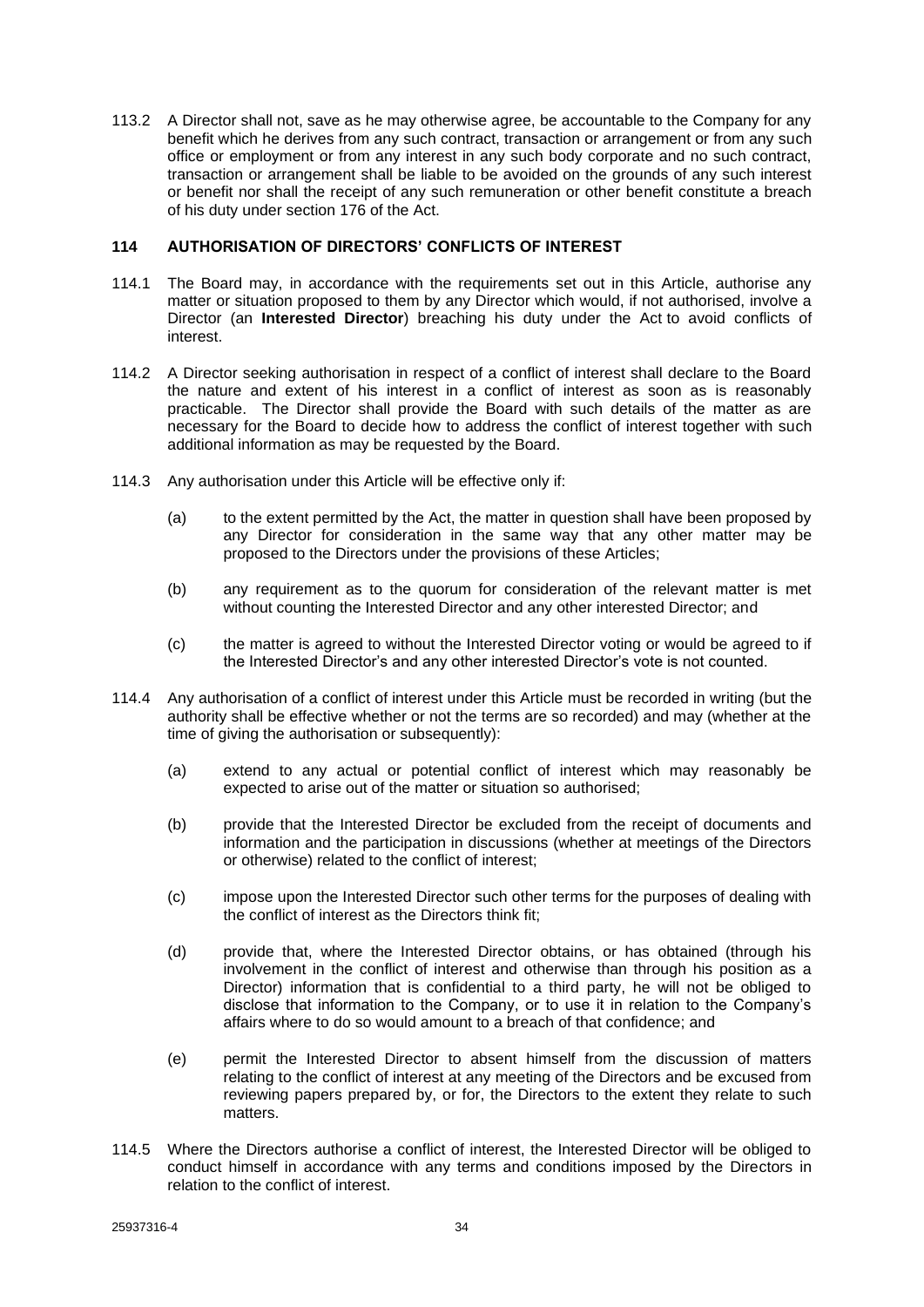- 114.6 The Directors may revoke or vary such authorisation at any time, but this will not affect anything done by the Interested Director, prior to such revocation or variation, in accordance with the terms of such authorisation.
- 114.7 A Director is not required, by reason of being a Director (or because of the fiduciary relationship established by reason of being a director), to account to the Company for any remuneration, profit or other benefit which he derives from or in connection with a relationship involving a conflict of interest which has been authorised by the directors or by the Company in general meeting (subject in each case to any terms, limits or conditions attaching to that authorisation) and no contract shall be liable to be avoided on such grounds.

### <span id="page-39-0"></span>**115 DIRECTORS' PERMITTED INTERESTS**

- 115.1 A Director cannot vote or be counted in the quorum on any resolution relating to any transaction or arrangement with the Company in which he has an interest and which may reasonably be regarded as likely to give rise to a conflict of interest unless the Board has authorised that conflict of interest in accordance with Article [114](#page-38-0) but can vote (and be counted in the quorum) on the following:
	- (a) giving him any security, guarantee or indemnity for any money or any liability which he, or any other person, has lent or obligations he or any other person has undertaken at the request, or for the benefit, of the Company or any of its subsidiary undertakings;
	- (b) giving any security, guarantee or indemnity to any other person for a debt or obligation which is owed by the Company or any of its subsidiary undertakings, to that other person if the Director has taken responsibility for some or all of that debt or obligation. The Director can take this responsibility by giving a guarantee, indemnity or security;
	- (c) a proposal or contract relating to an offer of any shares or debentures or other securities for subscription or purchase by the Company or any of its subsidiary undertakings, if the Director takes part because he is a holder of shares, debentures or other securities, or if he takes part in the underwriting or sub-underwriting of the offer;
	- (d) any arrangement for the benefit of employees of the Company or any of its subsidiary undertakings which only gives him benefits which are also generally given to employees to whom the arrangement relates;
	- (e) any arrangement involving any other company if the Director (together with any person connected with the Director) has an interest of any kind in that company (including an interest by holding any position in that company or by being a shareholder of that company). This does not apply if he knows that he has a Relevant Interest.
	- (f) a contract relating to insurance which the Company can buy or renew for the benefit of the Directors or a group of people which includes Directors; and
	- (g) a contract relating to a pension, superannuation or similar scheme or a retirement, death, disability benefits scheme or employees' share scheme which gives the Director benefits which are also generally given to the employees to whom the scheme relates.
- 115.2 A Director cannot vote or be counted in the quorum on a resolution relating to his own appointment or the settlement or variation of the terms of his appointment to an office or place of profit with the Company or any other company in which the Company has an interest.
- 115.3 Where the Directors are considering proposals about the appointment, or the settlement or variation of the terms or the termination of the appointment of two or more Directors to other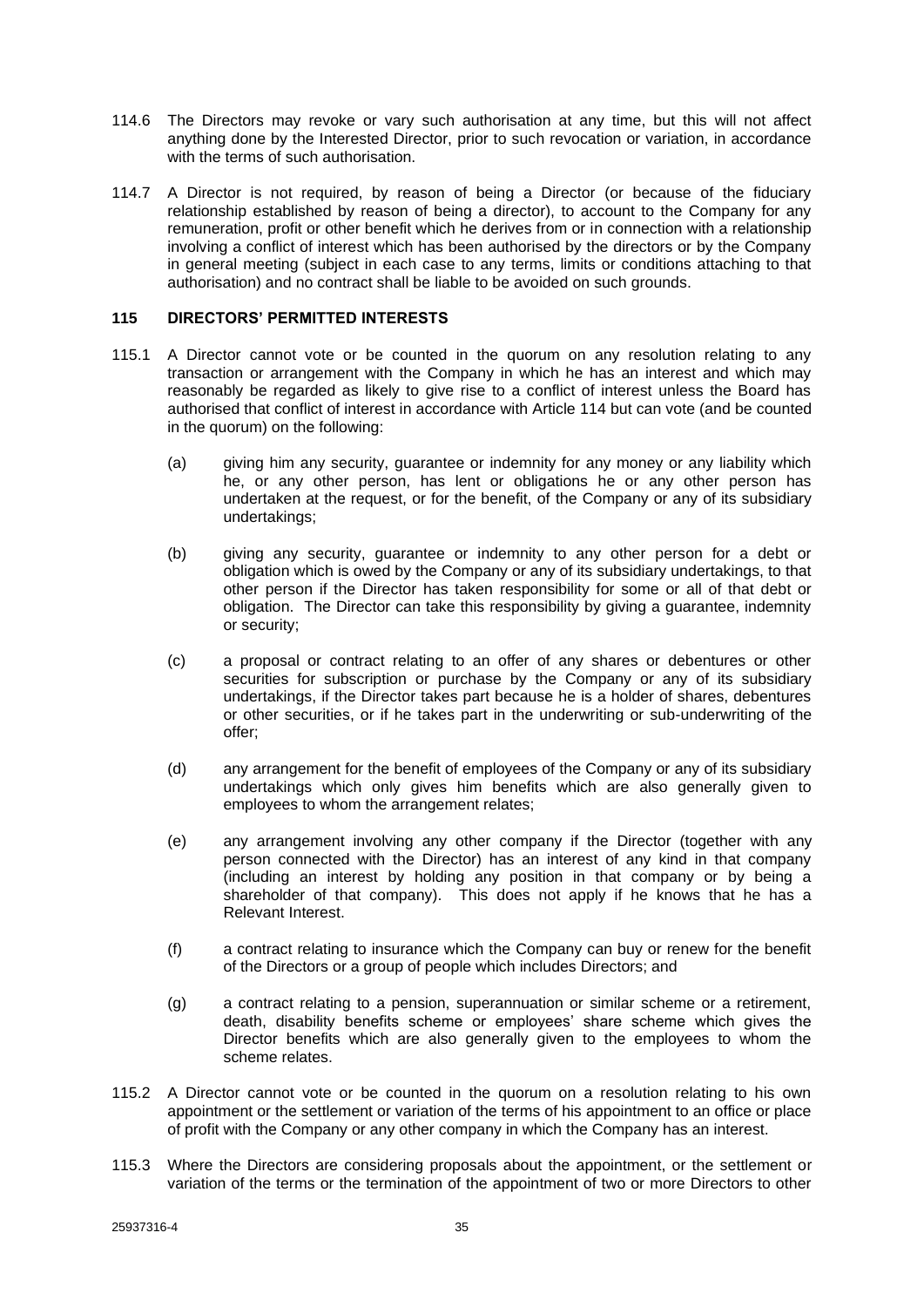offices or places of profit with the Company or any company in which the Company has an interest, a separate resolution may be put in relation to each Director and in that case each of the Directors concerned shall be entitled to vote and be counted in the quorum in respect of each resolution unless it concerns his own appointment or the settlement or variation of the terms or the termination of his own appointment or the appointment of another director to an office or place of profit with a company in which the Company has an interest and the Director seeking to vote or be counted in the quorum has a Relevant Interest in it.

- 115.4 A company shall be deemed to be one in which the Director has a **Relevant Interest** if and so long as (but only if and so long as) he is to his knowledge (either directly or indirectly) the holder of or beneficially interested in one per cent or more of any class of the equity share capital of that company (calculated exclusive of any shares of that class in that company held as treasury shares) or of the voting rights available to members of that company. In relation to an alternate Director, an interest of his appointor shall be treated as an interest of the alternate Director without prejudice to any interest which the alternate Director has otherwise. Where a company in which a Director has Relevant Interest is interested in a contract, he also shall be deemed interested in that contract.
- 115.5 If a question arises at a Board meeting about whether a Director (other than the chairman of the meeting) has an interest which is likely to give rise to a conflict of interest, or whether he can vote or be counted in the quorum, and the Director does not agree to abstain from voting on the issue or not to be counted in the quorum, the question must be referred to the chairman of the meeting. The chairman's ruling about the relevant Director is final and conclusive, unless the nature and extent of the Director's interests have not been fairly disclosed to the Directors. If the question arises about the chairman of the meeting, the question must be directed to the Directors. The chairman cannot vote on the question but can be counted in the quorum. The Directors' resolution about the chairman is final and conclusive, unless the nature and extent of the chairman's interests have not been fairly disclosed to the Directors.

## <span id="page-40-0"></span>**116 GENERAL**

For the purposes of Articles [112](#page-37-3) to [114](#page-38-0) inclusive (which shall apply equally to alternate Directors):

- 116.1 An interest of a person who is connected (which word shall have the meaning given to it by section 252 of the Act) with a Director shall be treated as an interest of the Director.
- 116.2 A contract includes references to any proposed contract and to any transaction or arrangement or proposed transaction or arrangement whether or not consulting a contract.
- 116.3 A conflict of interest includes a conflict of interest and duty and a conflict of duties.
- 116.4 Subject to the Companies Acts, the Company may by ordinary resolution suspend or relax the provisions of Articles [112](#page-37-3) to [114](#page-38-0) to any extent or ratify any contract not properly authorised by reason of a contravention of any of the provisions of Articles [112](#page-37-3) to [114.](#page-38-0)

## <span id="page-40-1"></span>**117 POWER TO AUTHENTICATE DOCUMENTS**

Any Director, the Secretary or any person appointed by the Board for the purpose shall have power to authenticate any documents affecting the constitution of the Company and any resolution passed by the Company or the Board or any committee, and any books, records, documents and accounts relating to the business of the Company, and to certify copies or extracts as true copies or extracts. Where any books, records, documents or accounts are not at the Office, the local manager or other officer of the Company who has their custody shall be deemed to be a person appointed by the Board for this purpose. A document purporting to be a copy of a resolution, or an extract from the minutes of a meeting, of the Company or the Board or any committee which is so certified shall be conclusive evidence in favour of all persons dealing with the Company that such resolution has been duly passed or,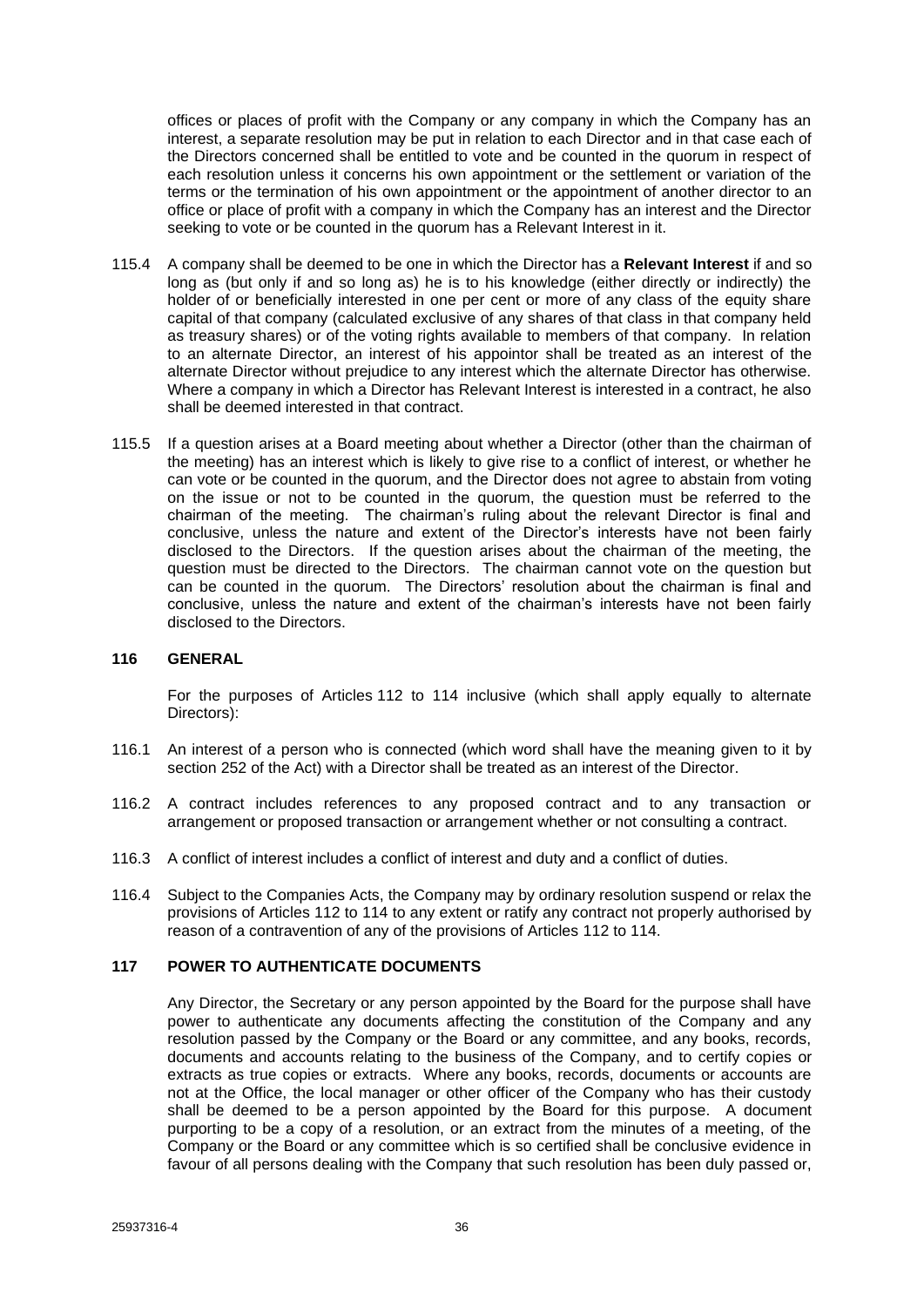as the case may be, that any minute so extracted is a true and accurate record of proceedings at a duly constituted meeting.

#### <span id="page-41-0"></span>**118 USE OF SEALS**

- 118.1 The Board shall provide for the safe custody of the Seal. A Seal shall not be used without the authority of the Board or of a committee of the Board so authorised.
- 118.2 Subject as otherwise provided in these Articles, every document which is sealed using the Seal must be signed by at least one authorised person in the presence of a witness who attests the signature. An authorised person for this purpose is any Director, the Secretary or any other person authorised by the Directors for the purpose of signing documents to which the Seal is applied.
- 118.3 The Seal shall be used only for sealing securities issued by the Company and documents creating or evidencing securities so issued. Any such securities or documents sealed with the Seal shall not require to be signed unless the Board decides otherwise or the law otherwise requires.
- 118.4 The Board may decide who will sign an instrument to which a Seal is affixed (or in the case of a share certificate, on which the Seal may be printed) either generally or in relation to a particular instrument or type of instrument and may also determine either generally or in a particular case that a signature may be dispensed with or affixed by mechanical means.

### <span id="page-41-1"></span>**119 DECLARATION OF DIVIDENDS**

Subject to the Act and these Articles, the Company may by ordinary resolution declare dividends to be paid to members according to their respective rights and interests in the profits of the Company. However, no dividend shall exceed the amount recommended by the Board.

### <span id="page-41-2"></span>**120 INTERIM DIVIDENDS**

Subject to the Act, the Board may declare and pay such interim dividends (including any dividend at a fixed rate) as appears to the Board to be justified by the profits of the Company available for distribution. If the Board acts in good faith, it shall not incur any liability to the holders of shares for any loss that they may suffer by the lawful payment of any interim dividend on any other class of shares ranking with or after those shares.

## <span id="page-41-3"></span>**121 CALCULATION AND CURRENCY OF DIVIDENDS**

Except as provided otherwise by the rights attached to shares, all dividends:

- (a) shall be declared and paid accordingly to the amounts paid up (otherwise than in advance of calls) on the shares on which the dividend is paid;
- (b) shall be apportioned and paid proportionately to the amounts paid up on the shares during any portion or portions of the period in respect of which the dividend is paid, but if any share is issued on terms that it shall rank for dividend as from a particular date, it shall rank for dividend accordingly; and
- (c) may be declared or paid in any currency. The Board may decide the rate of exchange for any currency conversions that may be required and how any costs involved are to be met.

## <span id="page-41-4"></span>**122 AMOUNTS DUE ON SHARES CAN BE DEDUCTED FROM DIVIDENDS**

The Board may deduct from any dividend or other money payable to any person on or in respect of a share all such sums as may be due from him to the Company on account of calls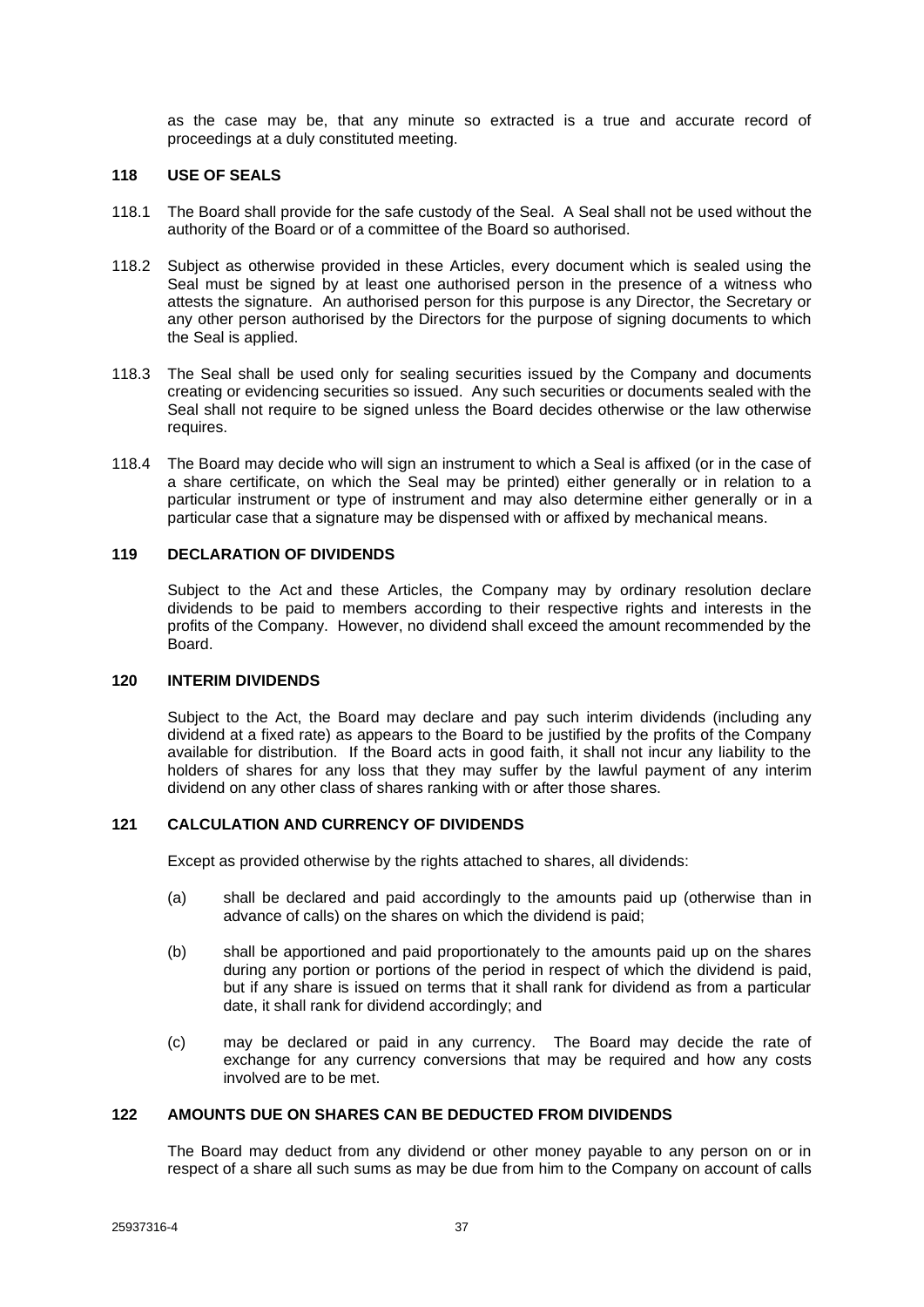or otherwise in relation to the shares of the Company. Sums so deducted can be used to pay amounts owing to the Company in respect of the shares.

### <span id="page-42-0"></span>**123 DIVIDENDS NOT IN CASH**

The Board may, by ordinary resolution of the Company direct, or in the case of an interim dividend may without the authority of an ordinary resolution direct, that payment of any dividend declared may be satisfied wholly or partly by the distribution of assets, and in particular of paid up shares or debentures of any other company, or in any one or more of such ways. Where any difficulty arises regarding such distribution, the Board may settle it as it thinks fit. In particular, the Board may:

- (a) issue fractional certificates (or ignore fractions);
- (b) fix the value for distribution of such assets or any part of them and determine that cash payments may be made to any members on the footing of the values so fixed, in order to adjust the rights of members; and
- (c) vest any such assets in trustees on trust for the person entitled to the dividend.

### <span id="page-42-1"></span>**124 NO INTEREST ON DIVIDENDS**

Unless otherwise provided by the rights attached to the share, no dividend or other monies payable by the Company or in respect of a share shall bear interest as against the Company.

## <span id="page-42-2"></span>**125 METHOD OF PAYMENT**

- 125.1 The Company may pay any dividend, interest or other sum payable in respect of a share in cash or by direct debit, bank transfer, cheque, dividend warrant, or money order or by any other method, including by electronic means, as the Board may consider appropriate. For uncertificated shares, any payment may be made by means of the relevant system (subject always to the facilities and requirements of the relevant system) and such payment may be made by the Company or any person on its behalf by sending an instruction to the operator of the relevant system to credit the cash memorandum account of the holder or joint holders of such shares or, if permitted by the Company, of such person as the holder or joint holders may in writing direct.
- 125.2 The Company may send such payment by post or other delivery service (or by such means offered by the Company as the member or person entitled to it may agree in writing) to the registered address of the member or person entitled to it (or, if two or more persons are holders of the share or are jointly entitled to it because of the death or bankruptcy of the member or otherwise by operation of law, to the registered address of such of those persons as is first named in the Register) or to such person and such address as such member or person may direct in writing.
- 125.3 Every cheque, warrant, order or other form of payment is sent at the risk of the person entitled to the money represented by it, shall be made payable to the person or persons entitled, or to such other person as the person or persons entitled may direct in writing. Payment of the cheque, warrant, order or other form of payment (including transmission of funds through a bank transfer or other funds transfer system or by such other electronic means as permitted by these Articles or in accordance with the facilities and requirements of the relevant system concerned) shall be good discharge to the Company. If any such cheque, warrant, order or other form of payment has or shall be alleged to have been lost, stolen or destroyed the Company shall not be responsible.
- 125.4 Any joint holder or other person jointly entitled to a share may give an effective receipt for any dividend or other monies payable in respect of such share.
- 125.5 If a holder (or joint holder) does not specify an address, or does not specify an account or such other details and in each case that information is necessary in order to make a payment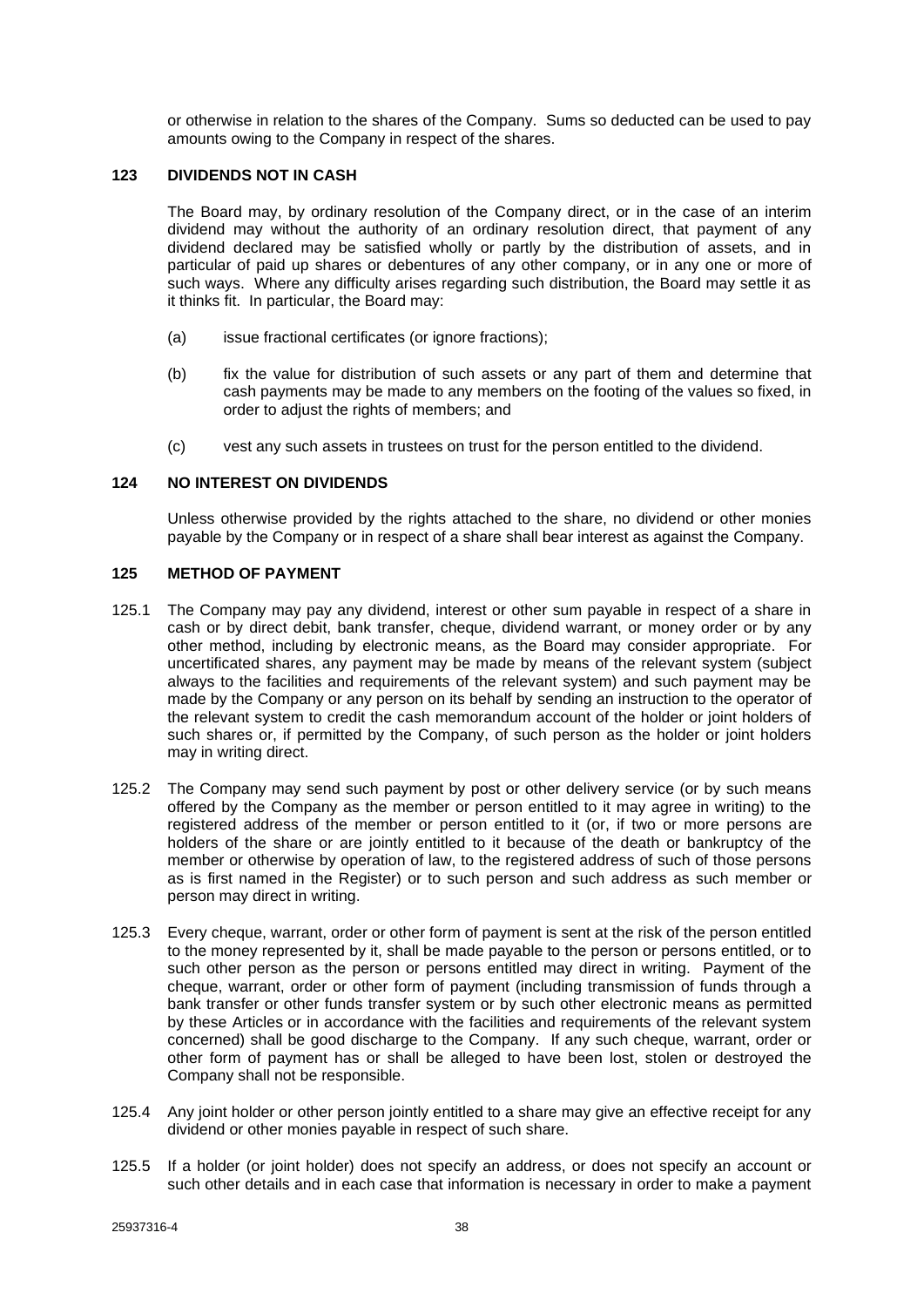of a dividend, interest or other sum by the means by which in accordance with this Article the Board have decided that a payment is to be made or by which the holder (or joint holder) has validly elected to receive payment or the payment cannot be made by the Company using the details provided by the holder (or joint holders), the dividend, interest or other sum shall be treated as unclaimed for the purposes of these Articles.

125.6 The Board may, at its discretion, make provisions to enable any member as the Board shall determine to receive duly declared dividends in a currency or currencies other than sterling. For the purposes of the calculation of the amount receivable in respect of any dividend, the rate of exchange to be used to determine the foreign currency equivalent of any sum payable as a dividend shall be such rate or rates and the payment shall be on such terms and conditions as the Board may in its absolute discretion determine.

### <span id="page-43-0"></span>**126 UNCASHED DIVIDENDS**

If cheques, warrants or orders for dividends or other sums payable in respect of a share sent by the Company to the person entitled to them are returned to the Company or left uncashed on two consecutive occasions or, following one occasion, reasonable enquires have failed to establish any new address to be used for the purpose, the Company does not have to send any dividends or other monies payable in respect of that share due to that person until he notifies the Company of an address to be used for the purpose.

## <span id="page-43-1"></span>**127 UNCLAIMED DIVIDENDS**

All dividends, interest or other sums payable and unclaimed for 12 months after having become payable may be invested or otherwise made use of by the Board for the benefit of the Company until claimed. The Company shall not be a trustee in respect of such unclaimed dividends and will not be liable to pay interest on it. All dividends that remain unclaimed for 12 years after they were first declared or became due for payment shall (if the Board so resolves) be forfeited and shall cease to remain owing by the Company.

#### <span id="page-43-2"></span>**128 SCRIP DIVIDENDS**

Subject to the Act, the Board may, by ordinary resolution of the Company and subject to such terms and conditions as the Board may determine, offer to any holders of ordinary shares (excluding any member holding shares as treasury shares) the right to elect to receive ordinary shares, credited as fully paid, instead of cash in respect of the whole (or some part, to be determined by the Board) of any dividend specified by the ordinary resolution. The following provisions shall apply:

- (a) the said resolution may specify a particular dividend, or may specify all or any dividends declared within a specified period or periods but such period may not end later than the third anniversary of the date of the meeting at which the ordinary resolution is passed;
- (b) the entitlement of each holder of ordinary shares to new ordinary shares shall be such that the relevant value of the entitlement shall be as nearly as possible equal to (but not greater than) the cash amount (disregarding any tax credit) of the dividend that such holder would have received by way of dividend. For this purpose **relevant value** shall be calculated by reference to the average of the middle market quotations for the ordinary shares on the London Stock Exchange as derived from the Daily Official List (or any other publication of a recognised investment exchange showing quotations for the Company's ordinary shares), for the day on which the ordinary shares are first quoted "ex" the relevant dividend and the four subsequent dealing days, or in such other manner as the Board may determine on such basis as it considers to be fair and reasonable. A certificate or report by the Company's auditors as to the amount of the relevant value in respect of any dividend shall be conclusive evidence of that amount;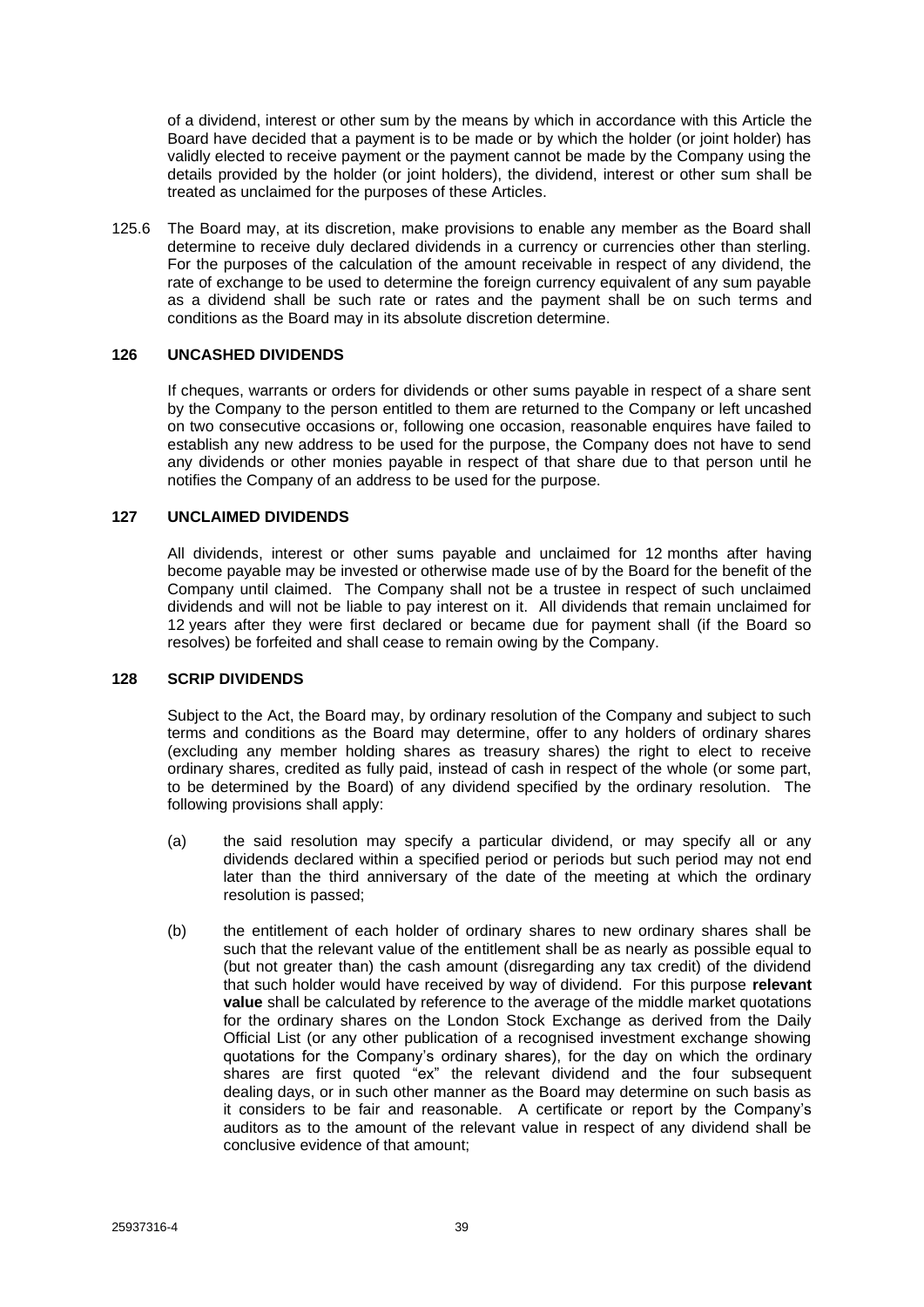- (c) no fractions of a share shall be allotted. The Board may make such provisions as it thinks fit for any fractional entitlements including provisions where, in whole or in part, the benefit accrues to the Company and/or under which fractional entitlements are accrued and/or retained and in each case accumulated on behalf of any member and such accruals or retentions are applied to the allotment by way of bonus to or cash subscription on behalf of any member of fully paid ordinary shares and/or provisions where cash payments may be made to members in respect of their fractional entitlements;
- (d) the Board shall, after determining the basis of allotment, notify the holders of ordinary shares in writing of the right of election offered to them, and specify the procedure to be followed and place at which, and the latest time by which, elections must be lodged in order to be effective. No such notice need to be given to holders of ordinary shares who have previously given election mandates in accordance with this Article and whose mandates have not been revoked. The accidental omission to give notice of any right of election to, or the non-receipt (even if the Company becomes aware of such non-receipt) of any such notice by, any holder of ordinary shares entitled to the same shall neither invalidate any offer of an election nor give rise to any claim, suit or action;
- (e) the Board shall not proceed with any election unless the company has sufficient reserves or funds that may be capitalised, and the Board has authority to allot sufficient shares, to give effect to it after the basis of the allotment is determined;
- (f) the Board may exclude from any offer or make other arrangements in relation to any holders of ordinary shares where the Board considers that the making of the offer to them or in respect of such shares would or might involve the contravention of the laws of any territory or that for any other reason the offer should not be made to them or in respect of such shares;
- (g) the Board may establish or vary a procedure for election mandates in respect of future rights of election and may determine that every duly effected election in respect of any ordinary shares shall be binding on every successor in title to the holder;
- (h) the dividend (or that part of the dividend in respect of which a right of election has been offered) shall not be payable on ordinary shares in respect of which an election has been duly made (**elected ordinary shares**) and instead additional ordinary shares shall be allotted to the holders of the elected ordinary shares on the basis of allotment determined as stated above. For such purpose the Board may capitalise, out of any amount for the time being standing to the credit of any reserve or fund (including any share premium account or capital redemption reserve) or of any of the profits which could otherwise have been applied in paying dividends in cash as the Board may determine, a sum equal to the aggregate nominal amount of the additional ordinary shares to be allotted on such basis and apply it in paying up in full the appropriate number of unissued ordinary shares for allotment and distribution to the holders of the elected ordinary shares on such basis. The Board may do all acts and things considered necessary or expedient to give effect to any such capitalisation;
- (i) the Board may decide how any costs relating to the new shares available in place of a cash dividend will be met, including to deduct an amount from the entitlement of a holder of ordinary shares under this Article;
- (j) the additional ordinary shares so allotted shall rank pari passu in all respects with each other and with the fully paid ordinary shares in issue on the record date for the dividend in respect of which the right of election has been offered, except that they will not rank for any dividend or other distribution or other entitlement which has been declared, paid or made by reference to such record date; and
- (k) the Board may terminate, suspend, or amend any offer of the right to elect to receive ordinary shares in lieu of any cash dividend at any time and generally may implement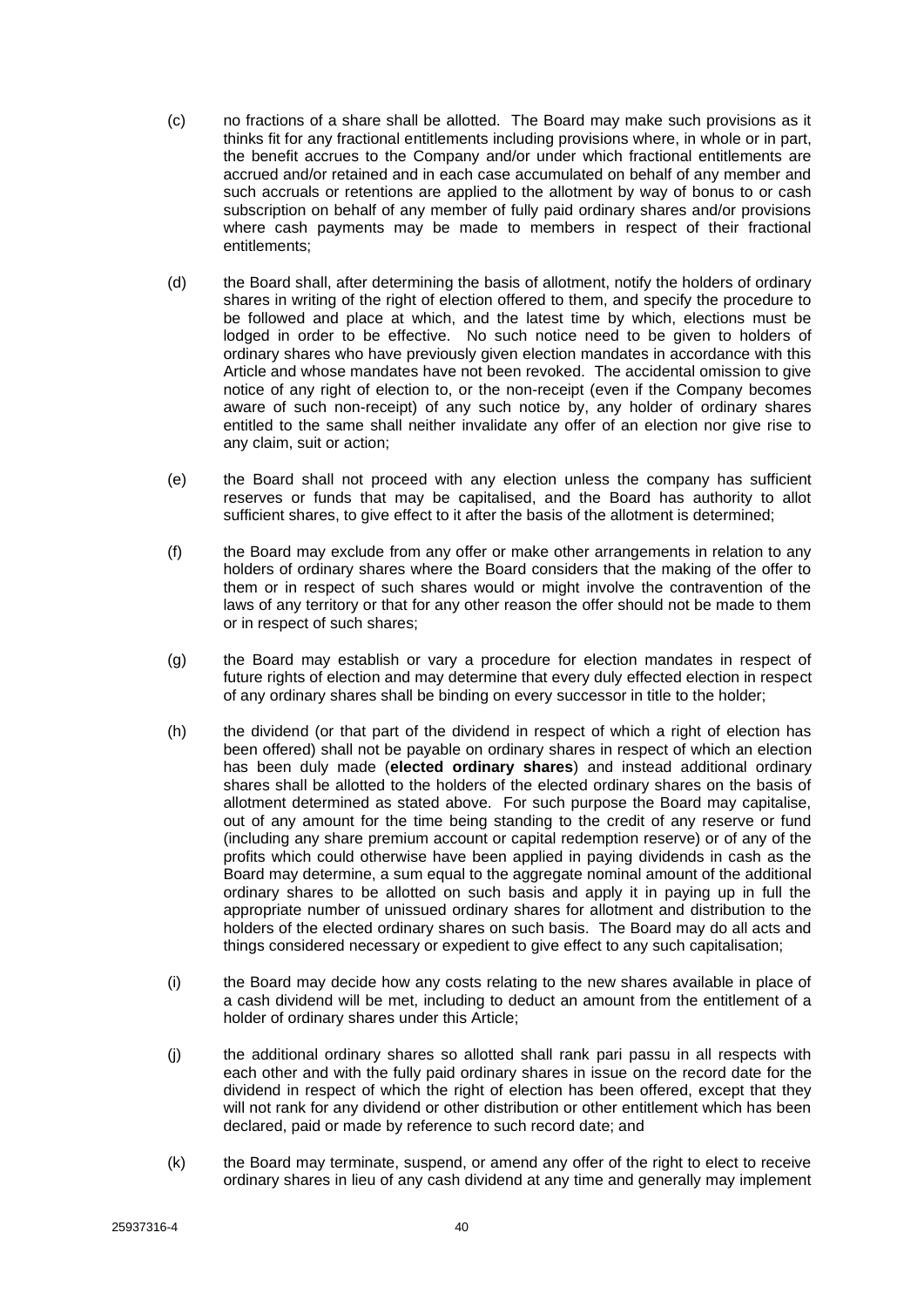any scrip dividend scheme on such terms and conditions as the Board may determine and take such other action as the Board may deem necessary or desirable in respect of any such scheme.

### <span id="page-45-0"></span>**129 CAPITALISATION OF RESERVES**

The Board may, with the authority of an ordinary resolution of the Company:

- (a) subject as provided in this Article, resolve to capitalise any undivided profits of the Company not required for paying any preferential dividend (whether or not they are available for distribution) or any sum standing to the credit of any reserve or fund of the Company which is available for distribution or standing to the credit of the share premium account or capital redemption reserve or other undistributable reserve;
- (b) appropriate the sum resolved to be capitalised to the members in proportion to the nominal amounts of the shares (whether or not fully paid) held by them respectively which would entitle them to participate in a distribution of that sum if the shares were fully paid and the sum were then distributable and were distributed by way of dividend and apply such sum on their behalf either in or towards paying up the amounts, if any, for the time being unpaid on any shares held by them respectively, or in paying up in full unissued shares or debentures of the Company of a nominal amount equal to that sum, and allot the shares or debentures credited as fully paid to those members or as they may direct, in those proportions, or partly in one way and partly in the other, provided that:
	- (i) the share premium account, the capital redemption reserve, any other undistributable reserve and any profits which are not available for distribution may, for the purposes of this Article, only be applied in paying up in full shares to be allotted to members credited as fully paid;
	- (ii) the Company will also be entitled to participate in the relevant distribution in relation to any shares of the relevant class held by it as treasury shares and the proportionate entitlement of the relevant class of members to the distribution will be calculated accordingly; and
	- (iii) in a case where any sum is applied in paying amounts for the time being unpaid on any shares of the Company or in paying up in full debentures of the Company, the amount of the net assets of the Company at that time in not less than the aggregate of the called up share capital of the Company and its undistributable reserves as shown in the latest audited accounts of the Company or such other accounts as may be relevant and would not be reduced below that aggregate by the payment of it;
- (c) resolve that any shares so allotted to any member in respect of a holding by him of any partly paid shares shall, so long as such shares remain partly paid, rank for dividends only to the extent that such partly paid shares rank for dividends;
- (d) make such provision by the issue of fractional certificates (or by ignoring fractions or by accruing the benefit of it to the Company rather than to the members concerned) or by payment in cash or otherwise as it thinks fit in the case of shares or debentures becoming distributable in fractions;
- (e) authorise any person to enter on behalf of such members concerned into an agreement with the Company providing for either:
	- (i) the allotment to them respectively, credited as fully paid up, of any shares or debentures to which they may be entitled on such capitalisation; or
	- (ii) the payment up by the Company on behalf of such members by the application of their respective proportions of the reserves or profits resolved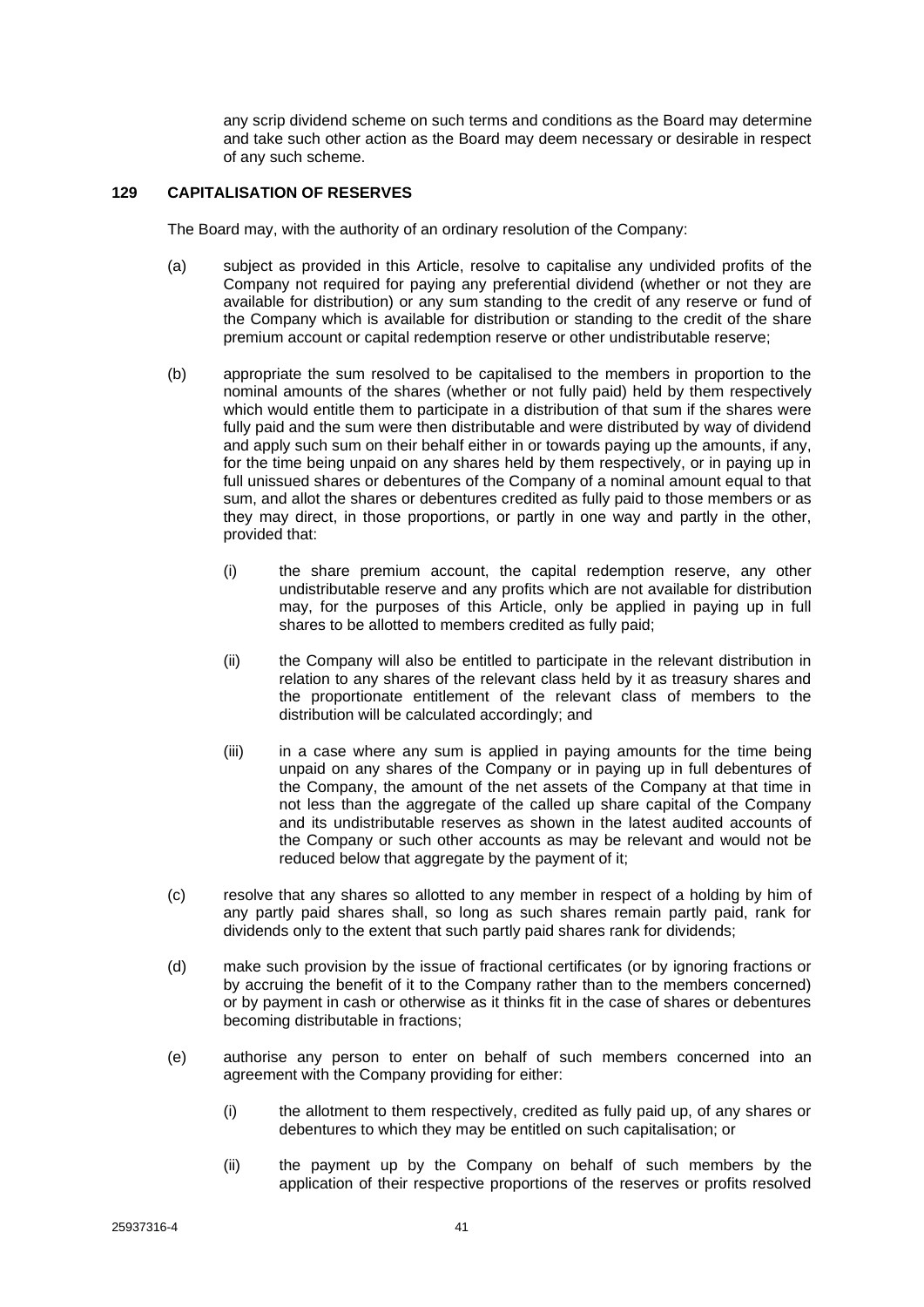to be capitalised, of the amounts or any part of the amounts remaining unpaid on their existing shares,

(any agreement made under such authority being effective and binding on all such members); and

(f) generally do all acts and things required to give effect to such resolution.

### <span id="page-46-0"></span>**130 RECORD DATES**

- 130.1 Notwithstanding any other provision of these Articles but without prejudice to the rights attached to any shares and subject always to the Act, the Company or the Board may by resolution specify any date (**record date**) as the date at the close of business (or such other time as the Board may determine) on which persons registered as the holders of shares or other securities shall be entitled to receipt of any dividend, distribution, interest, allotment, issue, notice, information, document or circular. Such record date may be before, on or after the date on which the dividend, distribution, interest, allotment, issue, notice, information, document or circular is declared, made, paid, given, or served.
- 130.2 In the absence of a record date being fixed, entitlement to any dividend, distribution, interest, allotment, issue, notice, information, document or circular shall be determined by reference to the date on which the dividend is declared, the distribution allotment or issue is made or the notice, information, document or circular made, given or served.

### <span id="page-46-1"></span>**131 INSPECTION OF RECORDS**

No member (other than a Director) shall have any right to inspect any accounting record or other document of the Company unless he is authorised to do so by law, by order of a court of competent jurisdiction, by the Board or by ordinary resolution of the Company.

#### <span id="page-46-2"></span>**132 ACCOUNT TO BE SENT TO MEMBERS**

- <span id="page-46-3"></span>132.1 In respect of each financial year, a copy of the Company's annual accounts and reports shall be sent or supplied to:
	- (a) Every member (whether or not entitled to receive notices of general meetings);
	- (b) Every holder of debentures (whether or not entitled to receive notice of general meetings);
	- (c) Every other person who is entitle to receive notice of general meetings;

not less than 21 days before the date of the meeting at which copies of those documents are to be laid in accordance with the Act.

- 132.2 This Article does not require copies of the documents to which it applies to be sent or supplied to:
	- (a) A member or holder of debentures of whose address the Company is unaware; or
	- (b) More than one of the joint holders of shares or debentures.
- 132.3 The Board may determine that persons entitled to receive a copy of the Company's annual accounts and reports are those persons entered on the Register at the close of business on a day determined by the Board, provided that the day determined by the Board may not be more than 21 days before the day that the relevant copies are being sent.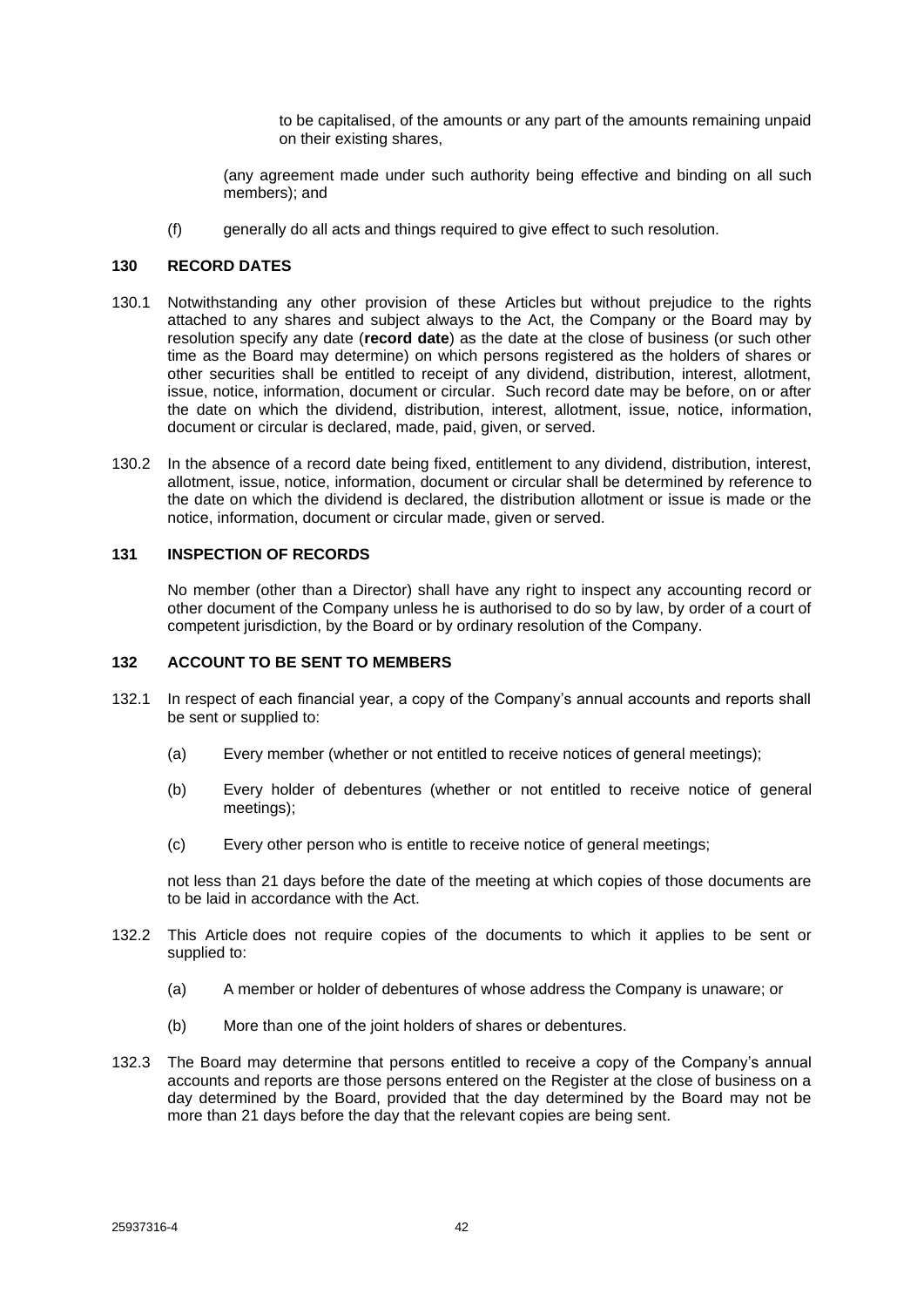132.4 Where permitted by the Act, a strategic report with supplementary material in the form and containing the information prescribed by the Act may be sent or supplied to a person so electing in place of the documents required to be sent or supplied by Article [132.1.](#page-46-3)

### <span id="page-47-0"></span>**133 SERVICE OF NOTICES**

- 133.1 The Company can send, deliver or serve any notice or other document, including a share certificate, to or on a member:
	- (a) personally;
	- (b) by sending it through the postal system addressed to the member at his registered address or by leaving it at that address addressed to the member;
	- (c) through a relevant system, where the notice or document relates to uncertificated shares;
	- (d) where appropriate, by sending or supplying it in electronic form to an address notified by the member to the Company for that purpose;
	- (e) where appropriate, by making it available on a website and notifying the member of its availability in accordance with this Article; or
	- (f) by any other means authorised in writing by the member.
- 133.2 In the case of joint holders of a share:
	- (a) service, sending or supply of any notice, document or other information on or to one of the joint holders shall for all purposes be deemed a sufficient service on, sending or supplying to all the joint holders; and
	- (b) anything to be agreed or specified in relation to any notice, document or other information to be served on, sent or supplied to them may be agreed or specified by any one of the joint holders and the agreement or specification of the first named in the Register shall be accepted to the exclusion of that of the other joint holders.
- 133.3 Where a member (or, in the case of a joint holders, the person first named in the Register) has a registered address outside the United Kingdom but has notified the Company of an address within the United Kingdom at which notices, documents or other information may be given to him or has given to the Company an address for the purposes of communications by electronic means at which notices, documents or other information may be served, sent or supplied to him, he shall be entitled to have notices served, sent or supplied to him at such address or, where applicable, the Company may make them available on a website and notify the holder of that address. Otherwise no such member shall be entitled to receive any notice, document or other information from the Company.
- 133.4 If on three consecutive occasions any notice, document or other information has been sent to any member at his registered address or his address for the service of notices (by electronic means or otherwise) but has been returned undelivered, such member shall not be entitled to receive notices, documents or other information from the Company until he shall have communicated with the Company and supplied in writing a new registered address or address within the United Kingdom for the service of notices or has informed the Company of an address for the service of notices and the sending or supply of documents and other information in electronic form. For these purposes, any notice, document or other information served, sent or supplied by post shall be treated as returned undelivered if the notice, document or other information is served, sent or supplied back to the Company (or its agents) and a notice, document or other information served, sent or supplied in electronic form shall be treated as returned undelivered if the Company (or its agents) receives notification that the notice, document or other information was not delivered to the address to which it was served, sent or supplied.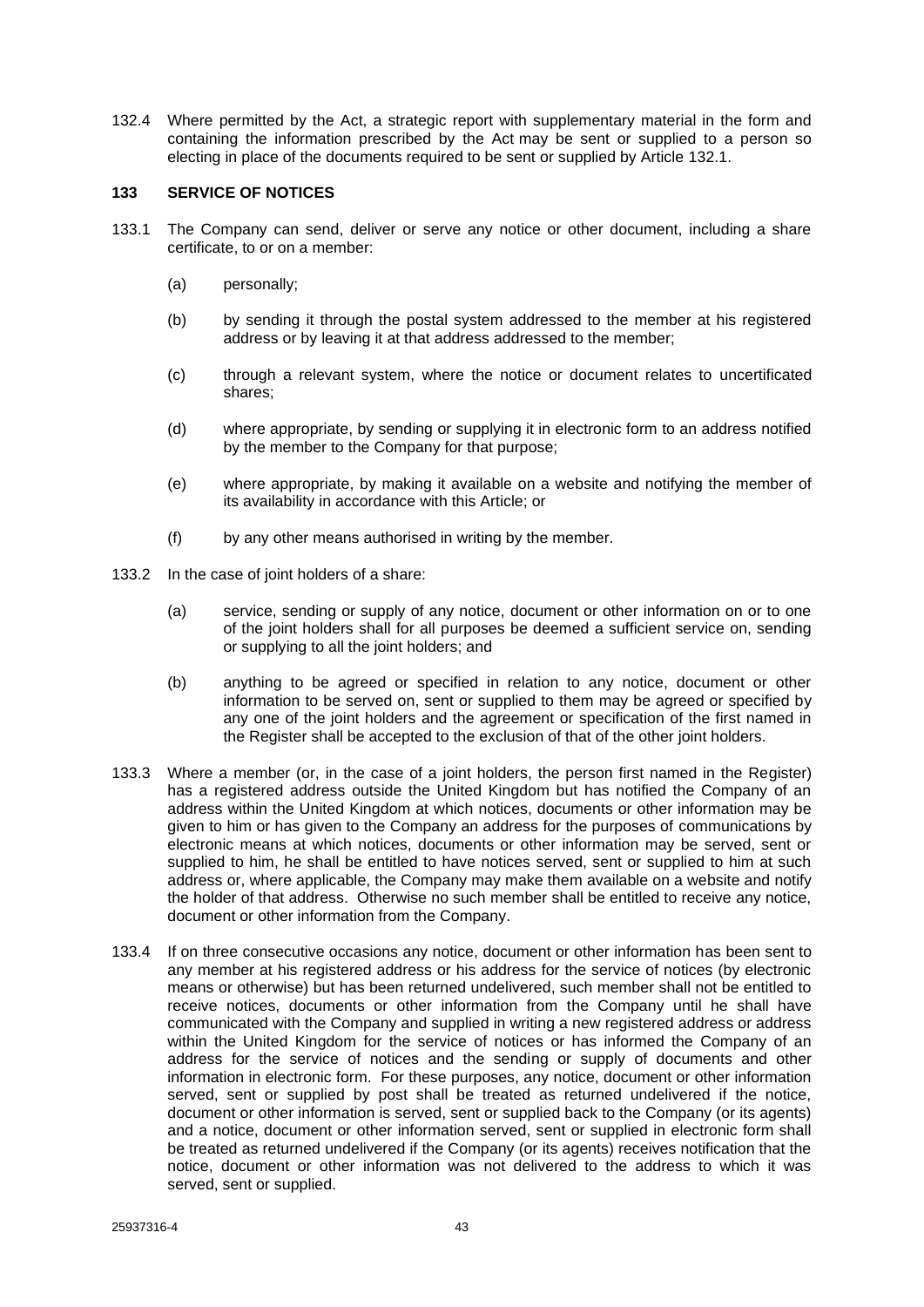133.5 The Company may at any time and in its sole discretion choose to serve, send or supply notices, documents or other information in hard copy form alone to some or all of the members.

### <span id="page-48-0"></span>**134 NOTICE ON PERSON ENTITLED BY TRANSMISSION**

The Company may give notice to the person entitled to a share because of the death or bankruptcy of a member or otherwise by operation of law, by sending or delivering it in any manner authorised by these Articles for the giving of notice to a member, addressed to that person by name, or by the title of representative of the deceased or trustee of the bankrupt or representative by operation of law or by any like description, at the address (if any) within the United Kingdom supplied for the purpose by the person claimed to be so entitled or to which notices may be sent in electronic form. Until such an address has been so supplied, a notice may be given in any manner in which it might have been given if the death or bankruptcy or operation of law had not occurred.

## <span id="page-48-1"></span>**135 RECORD DATE FOR SERVICE**

Any notice, document or other information may be served, sent or supplied by the Company by reference to the register as it stands at any time not more than 15 days before the date of service, sending or supplying. No change in the register after that time shall invalidate that service, sending or supply. Where any notice, document or other information is served on, sent or supplied to any person in respect of a share in accordance with these Articles, no person deriving any title or interest in that share shall be entitled to any further service, sending or supplying of that notice, document or other information.

## <span id="page-48-2"></span>**136 EVIDENCE OF SERVICE**

- 136.1 Any notice, document or other information, addressed to a member at his registered address or address for service in the United Kingdom shall, if served, sent or supplied by first class post, be deemed to have been served or delivered on the day after the day when it was put in the post (or, where second class post is employed, on the second day after the day when it was put in the post). Proof that an envelope containing the notice, document or other information was properly addressed and put into the post as a prepaid letter shall be conclusive evidence that the notice was given.
- 136.2 Any notice, document or other information not served, sent or supplied by post but delivered or left at a registered address or address for service in the United Kingdom (other than an address for the purposes of communications by electronic means) shall be deemed to have been served or delivered on the day on which it was so delivered or left.
- 136.3 Any notice, document or other information, if served, sent or supplied by electronic means shall be deemed to have been received on the day on which the electronic communication was sent by or on behalf of the Company notwithstanding that the Company subsequently sends a hard copy of such notice, document or other information by post. Any notice, document or other information made available on a website shall be deemed to have been received on the day on which the notice, document or other information was first made available on the website or, if later, when a notice of availability is received or deemed to have been received pursuant to this Article. Proof that the notice, document or other information was properly addressed shall be conclusive evidence that the notice by electronic means was given.
- 136.4 Any notice, document or other information served, sent or supplied by the Company by means of a relevant system shall be deemed to have been received when the Company or any sponsoring system-participant acting on its behalf sends the issuer- instruction relating to the notice, document or other information.
- 136.5 Any notice, document or other information served, sent or supplied by the Company by any other means authorised in writing by the member concerned shall be deemed to have been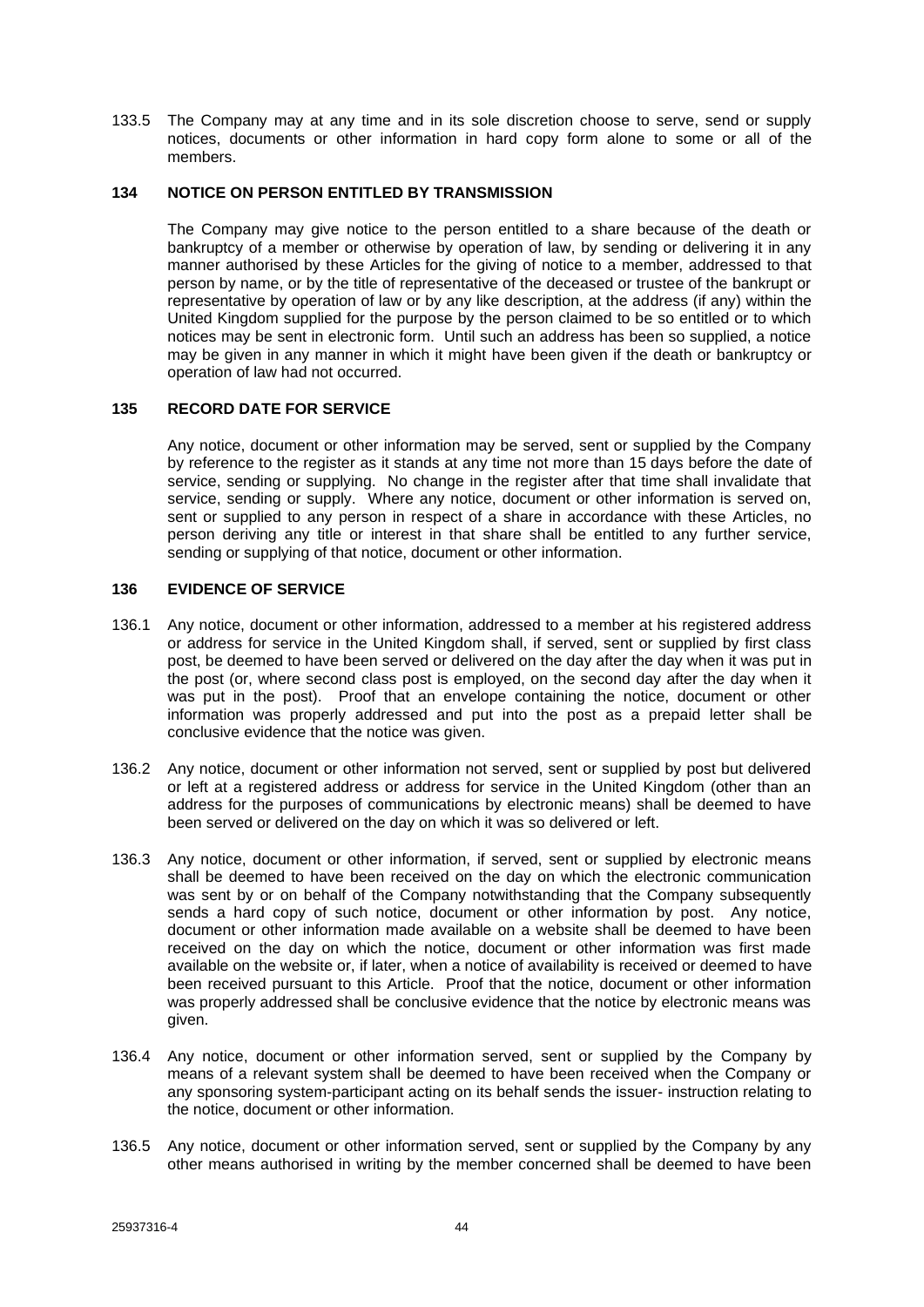received when the Company has carried out the action it has been authorised to take for that purpose.

### <span id="page-49-0"></span>**137 NOTICE WHEN POST NOT AVAILABLE**

If at any time by reason of the suspension, interruption or curtailment of postal services within the United Kingdom the Company is unable effectively to convene a general meeting by notices sent through the post, the Company need only give notice of a general meeting to those members with whom the Company can communicate by electronic means and who have provided the Company with an address for this purpose. The Company shall also advertise the notice in at least one national newspaper published in the United Kingdom and make it available on its website from the date of such advertisement until the conclusion of the meeting or any adjournment of it. In any such case the Company shall send confirmatory copies of the notice by post to those members to whom notice cannot be given by electronic means if, at least seven days prior to the meeting, the posting of notices to addresses throughout the United Kingdom again becomes practicable.

### <span id="page-49-1"></span>**138 INDEMNITY AND INSURANCE**

- 138.1 In this Article:
	- (a) companies are **associated** if one is a subsidiary of the other or both are subsidiaries of the same body corporate;
	- (b) a **relevant officer** means any Director or other officer or former director or other officer of the Company or an associated company (including any company which is a trustee of an occupational pension scheme (as defined by section 235(6) of the Act), but excluding in each case any person engaged by the Company (or associated company) as auditor (whether or not he is also a director or other officer), to the extent he acts in his capacity as auditor); and
	- (c) **relevant loss** means any loss or liability which has been or may be incurred by a relevant officer in connection with that relevant officer's duties or powers in relation to the company, any associated company or any pension fund or employees' share scheme of the company or associated company.
- <span id="page-49-3"></span>138.2 Subject to Article [138.3,](#page-49-2) but without prejudice to any indemnity to which a relevant officer is otherwise entitled:
	- (a) each relevant officer shall be indemnified out of the Company's assets against all relevant loss and in relation to the Company's (or any associated company's) activities as trustee of an occupational pension scheme (as defined in section 235(6) of the Act), including any liability incurred by him in defending any civil or criminal proceedings, in which judgment is given in his favour or in which he is acquitted or the proceedings are otherwise disposed of without any finding or admission of any material breach of duty on his part or in connection with any application in which the court grants him, in his capacity as a relevant officer, relief from liability for negligence, default, breach of duty or breach of trust in relation to the Company's (or any associated company's) affairs; and
	- (b) the Company may provide any relevant officer with funds to meet expenditure incurred or to be incurred by him in connection with any proceedings or application referred to in Article [138.2\(a\)](#page-49-3) and otherwise may take any action to enable any such relevant officer to avoid incurring such expenditure.
- <span id="page-49-2"></span>138.3 This Article does not authorise any indemnity which would be prohibited or rendered void by any provision of the Companies Acts or by any other provision of law.
- 138.4 The Directors may decide to purchase and maintain insurance, at the expense of the Company, for the benefit of any relevant officer in respect of any relevant loss.